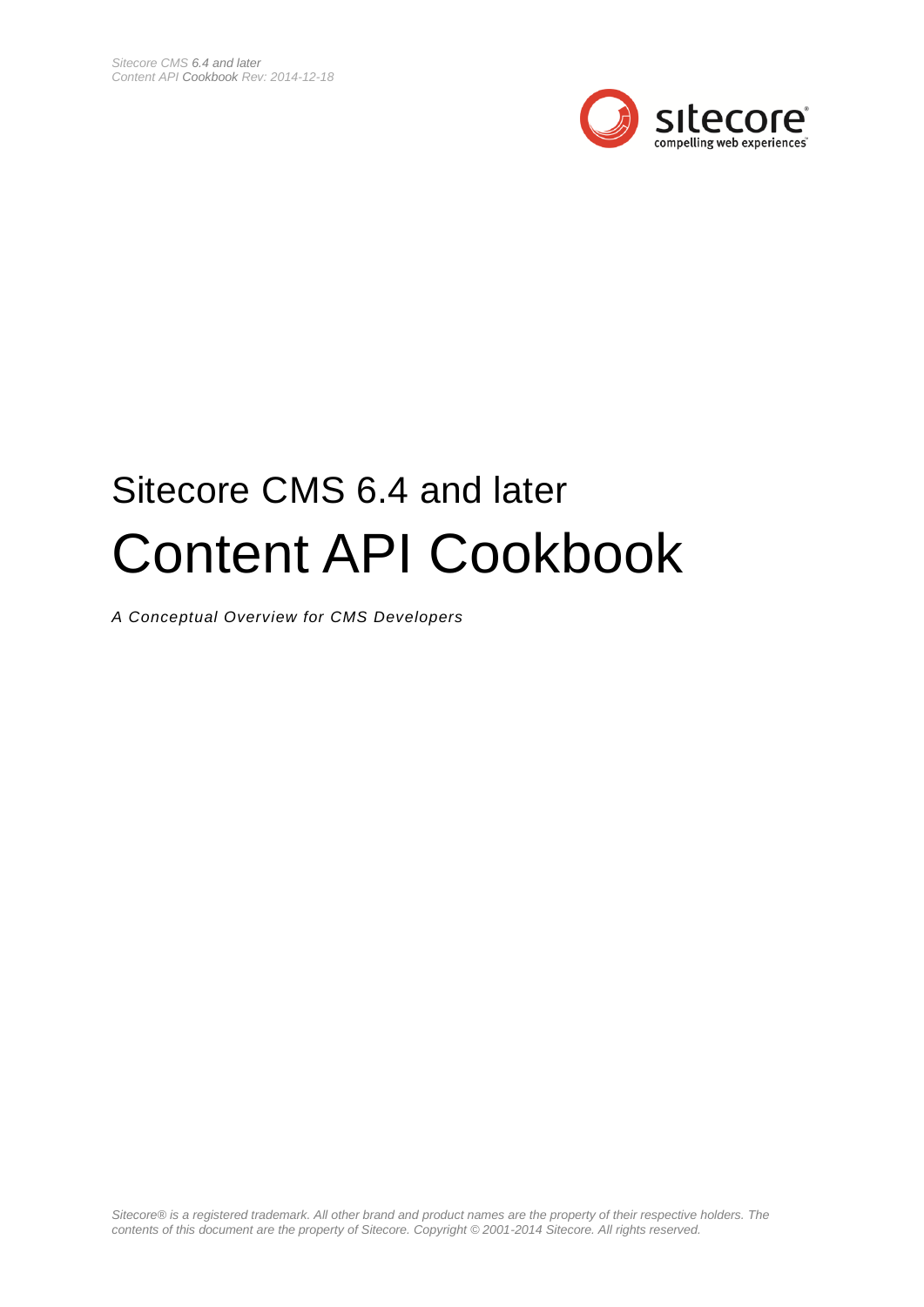

### **Table of Contents**

| Chapter 1                                                                        |  |
|----------------------------------------------------------------------------------|--|
| Chapter 2                                                                        |  |
| 2.1                                                                              |  |
| 2.1.1                                                                            |  |
| 2.1.2                                                                            |  |
| 2.1.3                                                                            |  |
| 2.2                                                                              |  |
| 2.2.1                                                                            |  |
| 2.2.2                                                                            |  |
| Chapter 3                                                                        |  |
| 3.1                                                                              |  |
| 3.1.1                                                                            |  |
| 3.1.2                                                                            |  |
| 3.1.3                                                                            |  |
| 3.1.4                                                                            |  |
| 3.1.5                                                                            |  |
| 3.2<br>3.2.1                                                                     |  |
| 3.2.2                                                                            |  |
|                                                                                  |  |
| 3.2.3<br>3.2.4                                                                   |  |
| 3.3                                                                              |  |
| 3.4                                                                              |  |
| 3.4.1                                                                            |  |
| 3.5                                                                              |  |
| 3.6                                                                              |  |
| 3.7                                                                              |  |
| 3.7.1                                                                            |  |
| 3.7.2                                                                            |  |
|                                                                                  |  |
|                                                                                  |  |
| 3.8                                                                              |  |
| 3.9                                                                              |  |
| 3.9.1                                                                            |  |
| 3.9.2                                                                            |  |
| 3.9.3                                                                            |  |
| 3.9.4                                                                            |  |
|                                                                                  |  |
| 3.10                                                                             |  |
| 3.11                                                                             |  |
| Chapter 4                                                                        |  |
| 4.1                                                                              |  |
| 4.1.1                                                                            |  |
| 4.1.2                                                                            |  |
| 4.1.3                                                                            |  |
| 4.1.4                                                                            |  |
| 4.1.5                                                                            |  |
| 4.1.6                                                                            |  |
| 4.1.7                                                                            |  |
| 4.1.8                                                                            |  |
| 4.1.9<br>How to Access Checklist, Multilist, Treelist, and TreelistEx Fields  38 |  |
| 4.1.10                                                                           |  |
| 4.1.11                                                                           |  |
| 4.2                                                                              |  |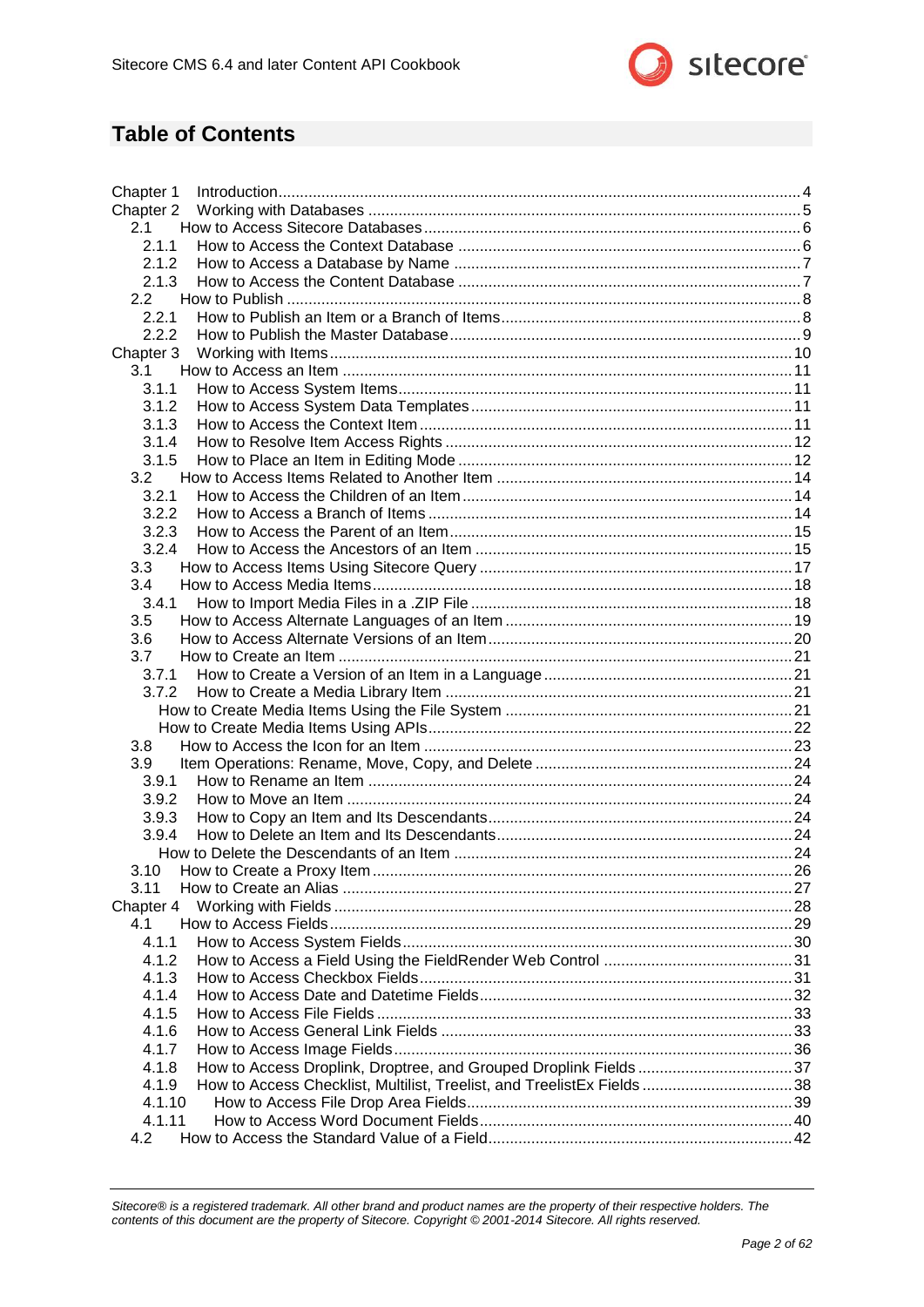

| 4.3   |  |
|-------|--|
| 4.4   |  |
|       |  |
| 5.1   |  |
| 5.2   |  |
| 5.3   |  |
| 5.4   |  |
|       |  |
| 6.1   |  |
|       |  |
| 6.1.2 |  |
| 6.1.3 |  |
|       |  |
| 6.2   |  |
|       |  |
|       |  |
|       |  |
|       |  |
| 7.1   |  |
|       |  |
| 8.1   |  |
| 8.2   |  |
| 8.3   |  |
| 8.4   |  |
| 8.5   |  |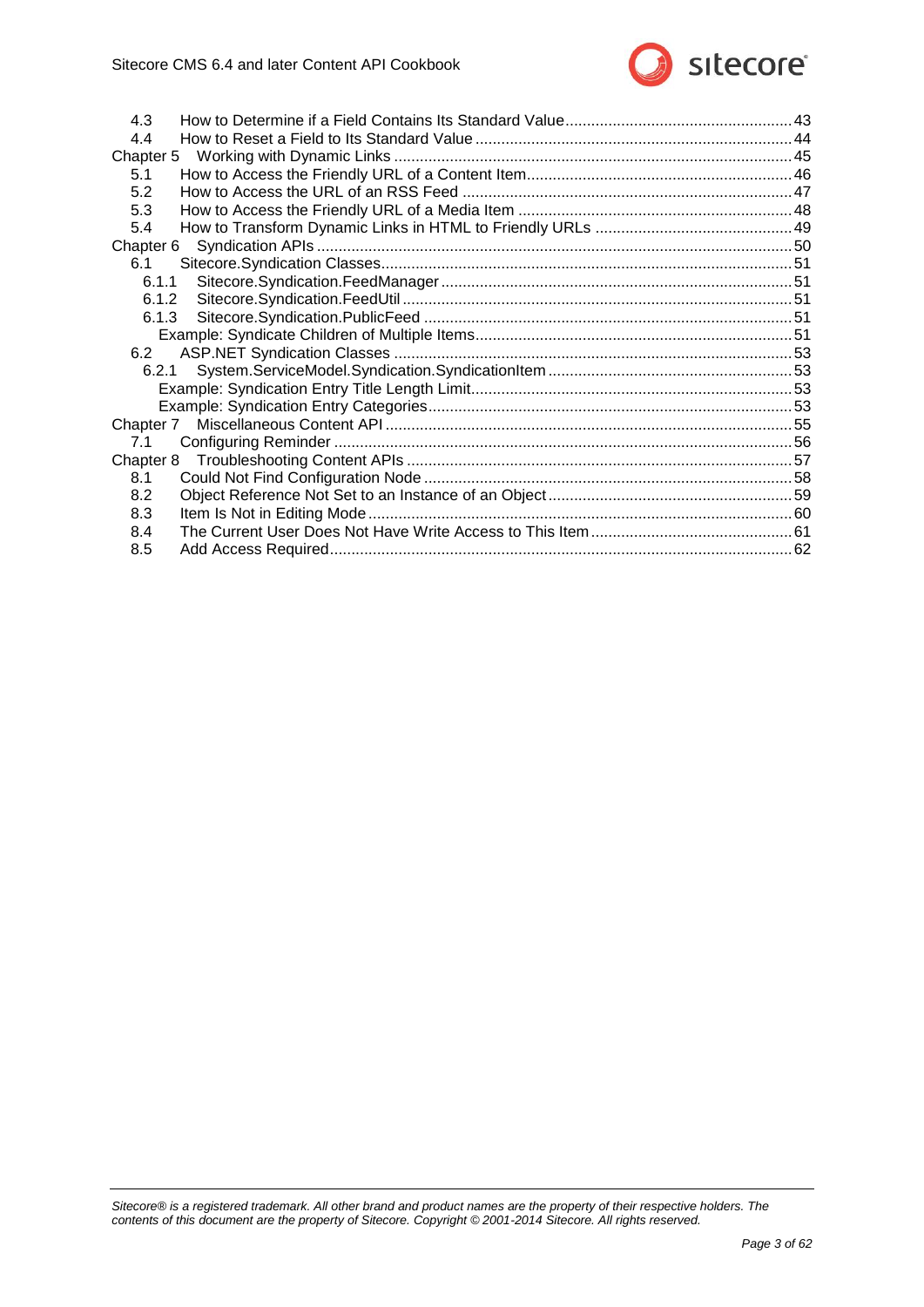

## **Chapter 1**

## <span id="page-3-0"></span>**Introduction**

This document provides a conceptual overview of Application Programming Interfaces (APIs) that CMS developers can use to manage data in Sitecore databases, including field values, dynamic links between items, and troubleshooting information. 1

The information in this document applies to Sitecore 6.4.

This document contains the following chapters:

- [Chapter 1](#page-3-0) [Introduction](#page-3-0)
- [Chapter 2](#page-4-0) [Working with Databases](#page-4-0)
- [Chapter 3](#page-9-0) [Working with Items](#page-9-0)
- [Chapter 4](#page-27-0) [Working with Fields](#page-27-0)
- [Chapter 5](#page-44-0) [Working with Dynamic Links](#page-44-0)
- [Chapter 5](#page-44-0) [Working with Dynamic Links](#page-44-0)
- [Chapter 6](#page-49-0) [Syndication APIs](#page-49-0)
- [Chapter 8](#page-56-1) [Troubleshooting](#page-56-0) Content APIs

<sup>-</sup><sup>1</sup> For more information about APIs used in presentation components, see the *Presentation Component API Cookbook* at [http://sdn.sitecore.net/Reference/Sitecore%206/Presentation%20Component%20API%20Cookbook.a](http://sdn.sitecore.net/Reference/Sitecore%206/Presentation%20Component%20API%20Cookbook.aspx) [spx](http://sdn.sitecore.net/Reference/Sitecore%206/Presentation%20Component%20API%20Cookbook.aspx)

*Sitecore® is a registered trademark. All other brand and product names are the property of their respective holders. The contents of this document are the property of Sitecore. Copyright © 2001-2014 Sitecore. All rights reserved.*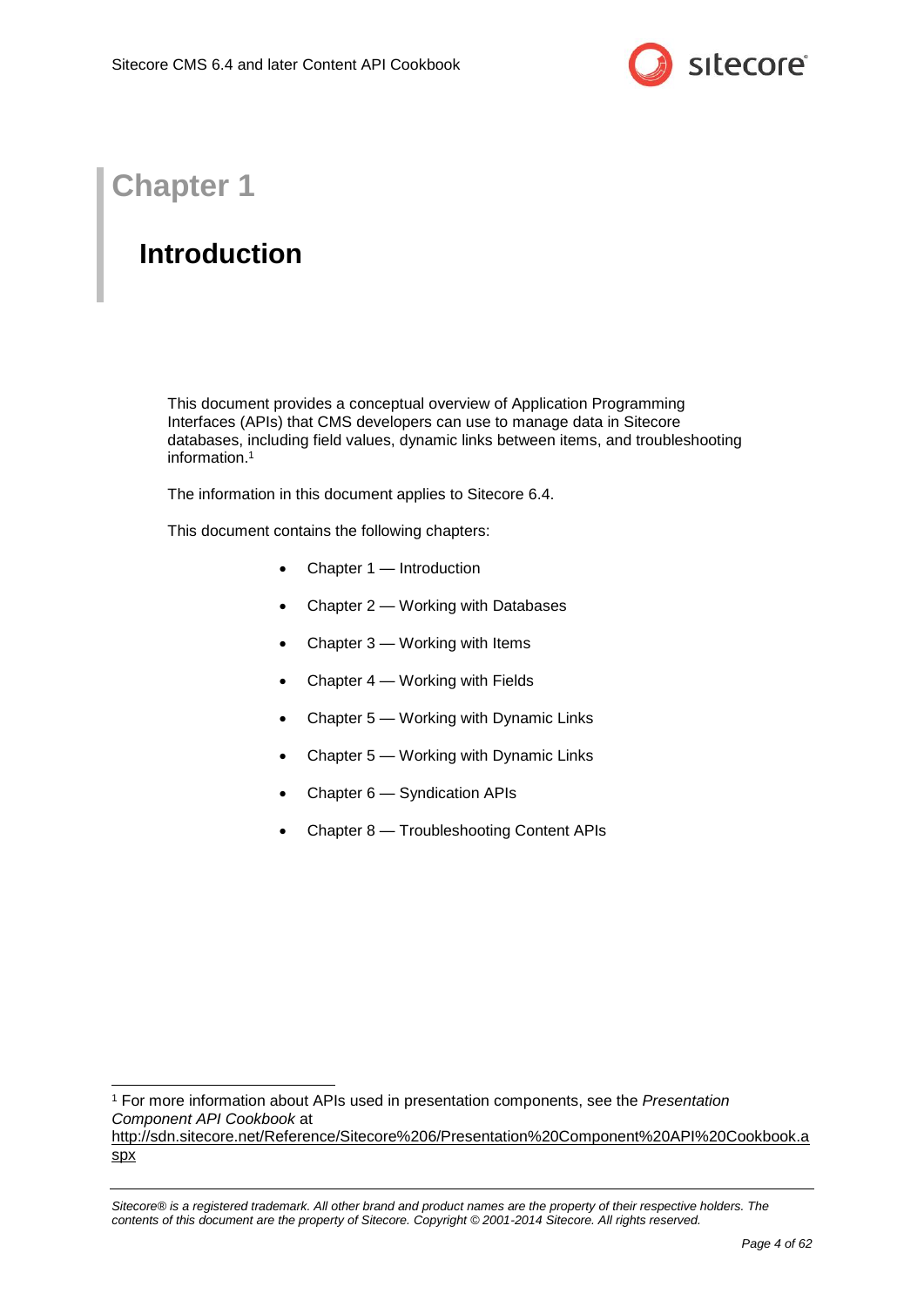

## **Chapter 2**

## <span id="page-4-0"></span>**Working with Databases**

This chapter provides information about APIs for accessing Sitecore databases and publishing from the Master database to one or more publishing target databases.

This chapter contains the following sections:

- [How to Access Sitecore Databases](#page-5-0)
- [How to Publish](#page-7-0)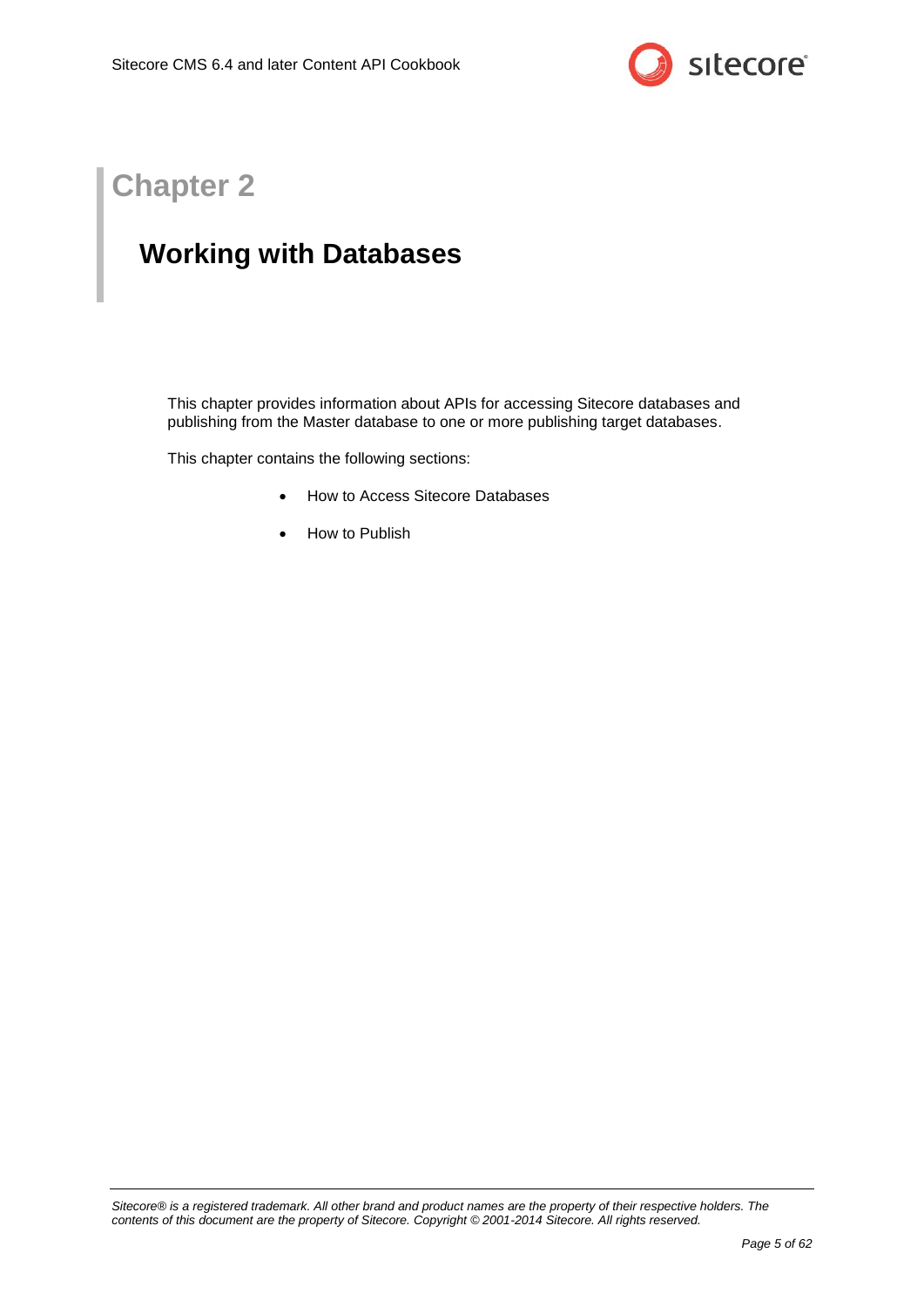

### <span id="page-5-0"></span>**2.1 How to Access Sitecore Databases**

You can use the Sitecore. Data. Database class to access Sitecore databases.<sup>2</sup> Each Sitecore instance can access multiple Sitecore databases. A default Sitecore configuration includes three databases:

- Master Contains all versions of all content supporting CMS users.
- Web Contains published versions from Master supporting the Web site(s).
- Core Contains data controlling the Sitecore CMS user interfaces.

You can use the techniques described in the following sections to access Sitecore databases.

It is important to remember that:

- You should *always* use Sitecore APIs to access Sitecore databases.
- You should *not* use SQL commands to access Sitecore databases.
- All code runs in the security context of the context user by default.
- Every attempt to access databases, items, fields, and other resources that do not exist may return Null or raise an exception.

You can use a security user switcher or security disabler for specific tasks if you know the context user does not have the access rights required to complete an operation.

For more information about using a security user switcher or security disabler, see the section *[How to Resolve Item Access Rights](#page-11-0)*.

Developers should check for Null when accessing items and fields.

For brevity's sake, the code examples in this document do not always check for Null.

• The Sitecore APIs access Sitecore databases.

You can also access external data stores using the appropriate .NET APIs.

 If you create, update, or remove items from a publishing target database, publishing from Master to that publishing target will overwrite those changes.

You should avoid writing to publishing target databases. To reduce the risk of writing to a publishing target database, do not write to a Sitecore database from a presentation component.

 You can access data templates, and fields by specifying the name, partial path, full path, ID, and potentially other criteria such as language and version of various API methods.

For best performance, use IDs whenever possible, but use constants or other features to avoid hard-coding strings in more than one class.

### <span id="page-5-1"></span>**2.1.1 How to Access the Context Database**

-

The context database is the primary database associated with the logical site accessed by the Web client. For presentation components running on the published Web sites, the context database is one of the publishing target databases, such as Web.<sup>3</sup> In the Page Editor, the context database is the

<sup>2</sup> For more information about Sitecore databases, see the *Content Reference* manual at [http://sdn.sitecore.net/Reference/Sitecore%206/Content%20Reference.aspx.](http://sdn.sitecore.net/Reference/Sitecore%206/Content%20Reference.aspx)

<sup>3</sup> For more information about presentation components, see the *Presentation Component Reference* manual and the *Presentation Component Cookbook* at

<http://sdn.sitecore.net/Reference/Sitecore%206/Presentation%20Component%20Reference.aspx> and [http://sdn.sitecore.net/Reference/Sitecore%206/Presentation%20Component%20Cookbook.aspx.](http://sdn.sitecore.net/Reference/Sitecore%206/Presentation%20Component%20Cookbook.aspx)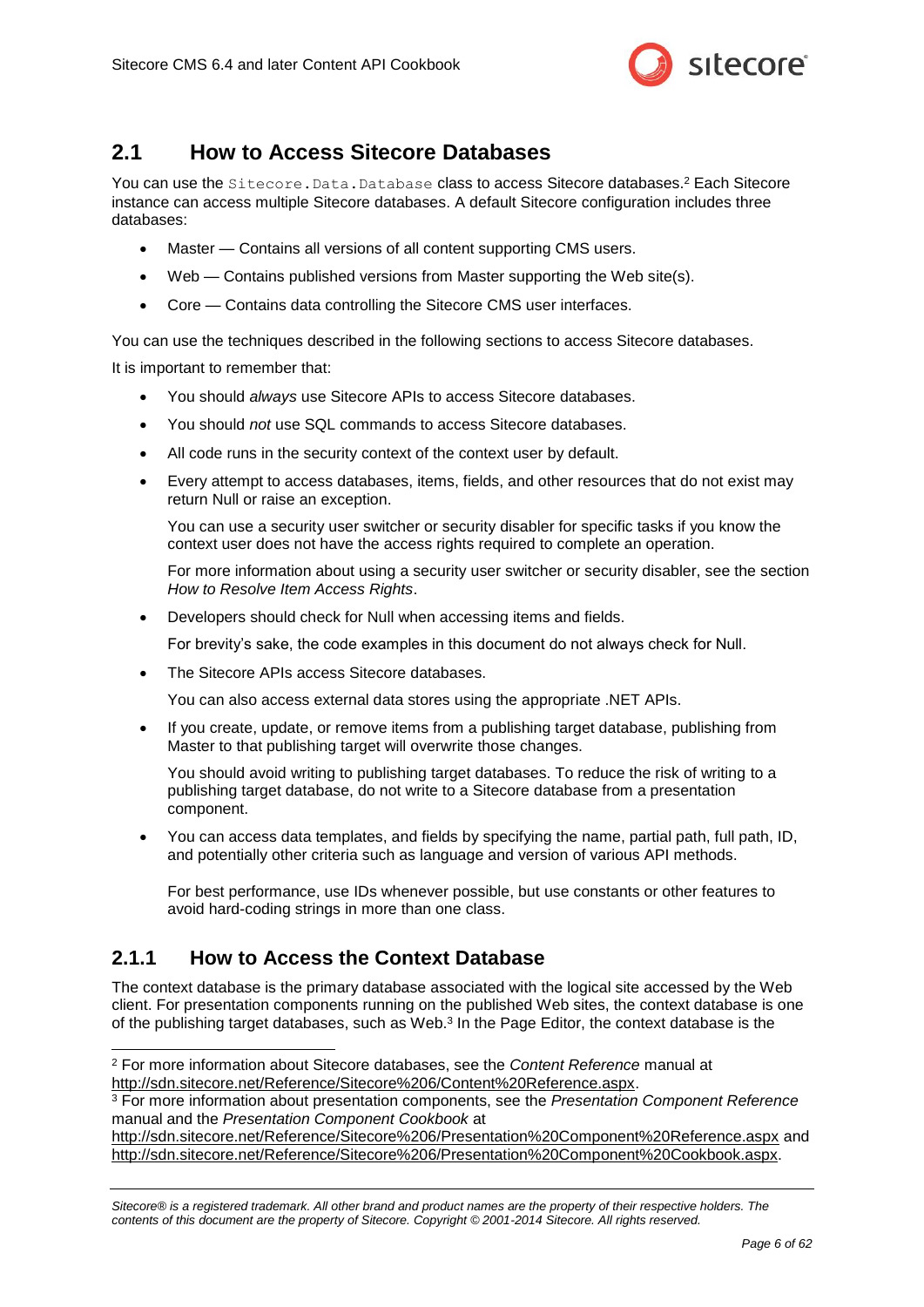

Master database. In the Desktop, the Content Editor, and other CMS user interfaces, the context database is the Core database.

#### **Important**

Presentation components almost exclusively access the context database instead of referencing a database by name.

You can use the Sitecore. Context. Database property to access the context database. For example, to access the context database:

Sitecore.Data.Database context = Sitecore.Context.Database;

#### **Important**

CMS user interface components use configuration data in the context database to manage data in the content database. For more information about the content database, see the section *[How to Access](#page-6-1)  [the Content Database](#page-6-1)*.

### <span id="page-6-0"></span>**2.1.2 How to Access a Database by Name**

You can use the Sitecore. Configuration. Factory. GetDatabase() method to access a specific database. For example, to access the Master database:

Sitecore.Data.Database master = Sitecore.Configuration.Factory.GetDatabase("master");

Logic that publishes or import data typically accesses the Master database by name.

#### **Note**

```
If the first parameter does not match the id of any of the
```

```
/configuration/sitecore/databases/database elements in web.config, the 
Sitecore.Configuration.Factory.GetDatabase() method throws an exception. This 
comparison is case-sensitive.
```
### <span id="page-6-1"></span>**2.1.3 How to Access the Content Database**

CMS user interface components such as the Content Editor interact with the content database. The default content database is the Master database. User interfaces such as the Sitecore Desktop allow the user to change the content database to another database.

You can use the Sitecore. Context. ContentDatabase property to access the content database. For example, to access the context database:

Sitecore. Data. Database content = Sitecore. Context. ContentDatabase;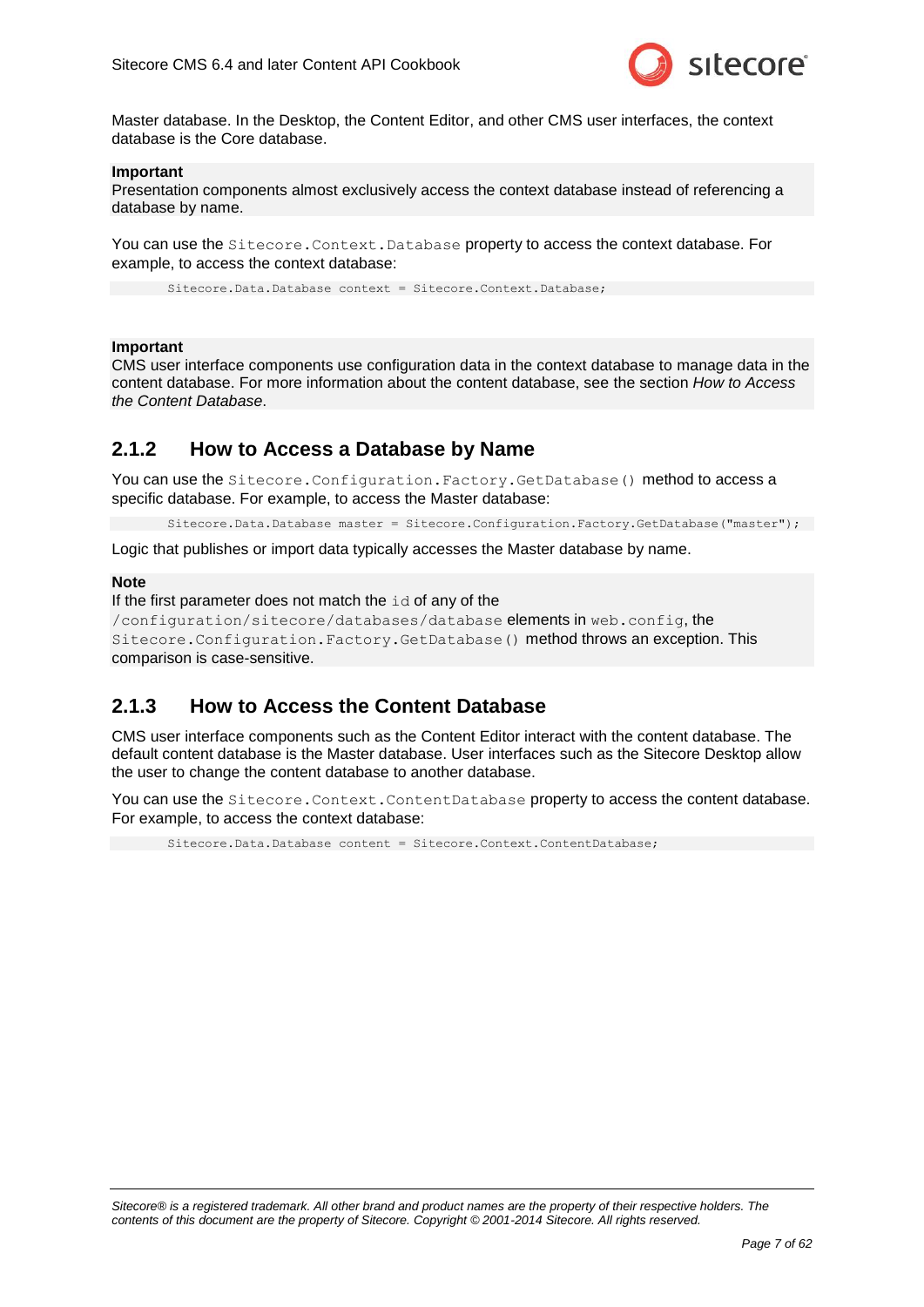

### <span id="page-7-0"></span>**2.2 How to Publish**

You can publish an item, all publishable versions of an item and its descendants, or the Master database.

### <span id="page-7-1"></span>**2.2.1 How to Publish an Item or a Branch of Items**

You can use the same APIs to publish an individual item or an item including all of its publishable descendants. To publish the /Sitecore/Content/Home item in all languages to the Web database:

```
Sitecore.Data.Database master = Sitecore.Configuration.Factory.GetDatabase("master");
Sitecore.Data.Database target = Sitecore.Configuration.Factory.GetDatabase("web");
Sitecore.Data.Items.Item home = master.GetItem("/sitecore/content/home");
Sitecore.Data.Database[] targetDatabases = { target };
Sitecore.Globalization.Language[] languages = master.Languages;
bool deep = false;
bool compareRevisions = true;
Sitecore.Publishing.PublishManager.PublishItem(home, targetDatabases, languages, 
  deep, compareRevisions);
```
To publish an item and all of its publishable descendants, set the deep property to  $true$  when calling the PublishItem() method.

When the compareRevisions parameter is set to true, Sitecore compares the value of the Revision field in the versions of the item in the source and the target databases during the publishing operation. If the values of the Revision fields are the same, the version is not published. This logic is also known as smart publish.

To make Sitecore publish items independently of the Revision field values, the compareRevisions value should be set to false. This logic is also known as full publish.

Remember about security restrictions when using a publishing code. Security checking depends on the Publishing.CheckSecurity setting in the Web.config file.

When Publishing. CheckSecurity is set to true, Sitecore uses the SecurityEnabler in the publishing code and publishing will be performed under the context user. To change the user for publishing, you may use the following code sample:

```
using (new UserSwitcher(some admin user))
{
//perform publishing here
}
```
Note that SecurityDisabler doesn't work in this case.

When Publishing. Checksecurity is set to false, you may use UserSwitcher to make the information on item updates relevant (like Updated by: some\_admin\_user instead of Updated by: sitecore\anonymous).

If you are not going to use this information, you may use SecurityDisabler:

```
using (new SecurityDisabler()) 
{
//perform publishing here
}
```
#### **Note**

The value in the Revision field is automatically updated every time an item is saved, unless the code that modifies the item is using ItemEditing or EditContext objects where the value of the updateStatistics argument is set to false. If you set updateStatistics to false, you must either manually set the Revision field to a new Guid when updating the item or set compareRevisions to false when publishing.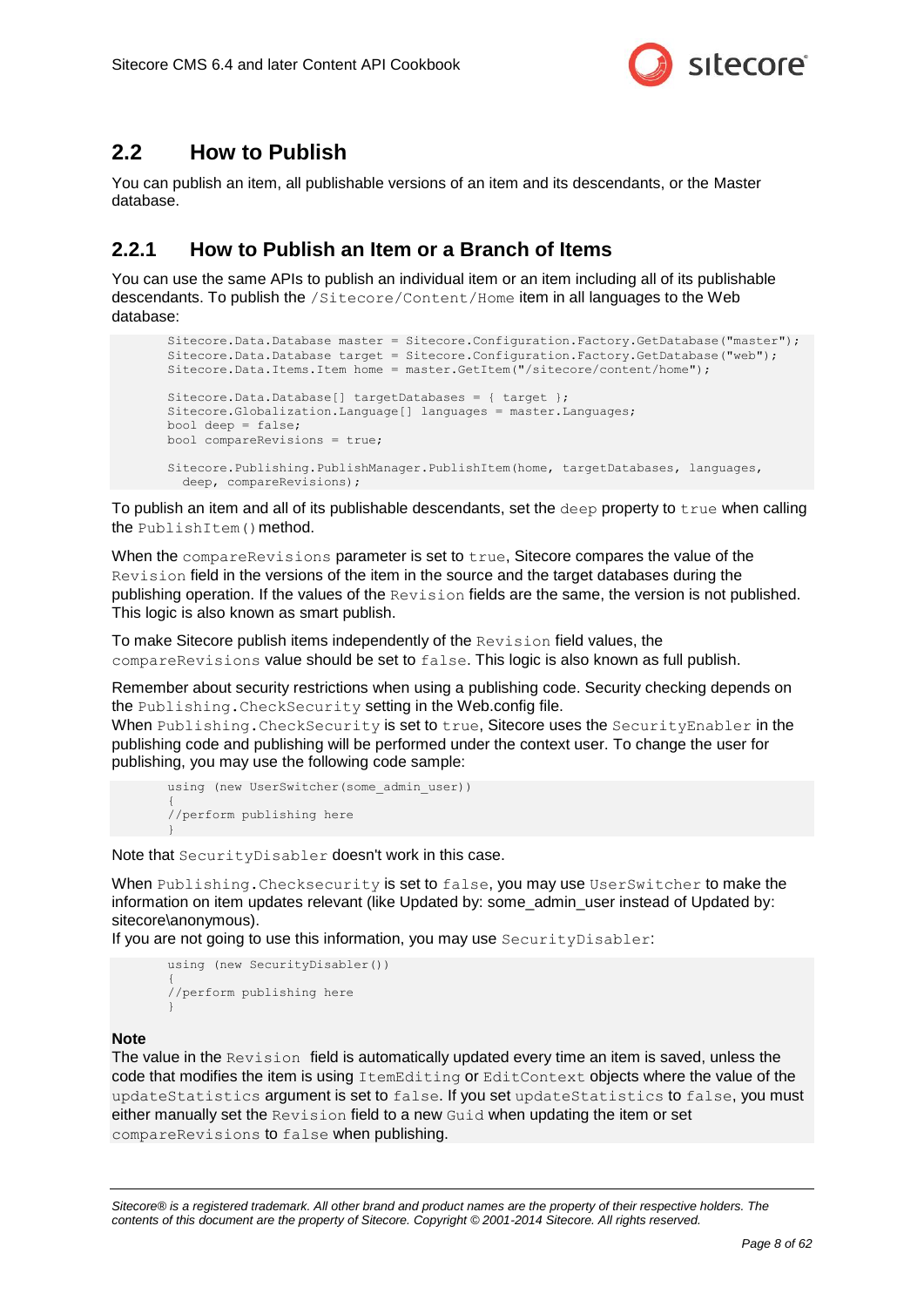

### <span id="page-8-0"></span>**2.2.2 How to Publish the Master Database**

You can publish every publishable version of all the publishable items in every language in the master database. For example, to publish the Master database incrementally in every language to the Web database:

```
Sitecore.Data.Database master = Sitecore.Configuration.Factory.GetDatabase("master");
Sitecore.Data.Database target = Sitecore.Configuration.Factory.GetDatabase("web");
Sitecore.Data.Database[] targetDatabases = { target };
Sitecore.Globalization.Language[] languages = master.Languages;
```
Sitecore.Publishing.PublishManager.PublishIncremental(master, targetDatabases, languages);

If you prefer to use smart publishing for all the publishable items, simply call the PublishSmart() method instead of the PublishIncremental() method.

If you prefer to use full publishing for the all publishable items, simply call the Republish() method instead of the  $\text{PublishIncremental}$  () method. A full publish of the entire database is an expensive operation that can take a long time.

#### **Note**

If you use smart publish, the note about updateStatistics in the previous section also applies. If you set updateStatistics to false in your code, you should perform a full publish (or manually set the Revision field to a new Guid when updating the items).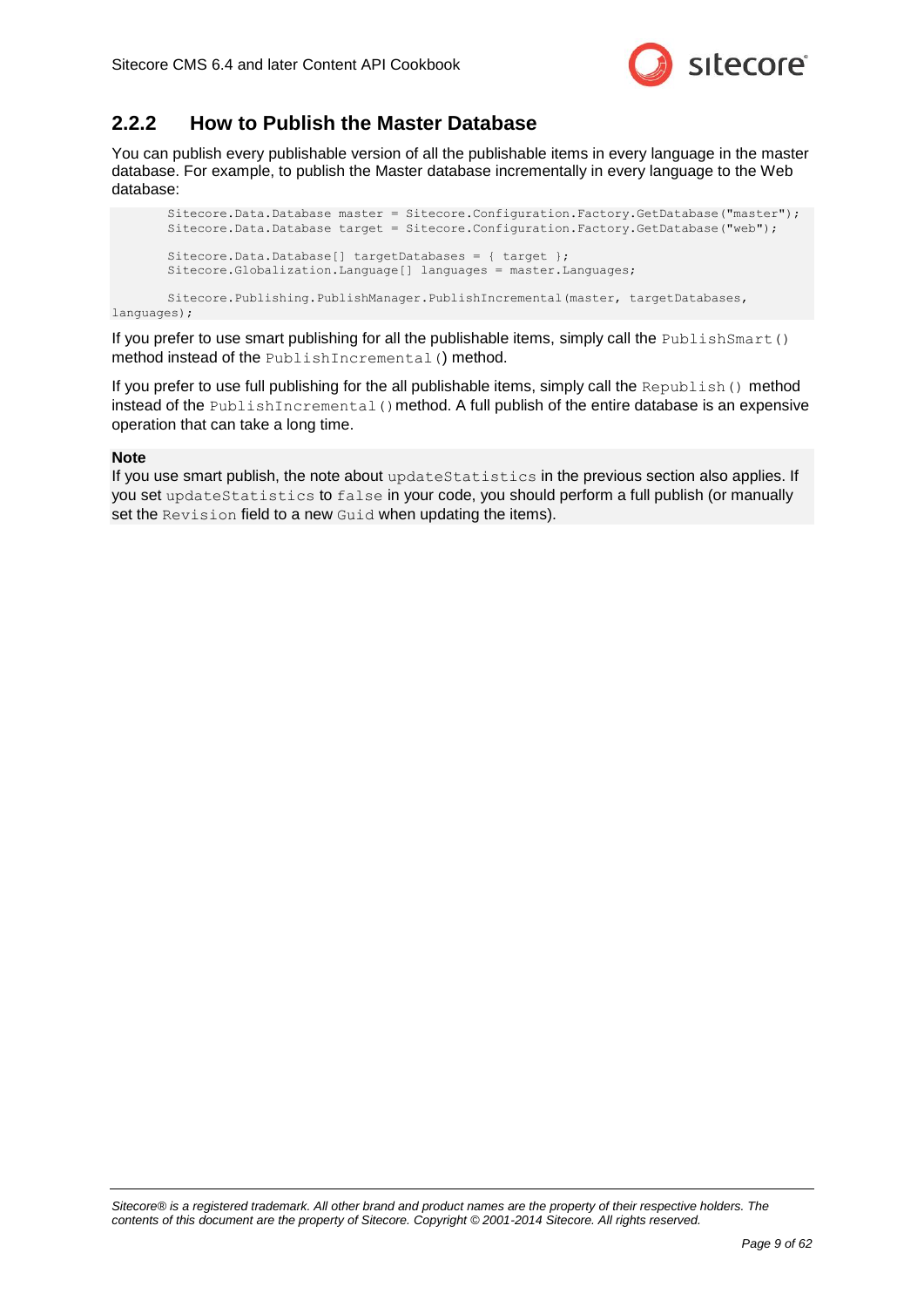

## **Chapter 3**

## <span id="page-9-0"></span>**Working with Items**

This chapter provides information about APIs for accessing, creating, updating, moving, deleting, and performing other operations on items.

This chapter contains the following sections:

- [How to Access an Item](#page-10-0)
- [How to Access Items Related to Another Item](#page-13-0)
- [How to Access Items Using Sitecore Query](#page-16-0)
- [How to Access Media Items](#page-17-0)
- [How to Access Alternate Languages of an Item](#page-18-0)
- [How to Access Alternate Versions of an Item](#page-19-0)
- [How to Create an Item](#page-20-0)
- [How to Access the Icon for an Item](#page-22-0)
- [Item Operations: Rename, Move, Copy, and Delete](#page-23-0)
- [How to Create a Proxy](#page-25-0) Item
- [How to Create an Alias](#page-26-0)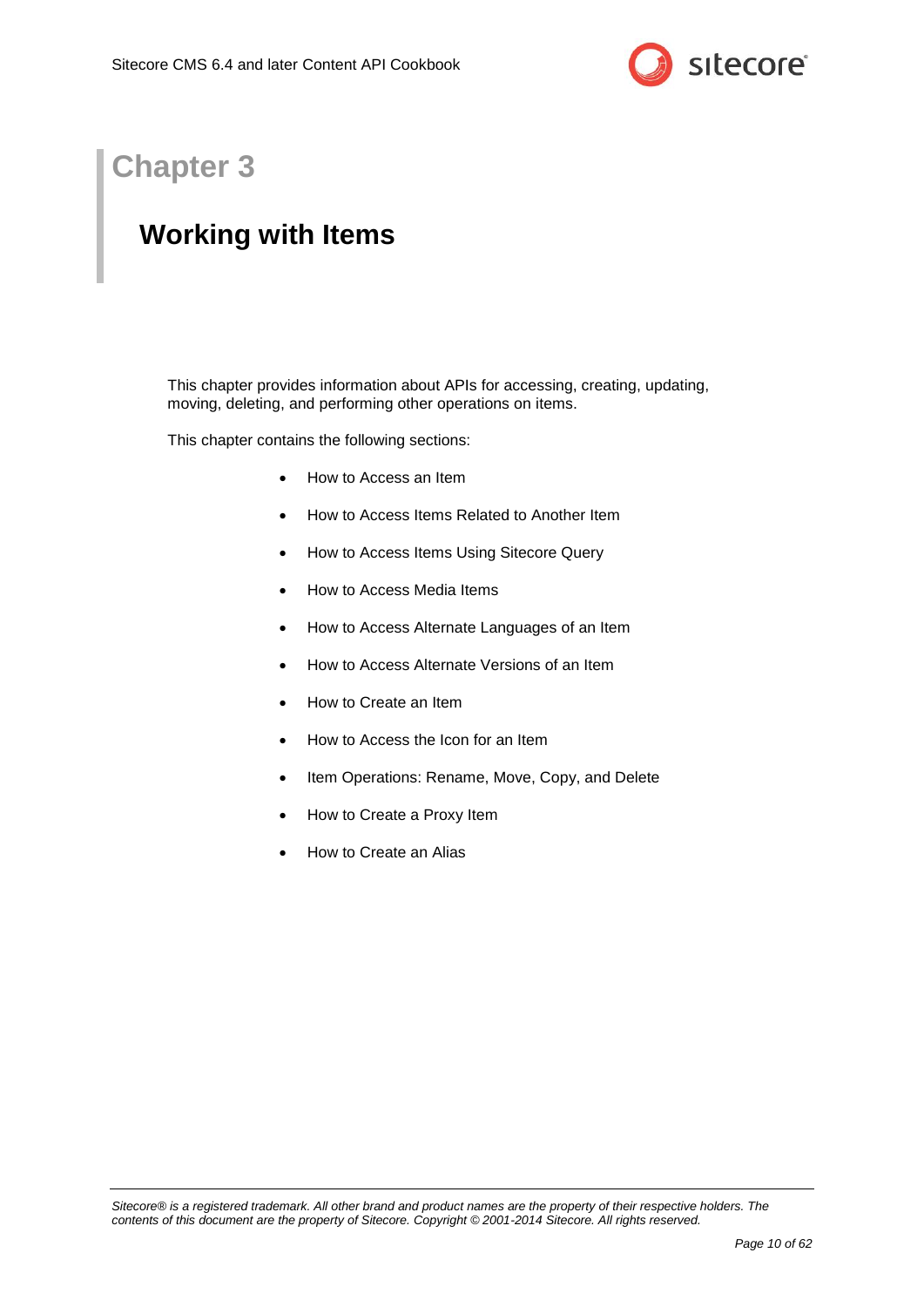

### <span id="page-10-0"></span>**3.1 How to Access an Item**

You can use the Sitecore. Data. Items. Item class to access any item.

#### **Note**

Sitecore provides specialized classes to represent specific types as items, such as Sitecore.Data.Items.TemplateItem to represent a data template and Sitecore.Data.Items.MediaItem to represent a media item.

You can use the Sitecore. Data. Database. GetItem () method to retrieve a Sitecore.Data.Item.Item. You can specify the ID of the item or the path to the item as the first parameter to the Sitecore. Data. Database. GetItem () method. For example, to access the /Sitecore/Content/Home item in the Master database:

```
Sitecore.Data.Database master = Sitecore.Configuration.Factory.GetDatabase("master");
Sitecore.Data.Items.Item home = master.GetItem("/sitecore/content/home");
```
If the item does not exist, or the context user does not have read access rights to the item, the Sitecore.Data.Database.GetItem() method returns Null.

#### **Note**

-

Sitecore does compare case when evaluating item paths.

### <span id="page-10-1"></span>**3.1.1 How to Access System Items**

You can use members of the Sitecore. ItemIDs class to access system items without hard-coding paths.<sup>4</sup> For example, to access the /Sitecore/Media Library item in the Master database:

```
Sitecore.Data.Database master = Sitecore.Configuration.Factory.GetDatabase("master");
       Sitecore. Data. Items. Item mediaRoot :
master.GetItem(Sitecore.ItemIDs.MediaLibraryRoot);
```
### <span id="page-10-2"></span>**3.1.2 How to Access System Data Templates**

You can use the Sitecore. TemplateIDs class to access system data templates.<sup>5</sup> For example, to access the standard template in the Master database:<sup>6</sup>

```
Sitecore.Data.Database master = Sitecore.Configuration.Factory.GetDatabase("master");
Sitecore.Data.Items.TemplateItem standard =
  master.Templates[Sitecore.TemplateIDs.StandardTemplate];
```
### <span id="page-10-3"></span>**3.1.3 How to Access the Context Item**

In presentation and other components, processing often begins with the context item.<sup>7</sup> You can access the context item using the Sitecore.Context.Item property. For example, to access the context item:

Sitecore.Data.Items.Item contextItem = Sitecore.Context.Item.

<sup>7</sup> For more information about the context item, see the *Presentation Component Reference* manual at [http://sdn.sitecore.net/Reference/Sitecore%206/Presentation%20Component%20Reference.aspx.](http://sdn.sitecore.net/Reference/Sitecore%206/Presentation%20Component%20Reference.aspx)

<sup>4</sup> For more information about the members of the Sitecore.ItemIDs class, see the Sitecore API documentation at [http://sdn.sitecore.net/Reference/Sitecore%206.aspx.](http://sdn.sitecore.net/Reference/Sitecore%206.aspx)

<sup>5</sup> For more information about the members of the Sitecore.TemplateIDs class, see the Sitecore API documentation at [http://sdn.sitecore.net/Reference/Sitecore%206.aspx.](http://sdn.sitecore.net/Reference/Sitecore%206.aspx)

<sup>6</sup> For more information about the standard template, see the *Data Definition Reference* manual at [http://sdn.sitecore.net/Reference/Sitecore%206/Data%20Definition%20Reference.aspx.](http://sdn.sitecore.net/Reference/Sitecore%206/Data%20Definition%20Reference.aspx)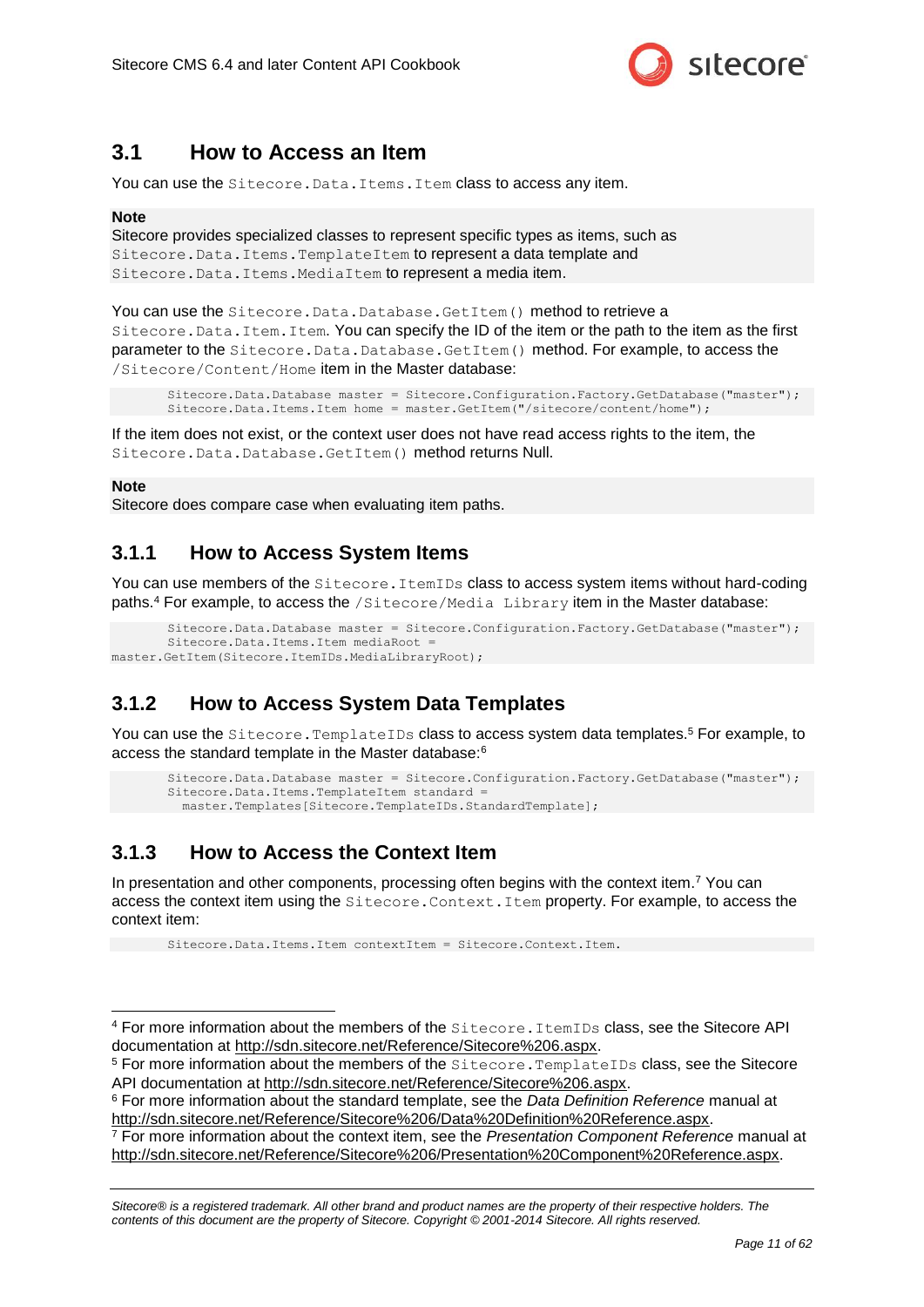

### <span id="page-11-0"></span>**3.1.4 How to Resolve Item Access Rights**

Sitecore APIs operate in the context of a specific user with particular security access rights. Sitecore APIs may return Null or throw exceptions if the context user does not have a required access right. You can use a security user switcher or security disabler to work around access right limitations.<sup>8</sup> For examples using a security disabler, see the section *[How to Place an Item in Editing Mode](#page-11-1)*.

#### <span id="page-11-2"></span>**Note**

We recommend that you provide the context user with the appropriate access rights instead of using a security user switcher or a security disabler.

The code examples in this document do not use a security user switcher or security disabler. This implies that the context user has the required access rights in order for the logic to succeed.

### <span id="page-11-1"></span>**3.1.5 How to Place an Item in Editing Mode**

Sitecore APIs that update items may throw exceptions if the item is not in editing mode. You can place an item in editing mode using methods of the Sitecore. Data. Items. Item. Editing property, or by using the Sitecore. Data. Items. EditContext class.

For example, the following code places the /Sitecore/Content/Home item in the Master database in editing mode within a security disabler using methods in the Sitecore.Data.Items.Item.Editing class:

```
Sitecore.Data.Database master = Sitecore.Configuration.Factory.GetDatabase("master");
Sitecore.Data.Items.Item home = master.GetItem("/sitecore/content/home");
//TODO: eliminate SecurityDisabler if possible
using (new Sitecore.SecurityModel.SecurityDisabler())
{
   home.Editing.BeginEdit();
   try
\left\{\right. //TODO: update home
     home.Editing.EndEdit();
 }
   catch (Exception ex)
\left\{\right. home.Editing.CancelEdit();
 }
}
```
If you do call the Sitecore. Data. Items. Item. Editing. CancelEdit() method or do not call the Sitecore.Data.Items.Item.Editing.EndEdit() method, Sitecore does not commit the changes.

#### **Important**

-

Developers should use  $try/catch$  blocks as shown in this example. For brevity, code examples in this document do not always include try/catch blocks.

Alternatively, you can use the Sitecore. Data. Items. EditContext class with a C# using statement to place an item in editing mode. The closure of the using statement invokes the Sitecore.Data.Items.EditContext.Dispose() method, which commits any changes made within that segment of code.

For example, the following code places the /Sitecore/Content/Home item in the Master database in editing mode using a Sitecore. Data. Items. EditContext:

<sup>8</sup> For more information about security user switchers and security disablers, see the *Security API Cookbook* at [http://sdn.sitecore.net/Reference/Sitecore%206/Security%20API%20Cookbook.aspx.](http://sdn.sitecore.net/Reference/Sitecore%206/Security%20API%20Cookbook.aspx)

*Sitecore® is a registered trademark. All other brand and product names are the property of their respective holders. The contents of this document are the property of Sitecore. Copyright © 2001-2014 Sitecore. All rights reserved.*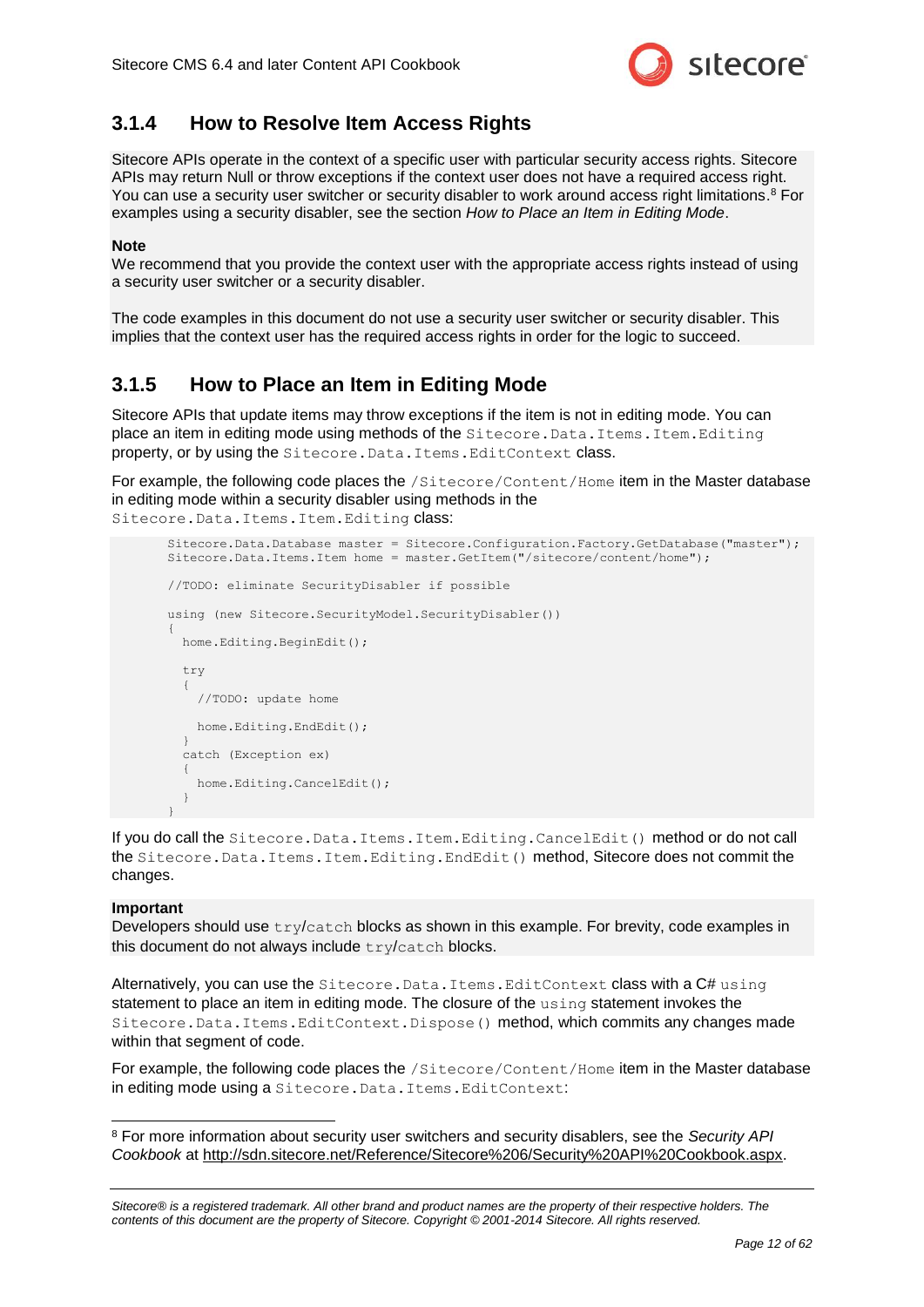

```
Sitecore.Data.Database master = Sitecore.Configuration.Factory.GetDatabase("master");
Sitecore.Data.Items.Item home = master.GetItem("/sitecore/content/home");
//TODO: eliminate SecurityDisabler if possible
using (new Sitecore.SecurityModel.SecurityDisabler())
{
 using (new Sitecore.Data.Items.EditContext(home))
   {
     //TODO: process home
   }
}
```
#### **Note**

If you use the Sitecore. Data. Items. EditContext class, you cannot explicitly rollback changes. If code within the using statement throws an exception, the closing of the using statement automatically commits any changes made before the exception.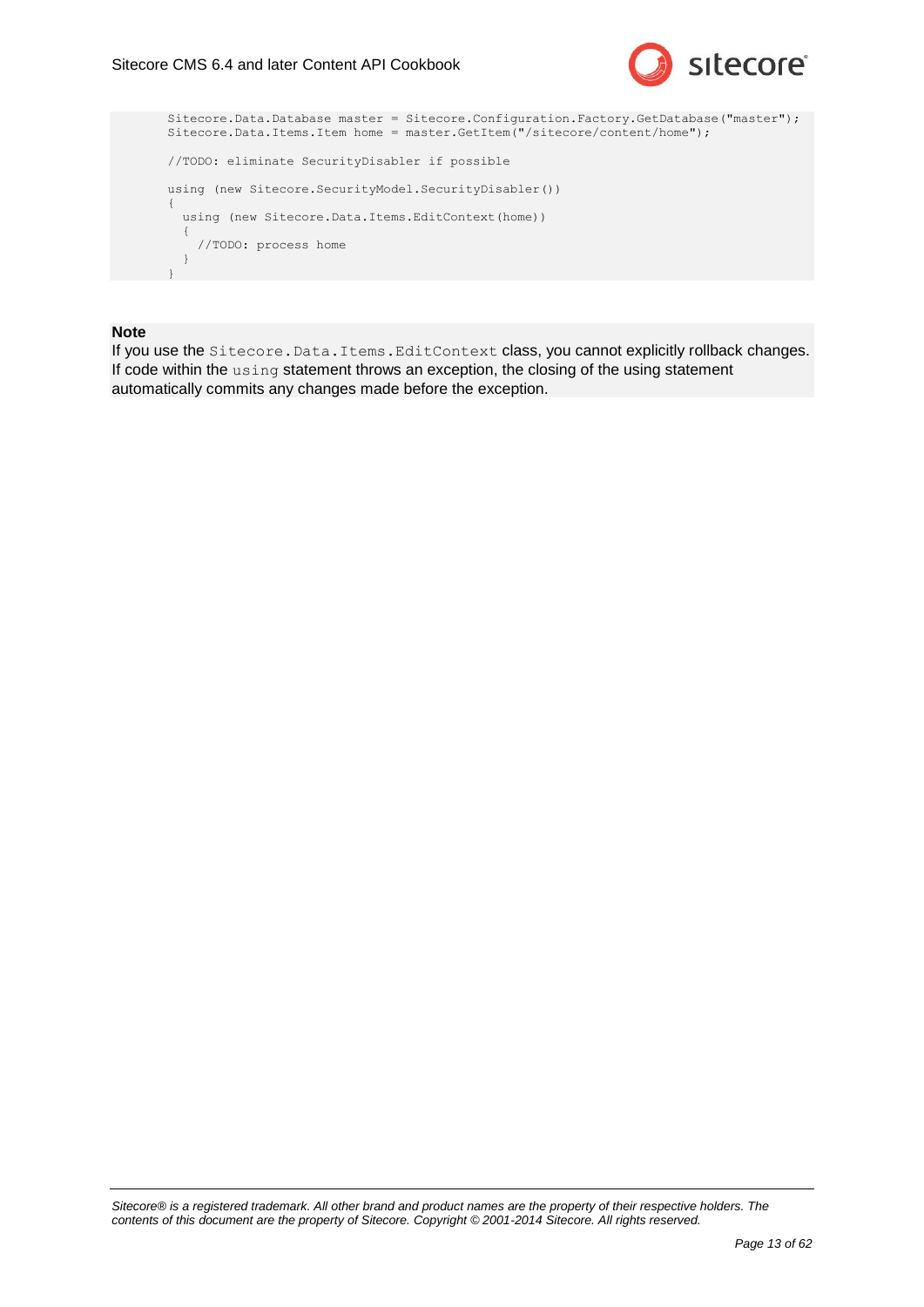

### <span id="page-13-0"></span>**3.2 How to Access Items Related to Another Item**

<span id="page-13-1"></span>This section provides information about APIs you can use to access items related to another item.

### **3.2.1 How to Access the Children of an Item**

You can use the Sitecore. Data. Items. Children property to access the children of an item. For example, to access the children of the /Sitecore/Content/Home item in the Master database:

```
Sitecore.Data.Database master = Sitecore.Configuration.Factory.GetDatabase("master");
Sitecore.Data.Items.Item home = master.GetItem("/sitecore/content/home");
foreach(Sitecore.Data.Items.Item child in home.Children)
{
   //TODO: process child
}
```
The system creates a new Sitecore.Collections.Childlist object each time you access the Sitecore.Data.Items.Item.Children property. The implementation of the C# foreach statement accesses the property only once. If you access the children of an item using a  $C#$  for statement rather than a C# foreach statement, use a variable to contain the original value of the Sitecore.Data.Items.Item.Children property to avoid repeatedly redefining the collection. For example, to access the children of the /Sitecore/Content/Home item in the Master database using a C# for statement:

```
Sitecore.Data.Database master = Sitecore.Configuration.Factory.GetDatabase("master");
Sitecore.Data.Items.Item home = master.GetItem("/sitecore/content/home");
Sitecore.Collections.ChildList children = home.Children;
for(int childIndex=0; childIndex<children.Count ; childIndex++)
{
   //TODO: process children[childIndex]
}
```
### <span id="page-13-2"></span>**3.2.2 How to Access a Branch of Items**

You can access all of the items in a branch using a recursive method and the Sitecore.Data.Items.Item.Children property. For example, to process the /Sitecore/Content/Home item in the Master database, and each descendant of that item:

```
Sitecore.Data.Database master = Sitecore.Configuration.Factory.GetDatabase("master");
Sitecore.Data.Items.Item home = master.GetItem("/sitecore/content/home");
ProcessRecursively(home);
...
private void ProcessRecursively(Sitecore.Data.Items.Item item)
{
   //TODO: process item
   foreach(Sitecore.Data.Items.Item child in item.Children)
\left\{\right. ProcessRecursively(child);
 }
}
```
#### **Warning**

If the recursive method passes its argument to itself, then that method implements an infinite loop.

To avoid processing the root item in the branch, move the processing logic within the loop into the recursive method that iterates the children, and in that logic, process the child item instead of the item passed to the recursive method. For example, to process only the descendants of the /Sitecore/Content/Home item in the Master database:

Sitecore.Data.Database master = Sitecore.Configuration.Factory.GetDatabase("master"); Sitecore.Data.Items.Item home = master.GetItem("/sitecore/content/home");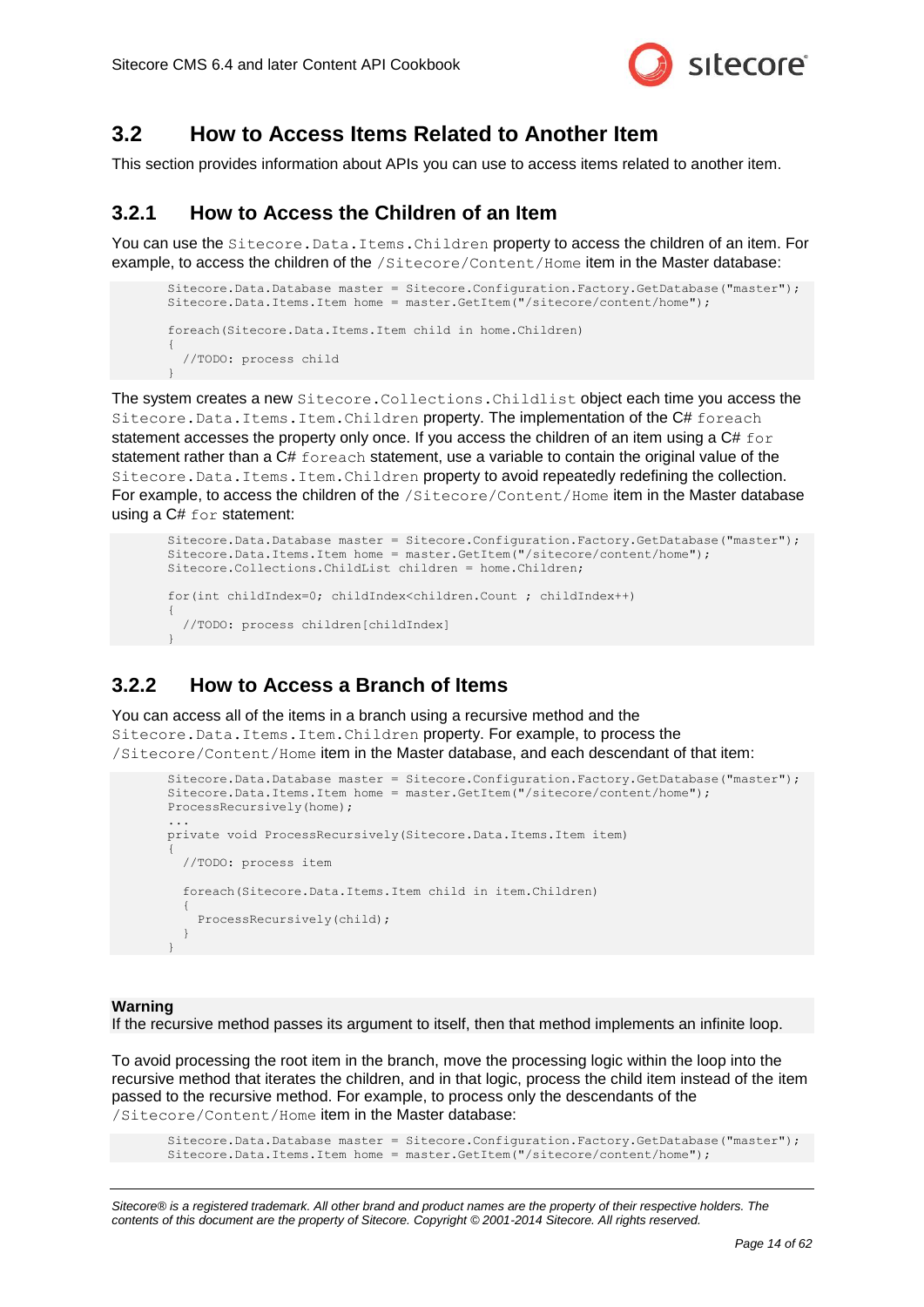



#### **Note**

You can also use Sitecore query to access an entire branch using either the descendant or descendant-or-self axis. For more information about Sitecore query, see the section *[How to](#page-16-0)  [Access Items Using Sitecore Query](#page-16-0)*.

### <span id="page-14-0"></span>**3.2.3 How to Access the Parent of an Item**

You can use the Sitecore. Data. Items. Item. Parent property to access the parent of an item. For example, to access the parent item (/Sitecore/Content) of the /Sitecore/Content/Home item in the Master database:

```
Sitecore.Data.Database master = Sitecore.Configuration.Factory.GetDatabase("master");
Sitecore.Data.Items.Item home = master.GetItem("/sitecore/content/home");
Sitecore.Data.Items.Item parent = home.Parent;
```
### <span id="page-14-1"></span>**3.2.4 How to Access the Ancestors of an Item**

You can use the Sitecore. Data. Items. Item. Parent property in a recursive method to access the ancestors of an item. For example, to access the ancestors of the /Sitecore/Content/Home item in the Master database:

```
Sitecore.Data.Database master = Sitecore.Configuration.Factory.GetDatabase("master");
Sitecore.Data.Items.Item home = master.GetItem("/sitecore/content/home");
ProcessRecursively(home.Parent);
...
private void ProcessRecursively(Sitecore.Data.Items.Item item)
{
   //TODO: process item
   if (item.Parent != null )
   {
    ProcessRecursively(item.Parent);
 }
}
```
#### **Warning**

If the recursive method passes its argument to itself, then that method implements an infinite loop.

Alternatively, you can use the Sitecore. Data. Items. Item. Axes. GetAncestors() method to access the ancestors of an item. For example, to axes the ancestors of the context item:

```
Sitecore.Data.Database master = Sitecore.Configuration.Factory.GetDatabase("master");
Sitecore.Data.Items.Item home = master.GetItem("/sitecore/content/home");
Sitecore.Data.Items.Item[] ancestors = home.Axes.GetAncestors();
foreach(Sitecore.Data.Items.Item ancestor in ancestors)
{
   //TODO: process ancestor
}
```
#### An important difference between the techniques is that the

Sitecore.Data.Items.Item.Axes.GetAncestors() method accesses items in document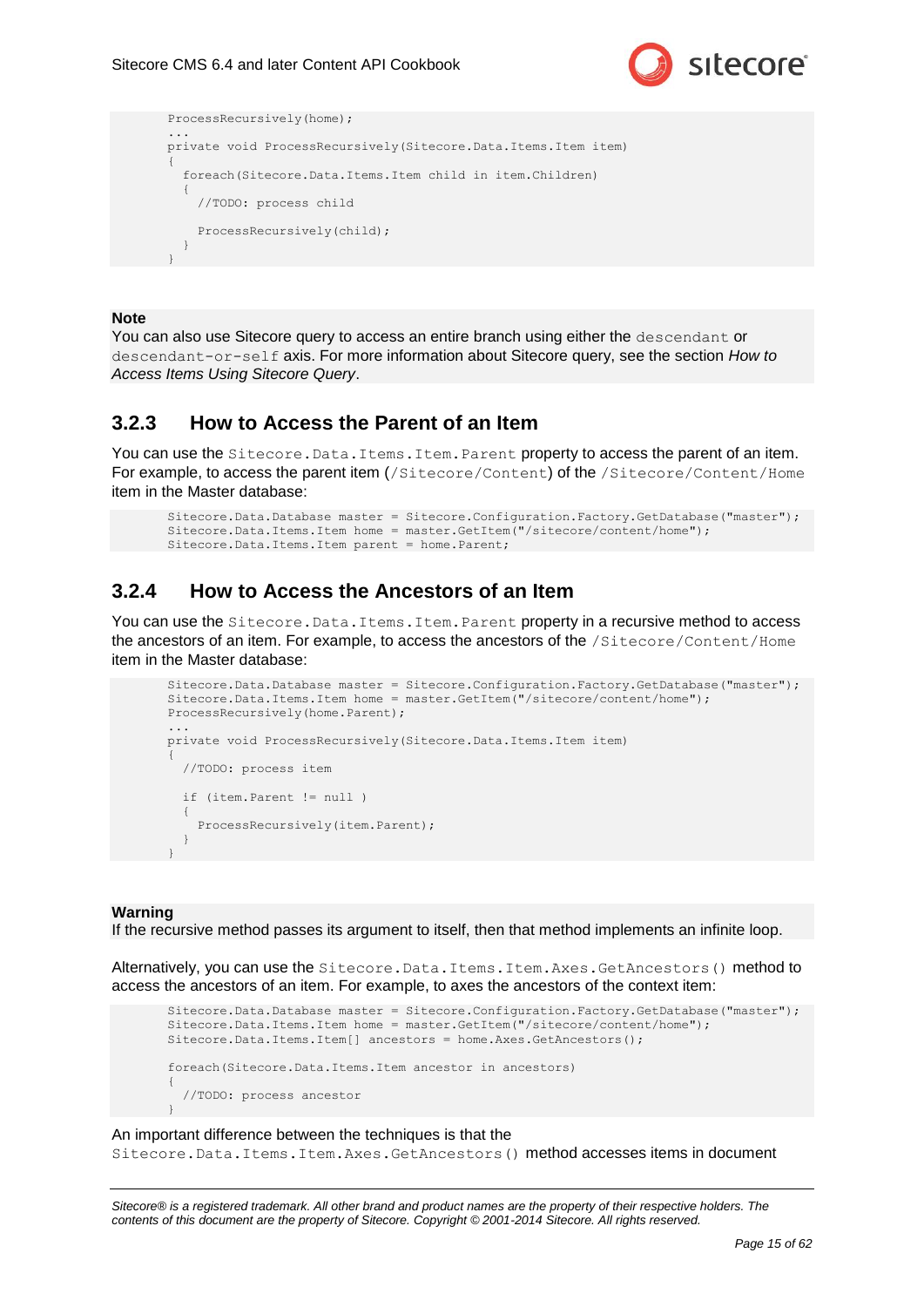

order from the root down, while the recursive method using Sitecore. Data. Items. Item. Parent accesses items in the reverse document order from the branch or leaf item up.

#### **Note**

You can also use Sitecore query to access the ancestors of an item ancestor or ancestor-orself axis. For more information about Sitecore query, see the section *[How to Access Items Using](#page-16-0)  [Sitecore Query](#page-16-0)*.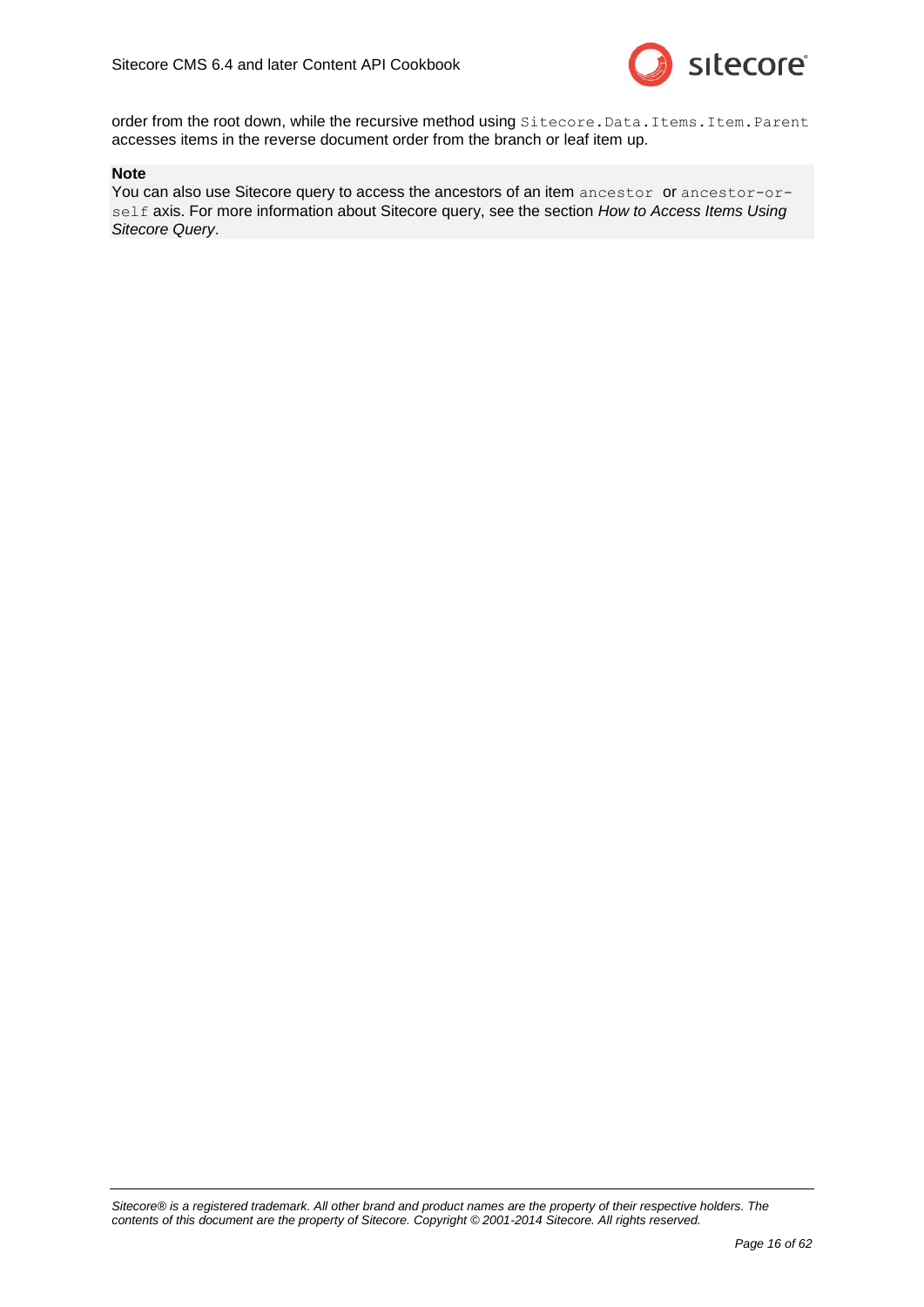

### <span id="page-16-0"></span>**3.3 How to Access Items Using Sitecore Query**

You can use the Sitecore. Data. Database. SelectItems () method to retrieve items in a database that match a Sitecore query.

It is important to remember that:

- Sitecore query is not always the most efficient way to locate items in repository with a large volume of data. Consider using a search index or another solution where the system must frequently match items in a large branch.
- Sitecore query syntax is not the same as XPath syntax.
- Do not assume that Sitecore query returns items in document order or reverse document order.
- Always check for Null before accessing Sitecore query results.

#### **Note**

-

The value attribute of the /configuration/sitecore/settings/setting element in web.config with name Query.MaxItems specifies the maximum number of items returned by Sitecore query.

For example, to access all items based on the Common/Folder data template in the Master database:

```
Sitecore.Data.Database master = Sitecore.Configuration.Factory.GetDatabase("master");
string query = String.Format("//*[@@templateid='{0}']",
  Sitecore.TemplateIDs.Folder);
Sitecore.Data.Items.Item[] queried = master.SelectItems(query);
if (queried!= null)
{
  foreach(Sitecore.Data.Items.Item item in queried)
   {
     //TODO: process item
   }
}
```
You can use the Sitecore. Data. Items. Item. Axes. SelectItems() method to access items matching a Sitecore query relative to another item.<sup>9</sup> For example, to access the items on the ancestor-or-self axis of the /Sitecore/Content/Home item in the Master database:

```
Sitecore.Data.Database master = Sitecore.Configuration.Factory.GetDatabase("master");
Sitecore.Data.Items.Item home = master.GetItem("/sitecore/content/home");
Sitecore.Data.Items.Item[] queried = home.Axes.SelectItems("ancestor-or-self::*");
if (queried!=null)
{
   foreach(Sitecore.Data.Items.Item item in queried)
   {
     //TODO: process item
 }
}
```
<sup>&</sup>lt;sup>9</sup> For more information about Sitecore query, see [http://sdn.sitecore.net/Reference/Using%20Sitecore%20Query.aspx.](http://sdn.sitecore.net/Reference/Using%20Sitecore%20Query.aspx)

*Sitecore® is a registered trademark. All other brand and product names are the property of their respective holders. The contents of this document are the property of Sitecore. Copyright © 2001-2014 Sitecore. All rights reserved.*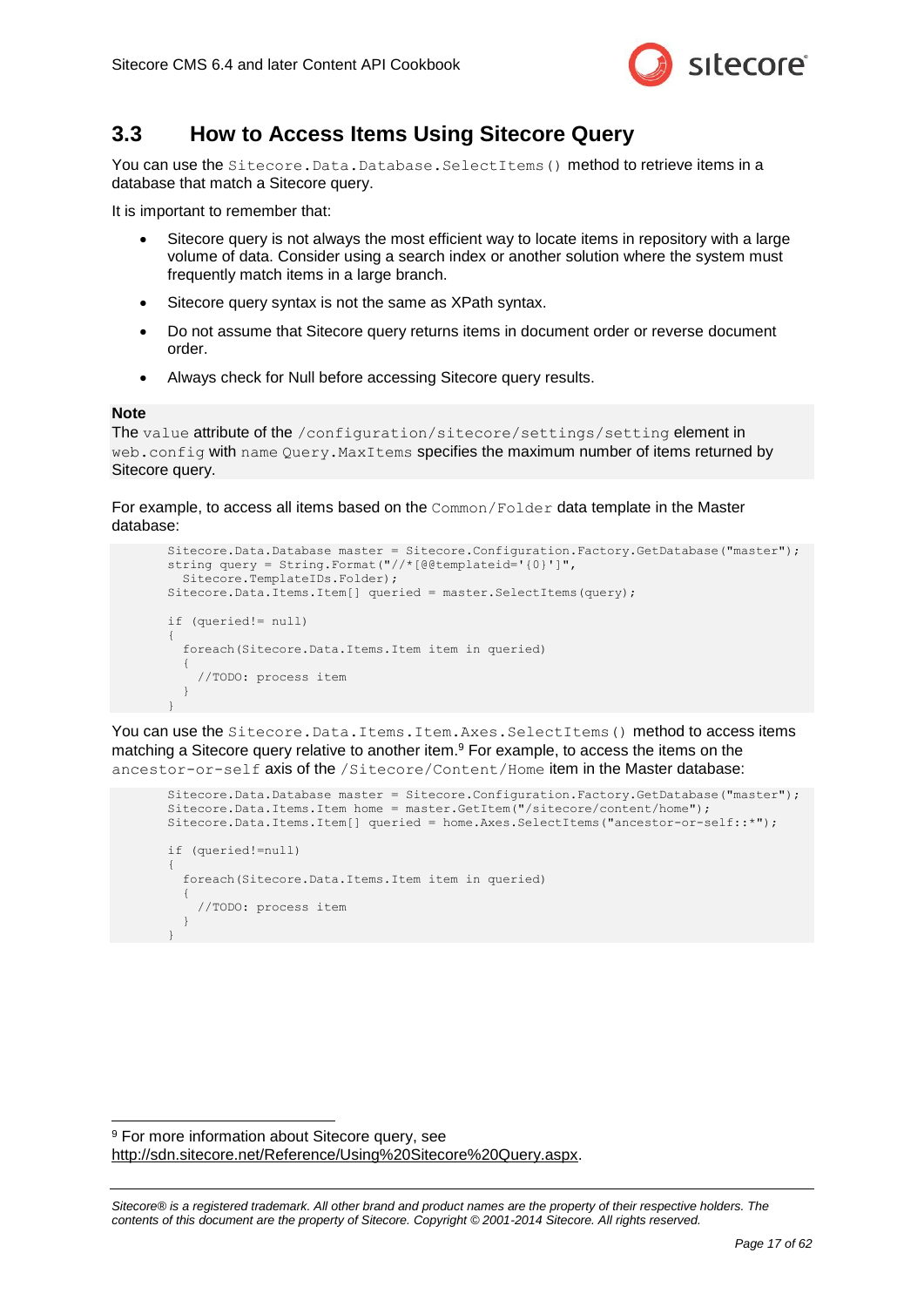

### <span id="page-17-0"></span>**3.4 How to Access Media Items**

You can use the Sitecore. Data. Items. MediaItem class to access media items. Pass a Sitecore.Data.Items.Item representing the media item as the first parameter to the constructor for Sitecore. Data. Items. MediaItem. For example, to access the /Sitecore/Media Library/Files/Sample media item in the Master database:

```
Sitecore.Data.Database master = Sitecore.Configuration.Factory.GetDatabase("master");
       Sitecore.Data.Items.Item item = master.GetItem("/sitecore/media 
library/files/sample");
       if (item==null)
        {
          //TODO: handle case that item does not exist
        }
       else
        {
          Sitecore.Data.Items.MediaItem media = new Sitecore.Data.Items.MediaItem(item);
          //TODO: process media
        }
```
### <span id="page-17-1"></span>**3.4.1 How to Import Media Files in a .ZIP File**

To import a .zip file containing images, use the Sitecore. Resources. Media. MediaUploader class. To unpack the file that you want to upload, set the Unpack property to the *true* value. For an example of its use please see the

Sitecore.Shell.Controls.RichTextEditor.DBContentProvider.StoreFile method.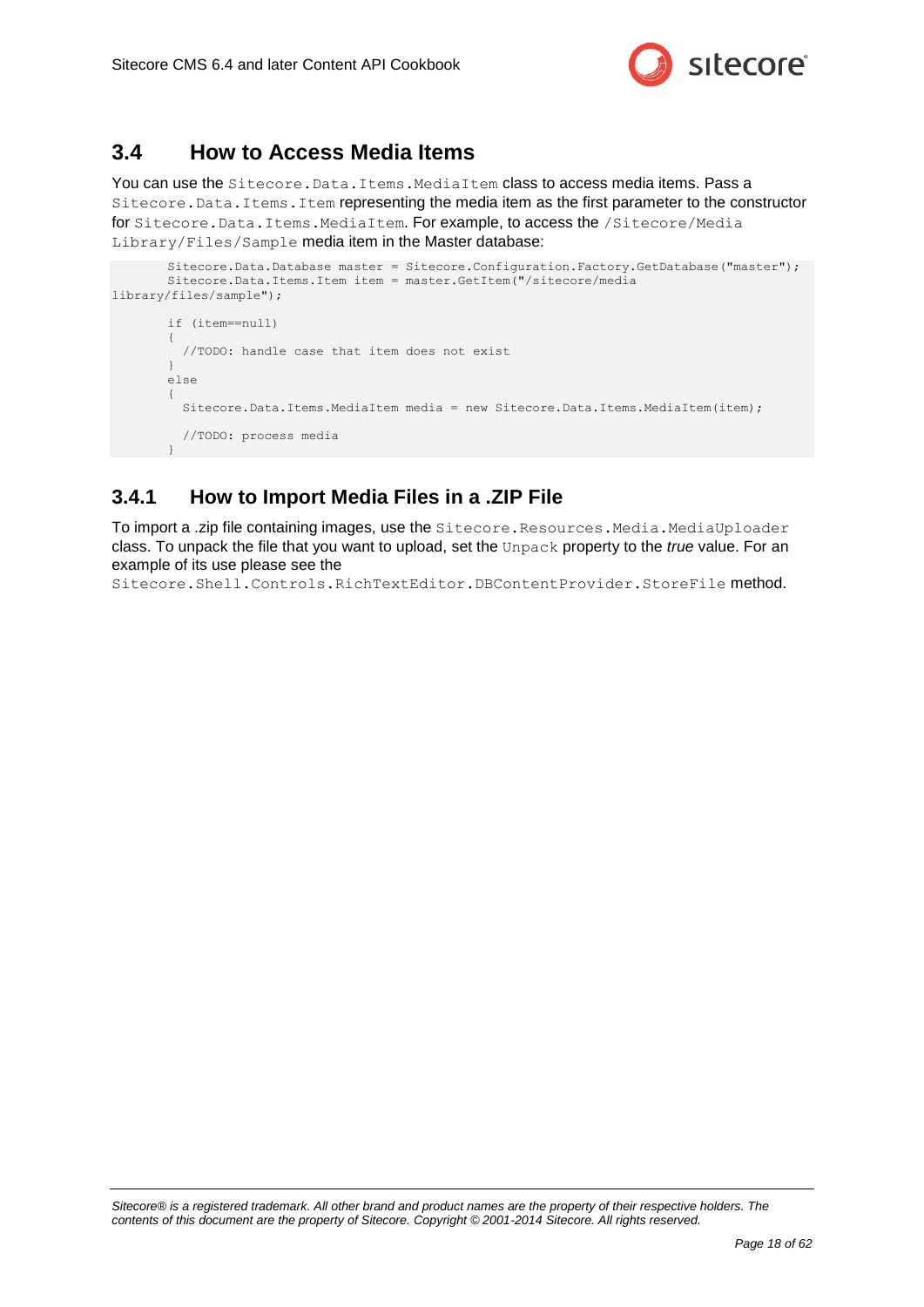

### <span id="page-18-0"></span>**3.5 How to Access Alternate Languages of an Item**

Each item can contain multiple languages. You can use the Sitecore.Globalization.Language class to specify a language when accessing an item using the

Sitecore.Data.Database.GetItem() method. For example, to access the current version of the /Sitecore/Content/Home item in the default en language:

```
Sitecore.Data.Database master = Sitecore.Configuration.Factory.GetDatabase("master");
       Sitecore.Globalization.Language language = 
Sitecore.Globalization.Language.Parse("en");
       Sitecore.Data.Items.Item home = master.GetItem("/sitecore/content/home",language);
```
#### **Note**

If you do not specify a language, Sitecore uses the context language by default. Sitecore user interface components specify the content language.

You can use the Sitecore. Data. Items. Item. Versions. Count property to determine if any versions exist for a language. For example, to access the current version in each language of the /Sitecore/Content/Home item in the Master database:

```
Sitecore.Data.Database master = Sitecore.Configuration.Factory.GetDatabase("master");
Sitecore.Data.Items.Item home = master.GetItem("/sitecore/content/home");
foreach (Sitecore.Globalization.Language language in home.Languages)
{
   Sitecore.Data.Items.Item langItem = home.Database.GetItem(home.ID, language);
   if (langItem.Versions.Count > 0)
\left\{ \begin{array}{c} \end{array} \right. //TODO: process langItem
 }
   else
   {
     //TODO: handle case that version data exists for language
 }
}
```

```
Sitecore® is a registered trademark. All other brand and product names are the property of their respective holders. The 
contents of this document are the property of Sitecore. Copyright © 2001-2014 Sitecore. All rights reserved.
```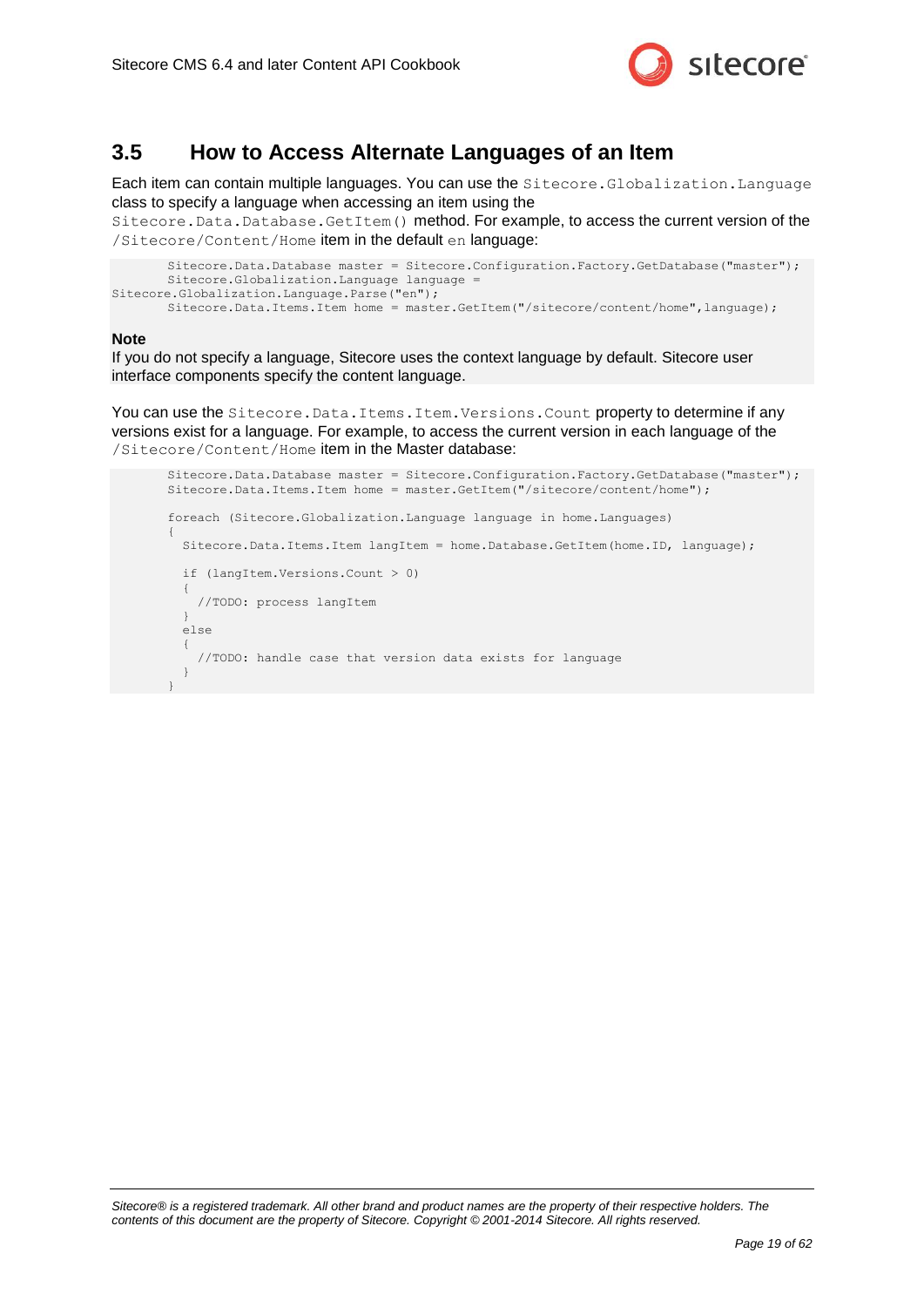

### <span id="page-19-0"></span>**3.6 How to Access Alternate Versions of an Item**

Each item can contain multiple languages. Each language can contain multiple versions. You can use the Sitecore.Data.Version class to specify a version when accessing an item using the Sitecore.Data.Database.GetItem() method. For example, to access the first version of the /Sitecore/Content/Home item in the Master database in the default en language:

```
Sitecore.Data.Database master = Sitecore.Configuration.Factory.GetDatabase("master");
       Sitecore.Globalization.Language language = 
Sitecore.Globalization.Language.Parse("en");
       Sitecore.Data.Items.Item home = master.GetItem("/sitecore/content/home",
          language, Sitecore.Data.Version.Latest);
```
To access the second version of the /Sitecore/Content/Home item in the Master database in the default en language:

```
Sitecore.Data.Database master = Sitecore.Configuration.Factory.GetDatabase("master");
       Sitecore.Globalization.Language language
Sitecore.Globalization.Language.Parse("en");
       Sitecore.Data.Version second = new Sitecore.Data.Version(2);
       Sitecore.Data.Items.Item home = master.GetItem("/sitecore/content/home",
         language, second);
```
#### **Note**

If you do not specify a version, Sitecore uses the current version by default.

You can access the identifier of a version using the Sitecore. Data. Items. Version. Number property. For example, to access the version number of the /Sitecore/Content/Home item in the Master database:

```
Sitecore.Data.Database master = Sitecore.Configuration.Factory.GetDatabase("master");
Sitecore.Data.Items.Item home = master.GetItem("/sitecore/content/home");
int verNumber = home.Version.Number;
```
You can use the Sitecore. Data. Items. Item. Versions. Count property to determine if any versions of an item exist for a language. You can use the

Sitecore.Data.Items.Item.Versions.GetVersions() method to access all versions of an item in a language. For example, to access all versions in each language of the /Sitecore/Content/Home item in the Master database:

```
Sitecore.Data.Database master = Sitecore.Configuration.Factory.GetDatabase("master");
Sitecore.Data.Items.Item home = master.GetItem("/sitecore/content/home");
foreach (Sitecore.Globalization.Language language in home.Languages)
{
   Sitecore.Data.Items.Item langItem = master.GetItem(home.ID, language);
   if (langItem.Versions.Count > 0)
\left\{ \begin{array}{c} \end{array} \right. foreach (Sitecore.Data.Items.Item verItem in langItem.Versions.GetVersions())
\left\{\begin{array}{ccc} \end{array}\right\} //TODO: process verItem
      }
 }
   else
\left\{ \begin{array}{c} \end{array} \right. //TODO: handle case that no versions exist in language
 }
}
```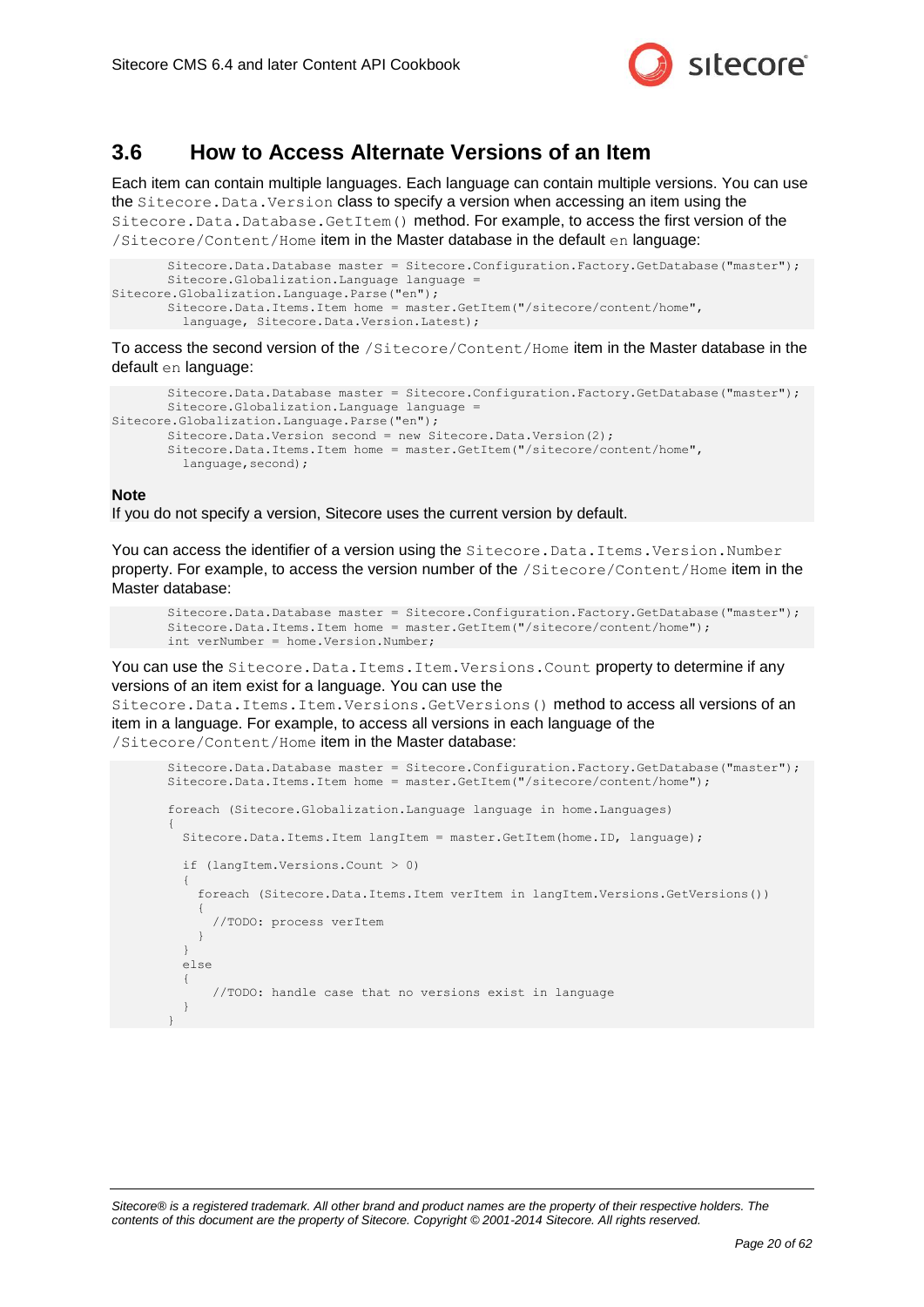

### <span id="page-20-0"></span>**3.7 How to Create an Item**

You can create use the Sitecore. Data. Items. Item. Add () method to create an item. The parent item and the data template for the new item must exist before you create the item. For example, to create the /Sitecore/Content/Home/MyItem item using the Sample/Sample Item data template item in the Master database:

```
Sitecore.Data.Database master = Sitecore.Configuration.Factory.GetDatabase("master");
Sitecore.Data.Items.Item home = master.GetItem("/sitecore/content/home");
Sitecore.Data.Items.TemplateItem sample = master.Templates["sample/sample item"];
Sitecore.Data.Items.Item myItem = home.Add("MyItem", sample);
```
### <span id="page-20-1"></span>**3.7.1 How to Create a Version of an Item in a Language**

You can create a version of an item in a language using the

Sitecore.Data.Items.Versions.Add() method. For example, to add the first version to the /Sitecore/Content/Home item in the Master database for each language for which version data does not already exist:

```
Sitecore.Data.Database master = Sitecore.Configuration.Factory.GetDatabase("master");
Sitecore.Data.Items.Item home = master.GetItem("/sitecore/content/home");
foreach (Sitecore.Globalization.Language language in home.Languages)
{
   Sitecore.Data.Items.Item langItem = home.Database.GetItem(home.ID, language);
   if (langItem.Versions.Count < 1)
\left\{ \begin{array}{c} \end{array} \right.langItem = langItem.Versions.AddVersion();
 }
}
```
### <span id="page-20-2"></span>**3.7.2 How to Create a Media Library Item**

You can create media library items by creating files to a file system monitored by Sitecore, or by invoking APIs.

### <span id="page-20-3"></span>**How to Create Media Items Using the File System**

You can create media library items by copying or moving files into a Sitecore file system, typically the /upload directory. If you create directories and files in the directory specified by the value attribute of the /configuration/sitecore/sc.variable element in web.config with name mediaFolder, Sitecore will create corresponding media folders and media items under /Sitecore/Media Library in the Master database.

#### **Important**

Sitecore only creates media items if ASP.NET raises file system events. Before creating the media files in the Sitecore file system, ensure the ASP.NET process is active by requesting a resource processed by ASP.NET, such as the home page.

#### **Warning**

Excessive file system activity can overwhelm the ASP.NET worker process. You can monitor the media import process in the Sitecore log file to determine if it completes. If importing media fails, try importing a smaller batch.

#### **Tip**

You can delete the files after Sitecore creates media library items from them.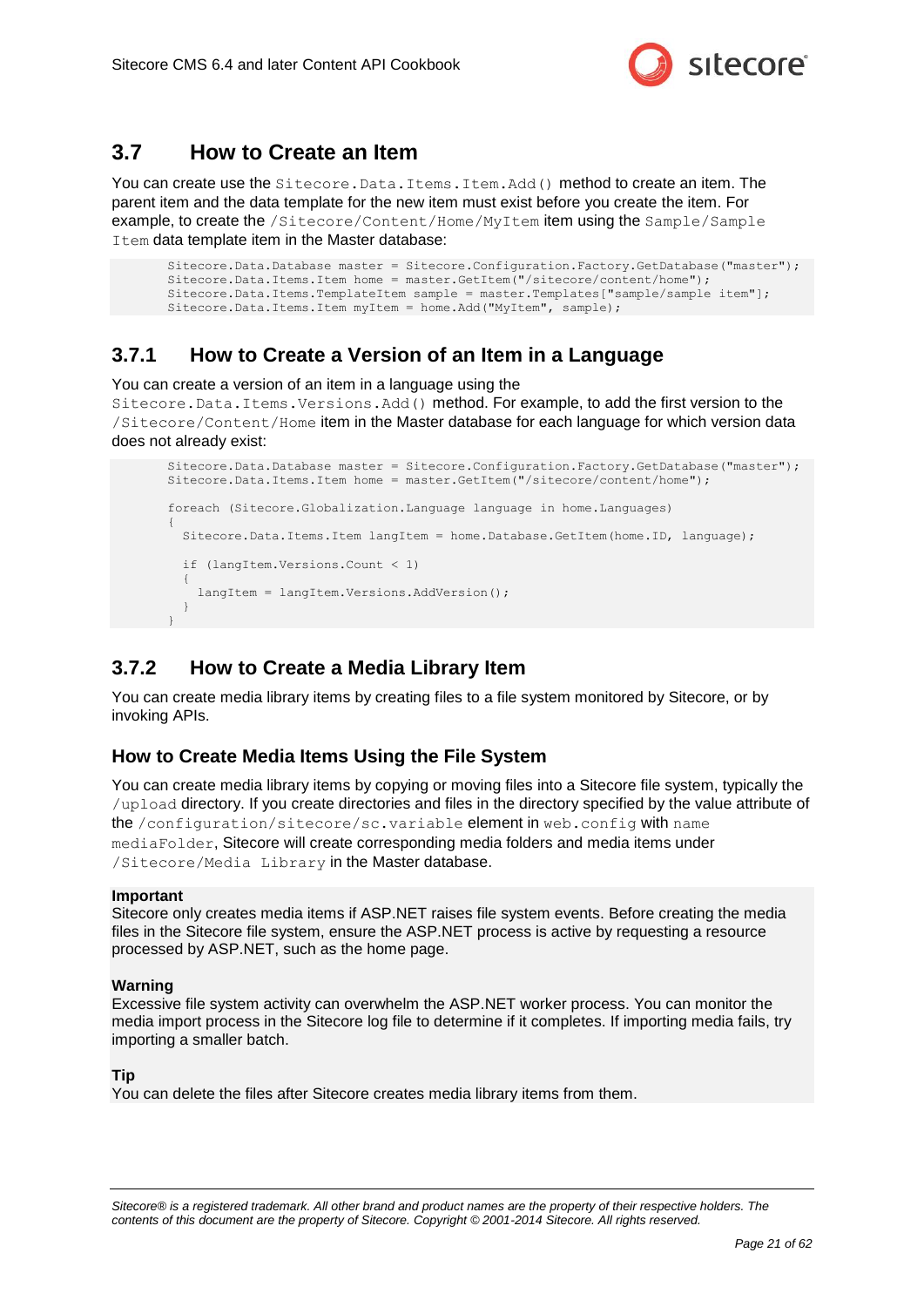

### <span id="page-21-0"></span>**How to Create Media Items Using APIs**

You can use the Sitecore. Resources. Media. MediaCreator and Sitecore.Resources.Media.MediaCreatorOptions classes to create media items from files. For example, to create the media item /Sitecore/Media Library/Images/Sample in the Master database from the file C: \temp\sample.jpg:

```
Sitecore.Resources.Media.MediaCreatorOptions options =
         new Sitecore.Resources.Media.MediaCreatorOptions();
       options.Database = Sitecore.Configuration.Factory.GetDatabase("master");
       options.Language = Sitecore.Globalization.Language.Parse( 
         Sitecore.Configuration.Settings.DefaultLanguage);
       options.Versioned = 
Sitecore.Configuration.Settings.Media.UploadAsVersionableByDefault;
       options.Destination = "/sitecore/media library/images/Sample";
       options.FileBased = Sitecore.Configuration.Settings.Media.UploadAsFiles;
       Sitecore.Resources.Media.MediaCreator creator =
         new Sitecore.Resources.Media.MediaCreator();
       Sitecore.Data.Items.MediaItem sample =
        creator.CreateFromFile(@"C:\temp\sample.jpg",options);
```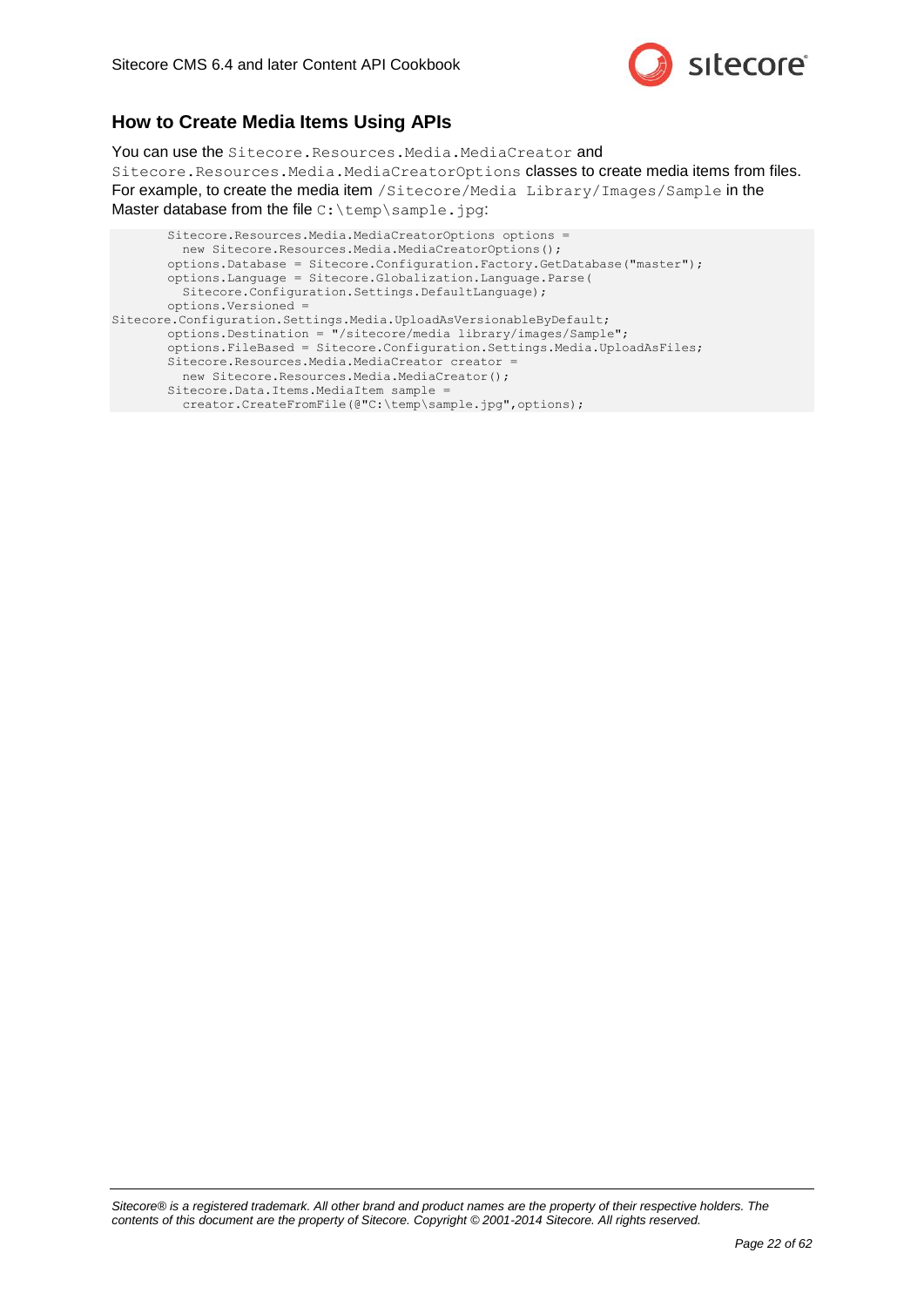

### <span id="page-22-0"></span>**3.8 How to Access the Icon for an Item**

You can use the Sitecore. Data. Items. Item. Appearance. Icon property to access the icon for an item. If the icon contains a themed image, you can use the

Sitecore.Resources.Images.GetThemedImageSource() method to convert the relative path to a full path. For example, to determine the full path of the icon for the /Sitecore/Content/Home item in the Master database:

```
Sitecore.Data.Database master = Sitecore.Configuration.Factory.GetDatabase("master");
Sitecore.Data.Items.Item home = master.GetItem("/sitecore/content/home");
string icon = home.Appearance.Icon;
if (icon.StartsWith("~"))
{
  icon = Sitecore.StringUtil.EnsurePrefix('/', icon);
}
else if (!(icon.StartsWith("/") && icon.Contains(":")))
{
   icon = Sitecore.Resources.Images.GetThemedImageSource(icon);
}
```
You can use the Sitecore. Data. Items. Item. Appearance. Icon property to set the icon for an item. For example, to set the icon for the /Sitecore/Content/Home item in the Master database to the themed image network/16x16/home.png:

```
Sitecore.Data.Database master = Sitecore.Configuration.Factory.GetDatabase("master");
Sitecore.Data.Items.Item home = master.GetItem("/sitecore/content/home");
home.Editing.BeginEdit();
home.Appearance.Icon = "network/16x16/home.png";
home.Editing.EndEdit();
```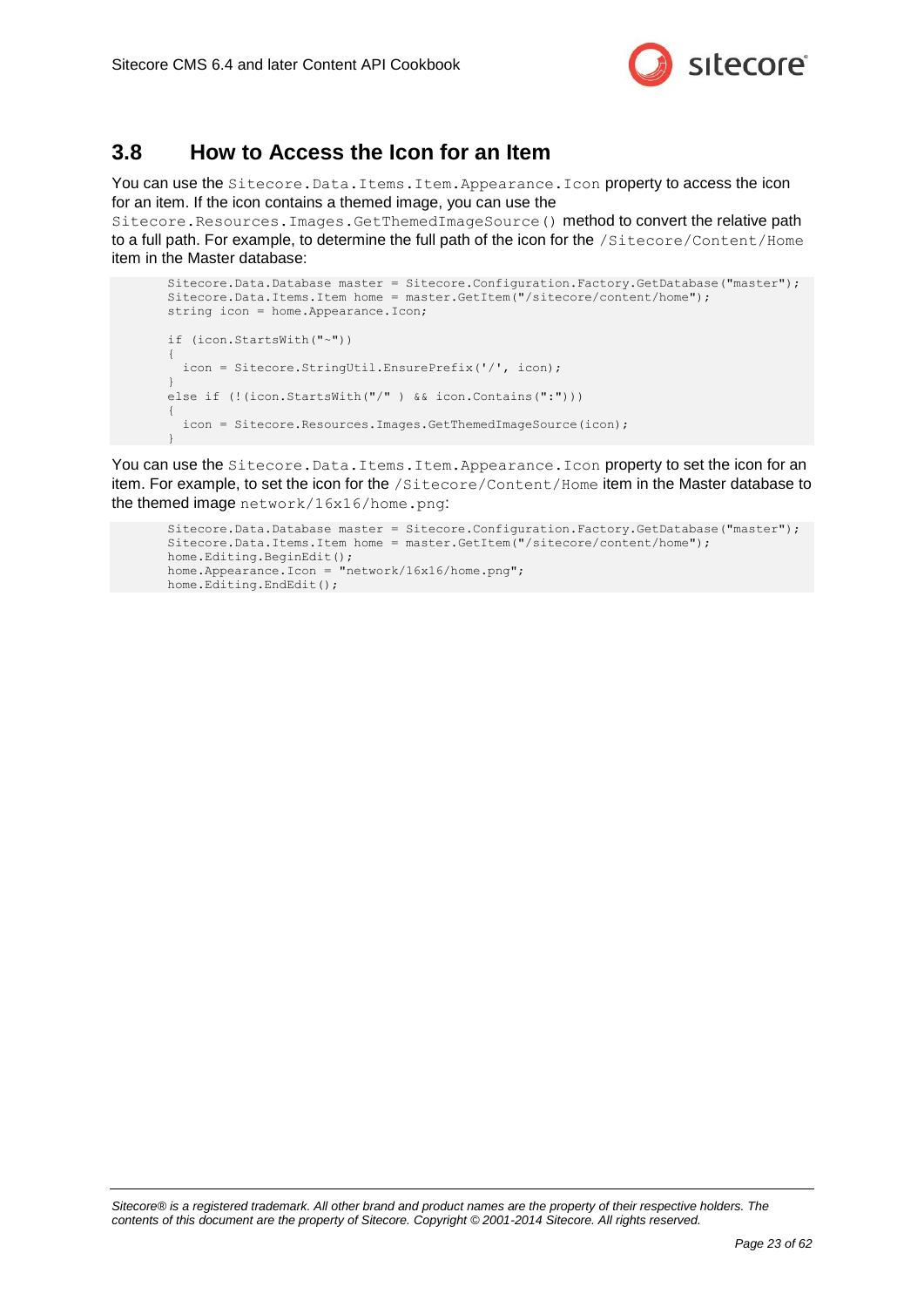

### <span id="page-23-0"></span>**3.9 Item Operations: Rename, Move, Copy, and Delete**

This section provides information about APIS to invoke operations to rename, move, copy, and delete items.

### <span id="page-23-1"></span>**3.9.1 How to Rename an Item**

You can use the Sitecore. Data. Items. Item. Name property to rename an item. For example, to rename the /Sitecore/Content/Home/Sample item in the Master database to /Sitecore/Content/Home/Changed:

```
Sitecore.Data.Database master = Sitecore.Configuration.Factory.GetDatabase("master");
Sitecore.Data.Items.Item sample = master.GetItem("/sitecore/content/home/sample");
sample.Editing.BeginEdit();
sample.Name = "Changed";
sample.Editing.EndEdit();
```
### <span id="page-23-2"></span>**3.9.2 How to Move an Item**

You can use the Sitecore. Data. Items. Item. MoveTo() method to move an item or branch. For example, to move the /Sitecore/Content/Home/Sample item in the Master database to /Sitecore/Content:

```
Sitecore.Data.Database master = Sitecore.Configuration.Factory.GetDatabase("master");
Sitecore.Data.Items.Item sample = master.GetItem("/sitecore/content/home/sample");
Sitecore.Data.Items.Item content = master.GetItem(Sitecore.ItemIDs.ContentRoot);
sample.MoveTo(content);
```
### <span id="page-23-3"></span>**3.9.3 How to Copy an Item and Its Descendants**

You can use the Sitecore. Data. Items. Item. CopyTo() method to copy an item and its descendants. For example, to copy the /Sitecore/Content/Home item and any descendants in the Master database to create /Sitecore/Content/Sibling:

```
Sitecore.Data.Database master = Sitecore.Configuration.Factory.GetDatabase("master");
Sitecore.Data.Items.Item home = master.GetItem("/sitecore/content/home");
Sitecore.Data.Items.Item content = master.GetItem(Sitecore.ItemIDs.ContentRoot);
home.CopyTo(content,"Sibling");
```
### <span id="page-23-4"></span>**3.9.4 How to Delete an Item and Its Descendants**

You can use the Sitecore. Data. Items. Item. Delete() method to delete an item and its descendants. For example, to delete the /Sitecore/Content/Home/Sample item in the Master database:

```
Sitecore.Data.Database master = Sitecore.Configuration.Factory.GetDatabase("master");
Sitecore.Data.Items.Item sample = master.GetItem("/sitecore/content/home/sample");
sample.Delete();
```
#### **Note**

The Sitecore. Data. Items. Item. Delete() method deletes the item and all of its descendants.

#### <span id="page-23-5"></span>**How to Delete the Descendants of an Item**

You can use the Sitecore. Data. Items. Item. DeleteChildren() method to delete the descendants of an item. For example, to delete the descendants of the /Sitecore/Content/Home item in the Master database:

Sitecore.Data.Database master = Sitecore.Configuration.Factory.GetDatabase("master");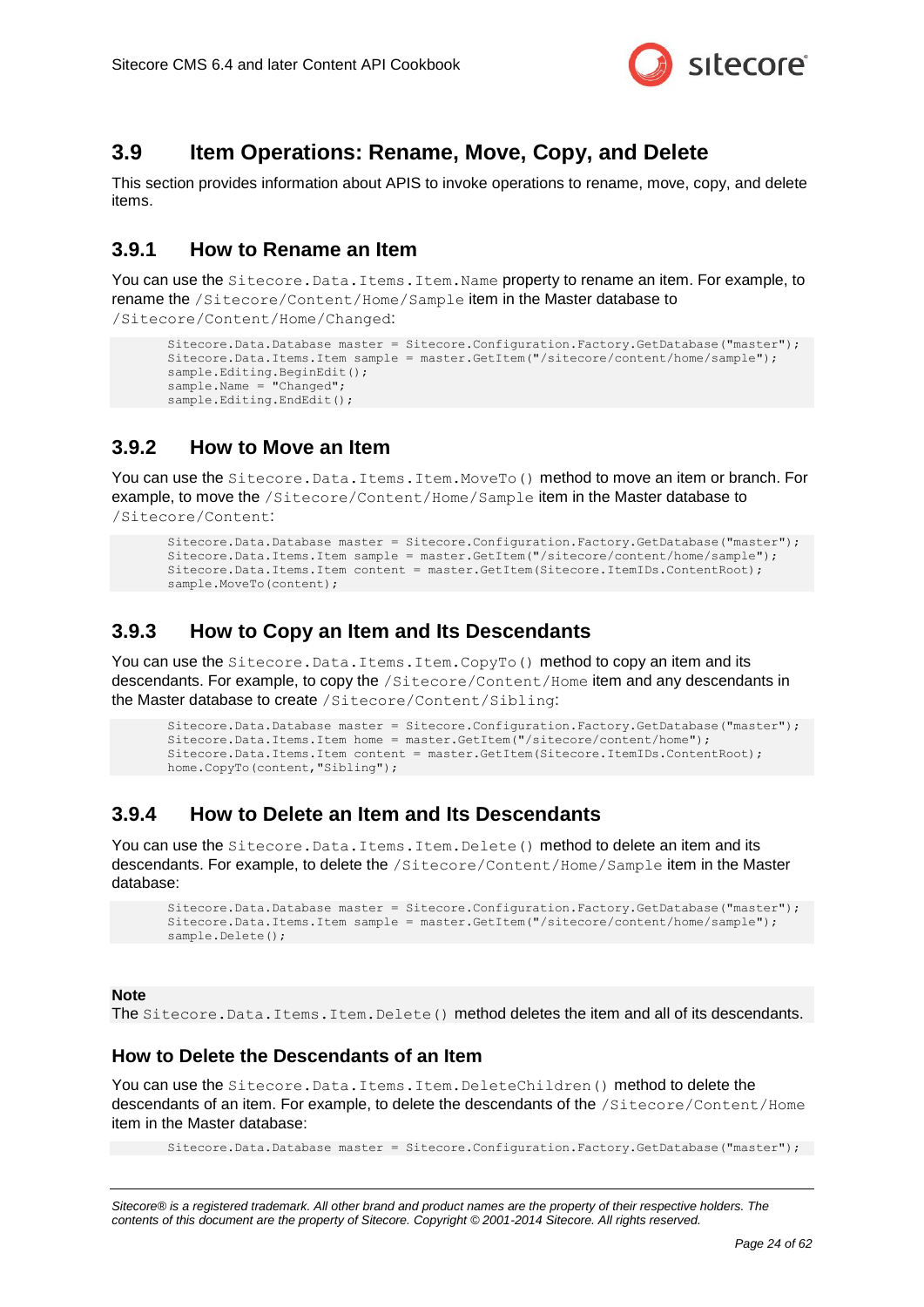

Sitecore.Data.Items.Item sample = master.GetItem("/sitecore/content/home/sample"); sample.DeleteChildren();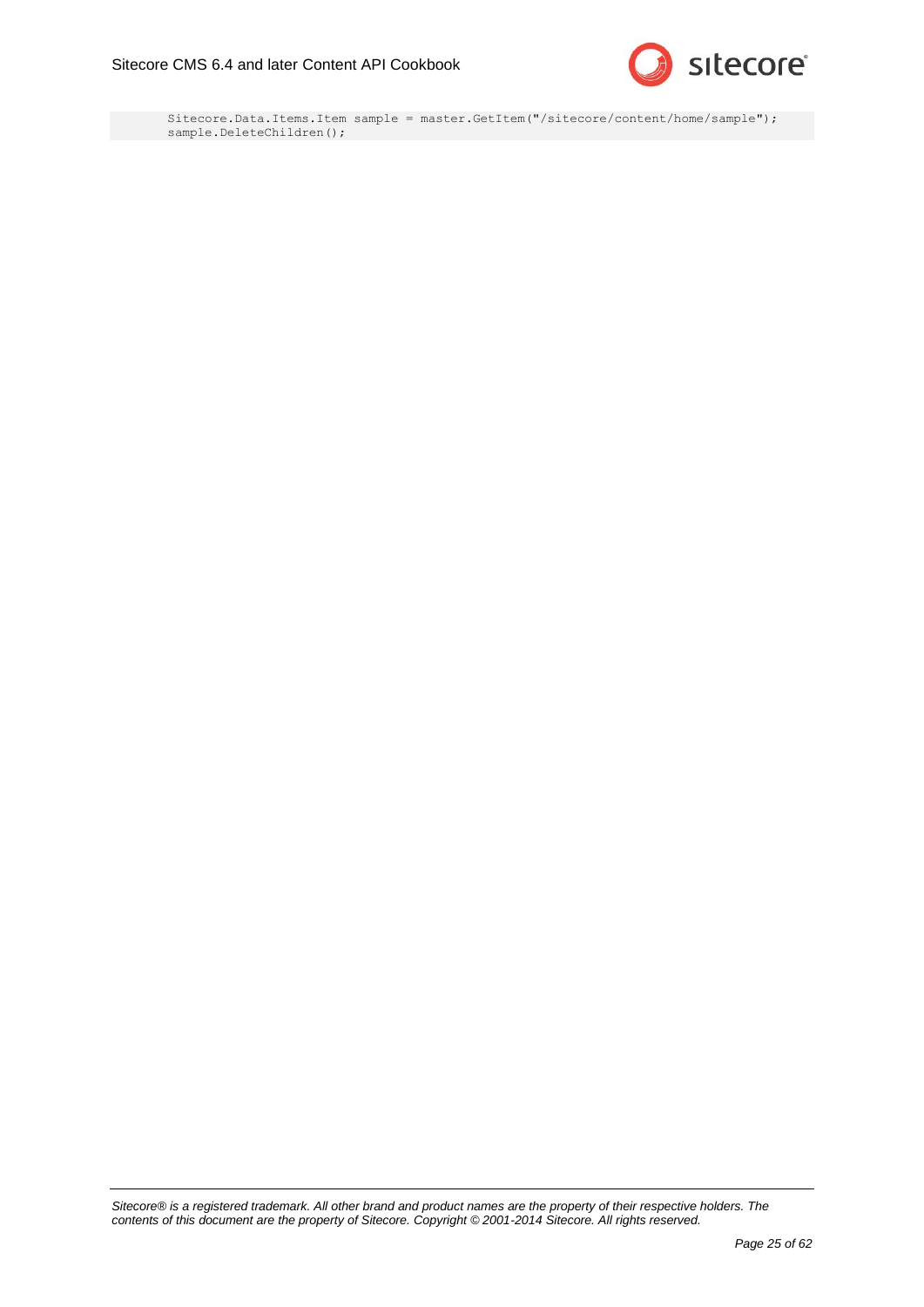

### <span id="page-25-0"></span>**3.10 How to Create a Proxy Item**

You can create a proxy definition item using the System/Alias data template.<sup>10</sup> For example, to create the proxy definition item /Sitecore/System/Proxies/MyProxy to proxy /Sitecore/Content/Home/Sample and its descendants as /Sitecore/Layout/Sample in the Master database:

```
Sitecore.Data.Database master = Sitecore.Configuration.Factory.GetDatabase("master");
       if (master.ProxiesEnabled)
       {
          Sitecore.Data.Items.Item proxies = master.GetItem("/sitecore/system/proxies");
          Sitecore.Data.Items.TemplateItem proxy = 
master.Templates[Sitecore.TemplateIDs.Proxy];
          Sitecore.Data.Items.Item proxyDef = proxies.Add("MyProxy", proxy);
          Sitecore.Data.Items.Item sample = master.GetItem("/sitecore/content/home/sample");
          proxyDef.Editing.BeginEdit();
         Sitecore.Data.Items.Item parent = master.GetItem(Sitecore.ItemIDs.LayoutRoot);
          proxyDef.Fields[Sitecore.FieldIDs.ProxyTargetItem].Value = parent.ID.ToString();
          proxyDef.Fields[Sitecore.FieldIDs.ProxySourceItem].Value = sample.ID.ToString();
          proxyDef.Fields[Sitecore.FieldIDs.ProxyInsertionType].Value = "Entire sub-tree";
         proxyDef.Editing.EndEdit();
       }
       else
       {
          //TODO: handle case that proxies are disabled in the database
       }
```
To proxy an individual item, set the value of the Sitecore. FieldIDs. ProxyInsertionType field in the proxy definition item to  $Root \text{ item only.}$  To set proxy items from a different database, set the value of the Sitecore. FieldIDs. ProxySourceDatabase field in the proxy definition item to the name of the source database.

#### **Note**

-

To enable proxies in a database, set the value of the <proxiesEnabled> element to true in the /configuration/sitecore/databases/database element in web.config with the appropriate id.

<sup>10</sup> For more information about proxies, see the *Content Reference* manual at <http://sdn.sitecore.net/Reference/Sitecore%206/Content%20Reference.aspx> and the *Data Definition Cookbook* at [http://sdn.sitecore.net/Reference/Sitecore%206/Data%20Definition%20Cookbook.aspx.](http://sdn.sitecore.net/Reference/Sitecore%206/Data%20Definition%20Cookbook.aspx)

*Sitecore® is a registered trademark. All other brand and product names are the property of their respective holders. The contents of this document are the property of Sitecore. Copyright © 2001-2014 Sitecore. All rights reserved.*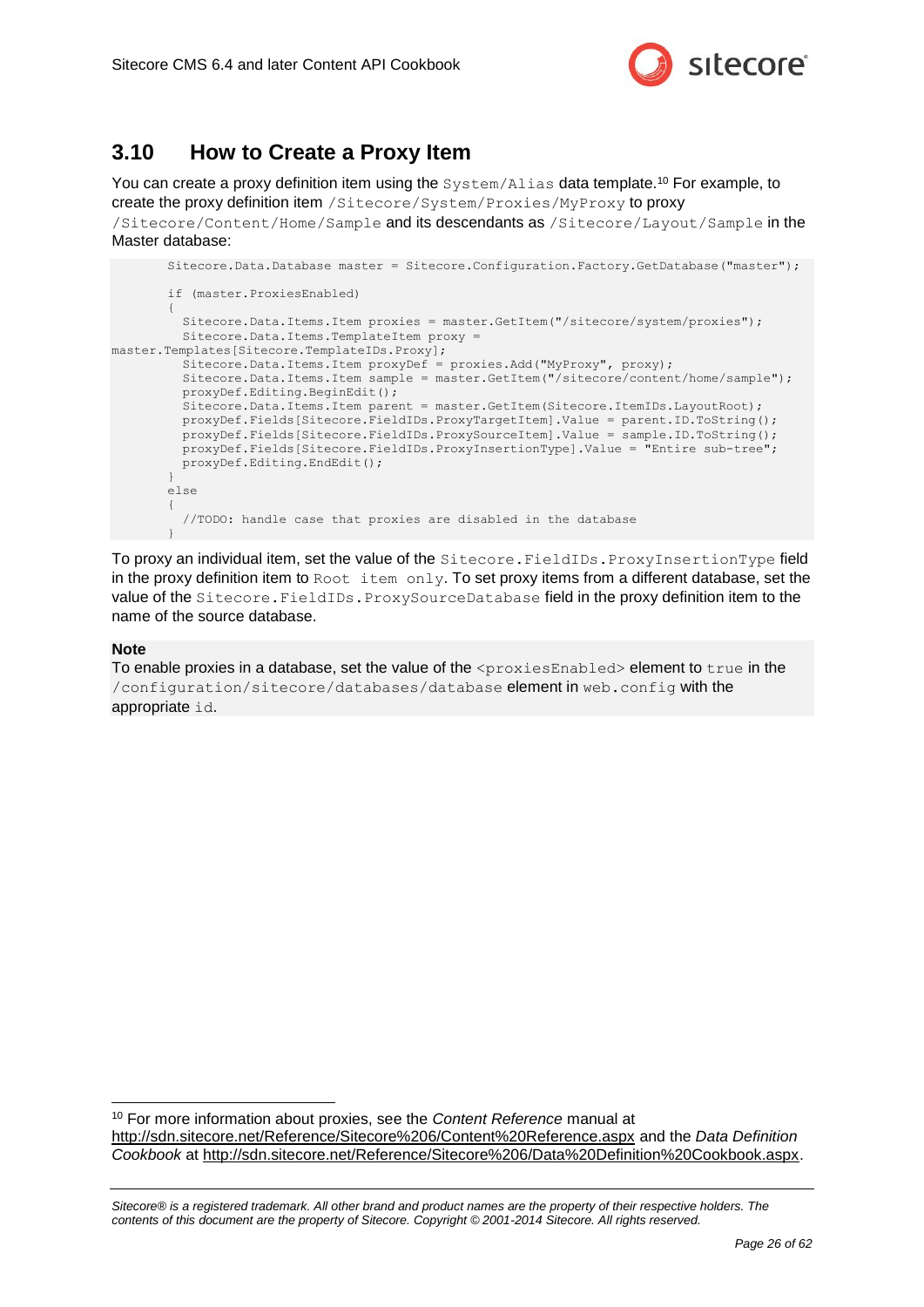

### <span id="page-26-0"></span>**3.11 How to Create an Alias**

-

You can create an alias definition item using the System/Alias data template.<sup>11</sup> For example, to create the alias definition item /Sitecore/System/Aliases/MyAlias to cause the URL /MyAlias.aspx to activate the /Sitecore/Content/Home/Sample item:

Sitecore.Data.Database master = Sitecore.Configuration.Factory.GetDatabase("master"); Sitecore.Data.Items.TemplateItem alias = master.Templates[Sitecore.TemplateIDs.Alias]; Sitecore.Data.Items.Item aliases = master.GetItem("/sitecore/system/aliases"); Sitecore.Data.Items.Item myAlias = aliases.Add("MyAlias", alias); Sitecore.Data.Items.Item sample = master.GetItem("/sitecore/content/home/sample"); myAlias.Editing.BeginEdit(); Sitecore.Data.Fields.LinkField linkField = myAlias.Fields["linked item"]; linkField.LinkType = "internal"; Sitecore.Links.UrlOptions urlOptions = Sitecore.Links.LinkManager.GetDefaultUrlOptions(); urlOptions.AlwaysIncludeServerUrl = false; linkField.Url = Sitecore.Links.LinkManager.GetItemUrl(sample,urlOptions); linkField.TargetID = sample.ID; myAlias.Appearance.Icon = sample.Appearance.Icon; myAlias.Editing.EndEdit();

<sup>11</sup> For more information about aliases, see the *Content Reference* manual at <http://sdn.sitecore.net/Reference/Sitecore%206/Content%20Reference.aspx> and the *Data Definition Cookbook* at [http://sdn.sitecore.net/Reference/Sitecore%206/Data%20Definition%20Cookbook.aspx.](http://sdn.sitecore.net/Reference/Sitecore%206/Data%20Definition%20Cookbook.aspx)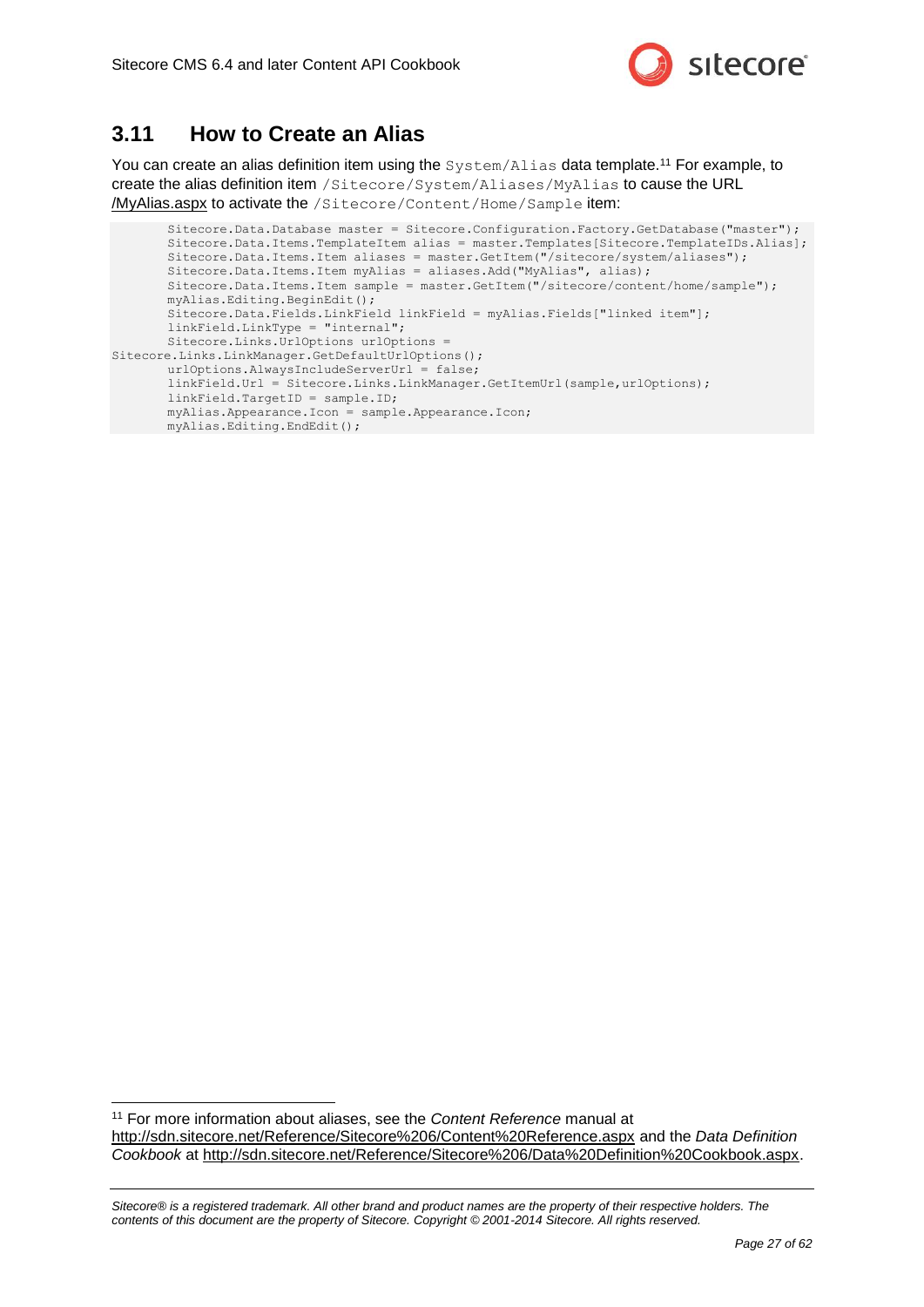

## **Chapter 4**

## <span id="page-27-0"></span>**Working with Fields**

This chapter provides information about APIs to access and update various types of data template field values.

This chapter contains the following sections:

- [How to Access Fields](#page-28-0)
- [How to Access the Standard Value of a Field](#page-41-0)
- [How to Determine if a Field Contains Its Standard Value](#page-42-0)
- [How to Reset a Field to Its Standard Value](#page-43-0)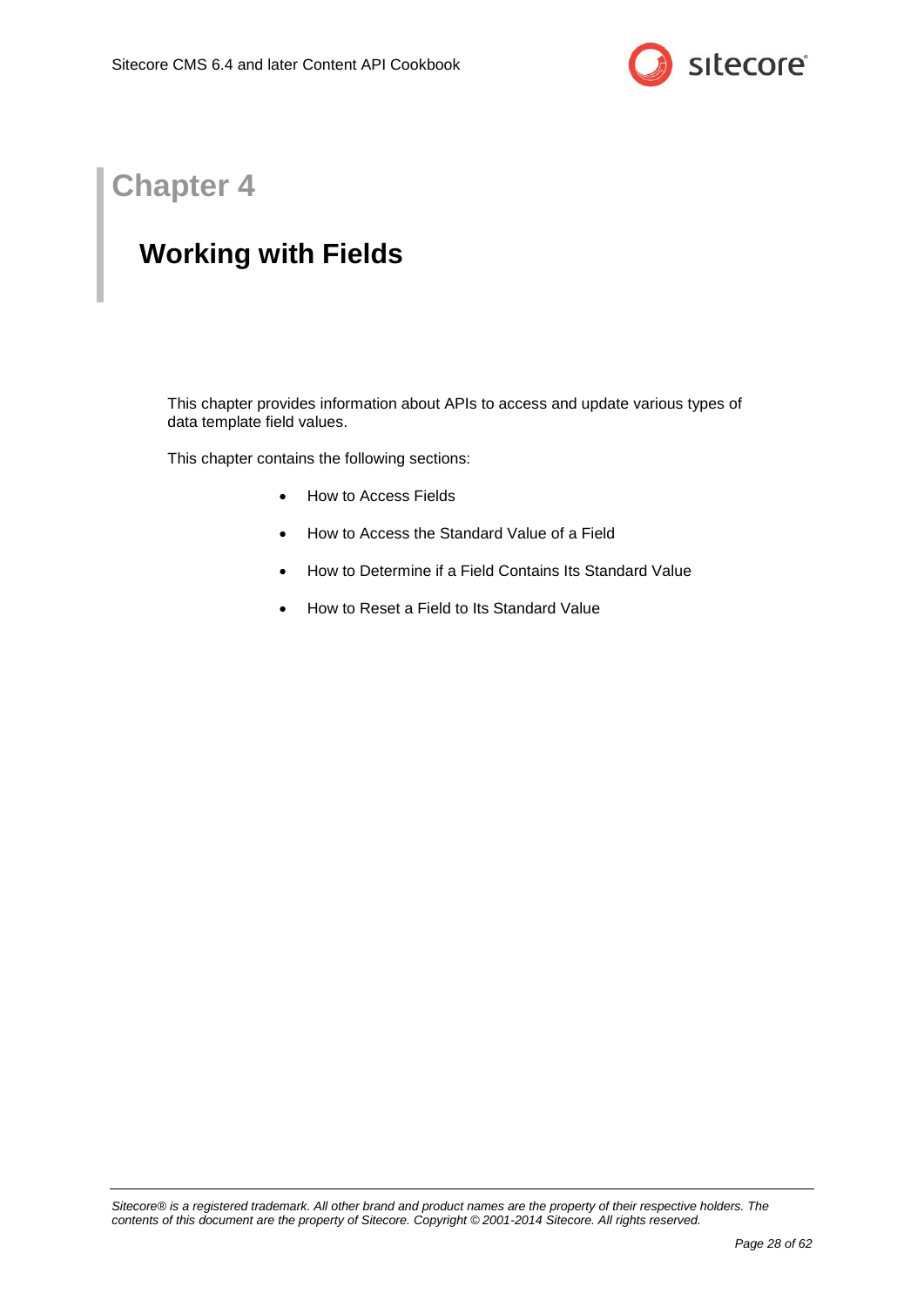

### <span id="page-28-0"></span>**4.1 How to Access Fields**

You can use the APIs described in this section to read and write field values. Excluding the Attachment system field type used to store binary data for media items, Sitecore stores all field values as text. You can access any field as a simple text value, or use specialized classes in the Sitecore.Data.Fields namespace.

Some field types consist of a simple text value. Checkbox field stores the one character ("1") when selected. Rich Text Editor (RTE) fields contain XHTML. Numerous field types contain the ID of a single item or multiple IDs separated by pipe characters ("|"). Other field types contain XML or data in proprietary formats.

#### **Tip**

To determine the string format of any field type, open in the Content Editor, select an item containing the field, and then view raw field values.<sup>12</sup>

You can access the string value of any field using the collection exposed by the Sitecore.Data.Items.Item class. For example, to access the value of the Title field in the /Sitecore/Content/Home item in the Master database:

Sitecore.Data.Database master = Sitecore.Configuration.Factory.GetDatabase("master"); Sitecore.Data.Items.Item home = master.GetItem("/sitecore/content/home"); string title = home["title"];

#### **Important**

If the specified field does not exist, the collection exposed by Sitecore. Data. Items. Item returns an empty string, never Null.

You can update the value of any field using the collection exposed by the Sitecore.Data.Items.Item class. For example, to update the value of the Title field in the /Sitecore/Content/Home item in the Master database:

```
Sitecore.Data.Database master = Sitecore.Configuration.Factory.GetDatabase("master");
Sitecore.Data.Items.Item home = master.GetItem("/sitecore/content/home");
home.Editing.BeginEdit();
home["title"] = "//TODO: replace with appropriate value";
home.Editing.EndEdit();
```
You can clear any field by setting its value to an empty string using the collection exposed by the Sitecore.Data.Items.Item class. For example, to clear the Title field in the /Sitecore/Content/Home item in the Master database:

```
Sitecore.Data.Database master = Sitecore.Configuration.Factory.GetDatabase("master");
Sitecore.Data.Items.Item home = master.GetItem("/sitecore/content/home");
home.Editing.BeginEdit();
home["title"] = String.Empty;
home.Editing.EndEdit()
```
#### **Important**

-

Clearing the value of a field does not reset that field to its standard value. For instructions to reset a field to its standard value, see the section [How to Reset a Field to Its Standard Value.](#page-43-0)

You cannot set a field value to Null.

<sup>12</sup> For instructions to view raw field values, see the *Client Configuration Cookbook* at [http://sdn.sitecore.net/Reference/Sitecore%206.aspx.](http://sdn.sitecore.net/Reference/Sitecore%206.aspx)

*Sitecore® is a registered trademark. All other brand and product names are the property of their respective holders. The contents of this document are the property of Sitecore. Copyright © 2001-2014 Sitecore. All rights reserved.*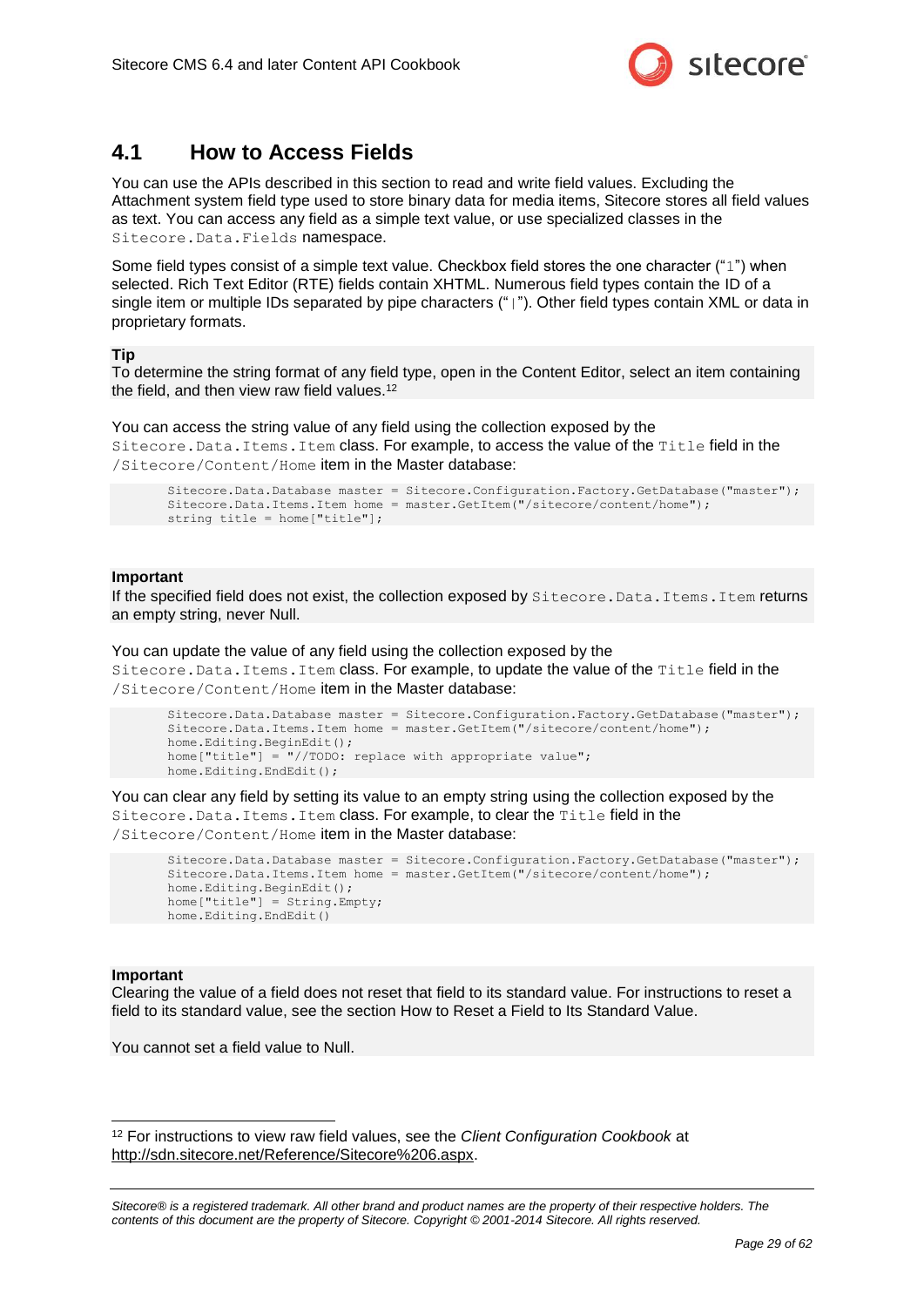

Alternatively, you can access any field as an instance of the Sitecore. Data. Fields. Field class using the Sitecore. Data. Items. Item. Fields property. For example, to access the Title field in the /Sitecore/Content/Home item in the Master database:

```
Sitecore.Data.Database master = Sitecore.Configuration.Factory.GetDatabase("master");
Sitecore.Data.Items.Item home = master.GetItem("/sitecore/content/home");
Sitecore.Data.Fields.Field titleField = home.Fields["title"];
if(titleField!=null)
{
  string title = titleField.Value;
}
```
#### **Important**

If you access to the field by name (item.Fields[System.String]) and it does not exist in the item, then the Sitecore. Data. Items. Item. Fields collection returns Null.

If you access to the field by ID (item. Fields [Sitecore. Data. ID]) and it does not exist in the item, then the Sitecore. Data. Items. Item. Fields collection returns a "new" Sitecore.Data.Fields.Field object which does not belong to the item template.

You can use the Sitecore. Data. Fields. Field. Value property to update the value of a field. For example, to update the value of the Title field in the /Sitecore/Content/Home item in the Master database:

```
Sitecore.Data.Database master = Sitecore.Configuration.Factory.GetDatabase("master");
Sitecore.Data.Items.Item home = master.GetItem("/sitecore/content/home");
Sitecore.Data.Fields.Field titleField = home.Fields["title"];
if(titleField!=null)
{
  home.Editing.BeginEdit();
  titleField.Value = "//TODO: replace with appropriate value";
  home.Editing.EndEdit();
}
```
#### **Important**

-

Sitecore retrieves data only when necessary. To ensure that Sitecore retrieves all field values for an item, invoke the Sitecore.Data.Items.Item.ReadAll() method. For example, to iterate the fields of the context item:

```
Sitecore.Data.Items.Item item = Sitecore.Context.Item;
item.Fields.ReadAll();
foreach (Sitecore.Data.Fields.Field field in item.Fields)
{
   // TODO: process field
}
```
### <span id="page-29-0"></span>**4.1.1 How to Access System Fields**

You can use the Sitecore. FieldIDs class to access system fields.<sup>13</sup> For example, to access the archive date field of the /Sitecore/Content/Home/Sample item in the Master database:

```
Sitecore.Data.Database master = Sitecore.Configuration.Factory.GetDatabase("master");
Sitecore.Data.Items.Item sample = master.GetItem("/sitecore/content/home/sample");
Sitecore.Data.Fields.DateField archiveField =
 sample.Fields[Sitecore.FieldIDs.ArchiveDate];
DateTime archiveWhen = archiveField.DateTime;
```
<sup>13</sup> For more information about the members of the Sitecore. FieldIDs class, see the Sitecore API documentation at [http://sdn.sitecore.net/Reference/Sitecore%206.aspx.](http://sdn.sitecore.net/Reference/Sitecore%206.aspx)

```
Sitecore® is a registered trademark. All other brand and product names are the property of their respective holders. The 
contents of this document are the property of Sitecore. Copyright © 2001-2014 Sitecore. All rights reserved.
```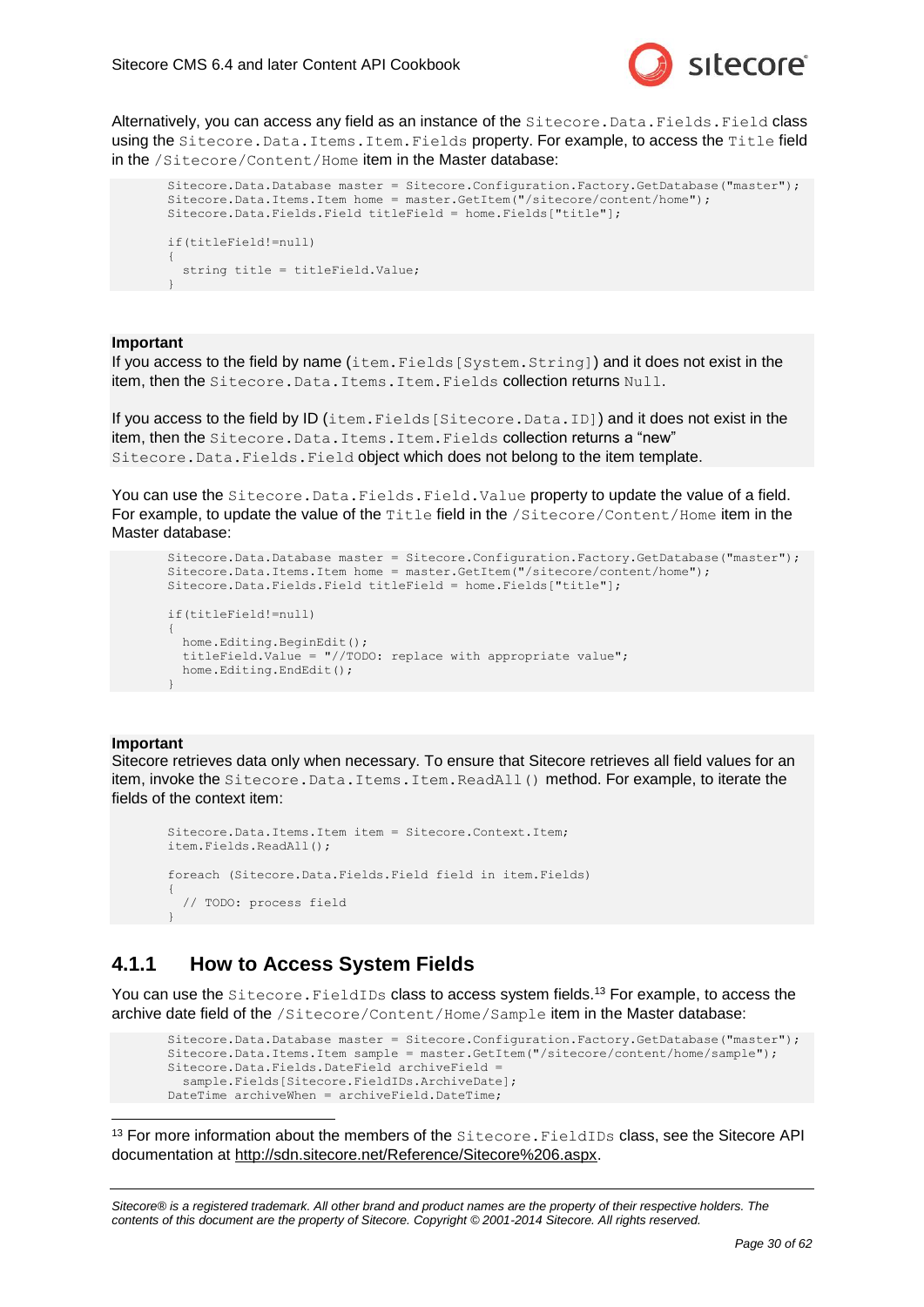

### <span id="page-30-0"></span>**4.1.2 How to Access a Field Using the FieldRender Web Control**

In presentation components, whenever possible, use the FieldRenderer Web control to output field values.<sup>14</sup> For example, to output the Title field in the context item from a Web control:

```
namespace Namespace.Web.UI.WebControls
{
   public class WebControlName : Sitecore.Web.UI.WebControl
\left\{ \begin{array}{c} \end{array} \right. protected override void DoRender(System.Web.UI.HtmlTextWriter output)
\left\{\begin{array}{ccc} \end{array}\right\} string html = Sitecore.Web.UI.WebControls.FieldRenderer.Render(
           Sitecore.Context.Item, "title");
        output.Write(html);
 }
 }
}
```
Alternatively, you can add the FieldRenderer Web control to a layout or sublayout. For example:

```
<sc:FieldRenderer runat="server" ID="fieldControl" />
```
In the code behind for the layout or sublayout, set properties of the control. For example, to render the Title field in the context item:

```
namespace Namespace.Web.UI
{
   public partial class SublayoutName : System.Web.UI.UserControl
\left\{\right. protected void Page_Load(object sender, EventArgs e)
\left\{\begin{array}{ccc} \end{array}\right\} fieldControl.DataSource = Sitecore.Context.Item.Paths.FullPath;
        fieldControl.FieldName = "title";
 }
 }
}
```
#### **Important**

The FieldRenderer Web control does not support all field types. You can use the FieldRenderer Web control with Date, Datetime, Image, Integer, Multi-Line Text, Number, Rich Text, and Single-Line Text fields.

### <span id="page-30-1"></span>**4.1.3 How to Access Checkbox Fields**

You can use the Sitecore. Data. Fields. CheckboxField class to access data template fields of type Checkbox. To determine if the user has selected a Checkbox, access the

Sitecore.Data.Fields.CheckboxField.Checked property. For example, to determine if the Checkbox field named CheckboxField is selected in the /Sitecore/Content/Home item in the Master database:

```
Sitecore.Data.Database master = Sitecore.Configuration.Factory.GetDatabase("master");
Sitecore.Data.Items.Item home = master.GetItem("/sitecore/content/home");
Sitecore.Data.Fields.CheckboxField checkboxField = home.Fields["checkboxfield"];
if (checkboxField != null && checkboxField.Checked)
{
   //TODO: handle case that checkbox exists and is selected
}
```
To select a Checkbox field, set the Sitecore. Data. Fields. CheckboxField. Checked property. For example, to ensure the Checkbox field named CheckboxField is selected in the /Sitecore/Content/Home item in the Master database:

-<sup>14</sup> For more information about the FieldRenderer Web control, see the *Presentation Components Reference* manual and the *Presentation Components Cookbook* at [http://sdn.sitecore.net/Reference/Sitecore%206.aspx.](http://sdn.sitecore.net/Reference/Sitecore%206.aspx)

*Sitecore® is a registered trademark. All other brand and product names are the property of their respective holders. The contents of this document are the property of Sitecore. Copyright © 2001-2014 Sitecore. All rights reserved.*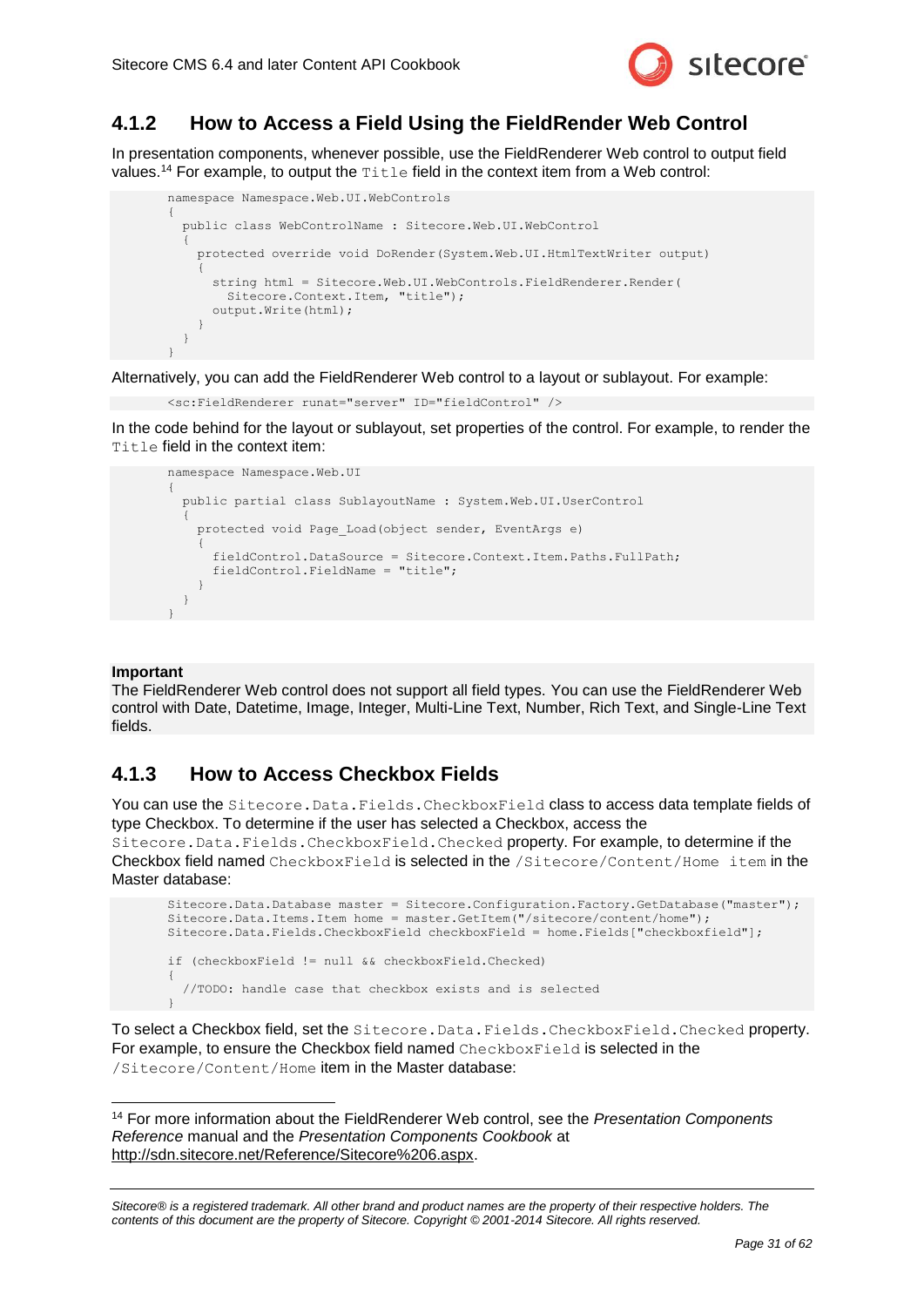

```
Sitecore.Data.Database master = Sitecore.Configuration.Factory.GetDatabase("master");
Sitecore.Data.Items.Item home = master.GetItem("/sitecore/content/home");
Sitecore.Data.Fields.CheckboxField checkboxField = home.Fields["checkboxfield"];
if (checkboxField != null && ! checkboxField.Checked )
{
  home.Editing.BeginEdit();
  checkboxField.Checked = true;
 home.Editing.EndEdit();
}
```
### <span id="page-31-0"></span>**4.1.4 How to Access Date and Datetime Fields**

You can use the Sitecore. Data. Fields. DateField class to access data template fields of type Date and Datetime. The Sitecore. Data. Fields. DateField. Value property contains the date and time as a string in the ISO format used by Sitecore  $(yyyyMMdTHHmmss)$ .<sup>15</sup> You can convert a value in the ISO format to a System. DateTime structure using the

Sitecore.DateUtil.IsoDateToDateTime() method. For example, to access the Date or Datetime field named DateTimeField in the /Sitecore/Content/Home item in the Master database:

```
Sitecore.Data.Database master = Sitecore.Configuration.Factory.GetDatabase("master");
Sitecore.Data.Items.Item home = master.GetItem("/sitecore/content/home");
Sitecore.Data.Fields.DateField dateTimeField = home.Fields["datetimefield"];
string dateTimeString = dateTimeField.Value;
DateTime dateTimeStruct = Sitecore.DateUtil.IsoDateToDateTime(dateTimeString);
```
Alternatively, you can access the Sitecore. Data. Fields. DateField. DateTime property, which contains a System. DateTime structure representing the same value. For example, to access the Date or Datetime field named DateTimeField in the /Sitecore/Content/Home item in the Master database as a System. DateTime structure:

```
Sitecore.Data.Database master = Sitecore.Configuration.Factory.GetDatabase("master");
Sitecore.Data.Items.Item home = master.GetItem("/sitecore/content/home");
Sitecore.Data.Fields.DateField dateTimeField = home.Fields["datefield"];
DateTime dateTimeStruct = dateTimeField.DateTime;
```
You can update the value of a Date or Datetime field by updating the Sitecore.Data.Fields.DateField.Value property to a string in the ISO format. You can use the Sitecore. DateUtil. ToIsoDate() method to convert a System. DateTime structure to the ISO format. For example, to update the value of the Datetime field named DateTimeField in the /Sitecore/Content/Home item in the Master database to the current system date:

```
Sitecore.Data.Database master = Sitecore.Configuration.Factory.GetDatabase("master");
Sitecore.Data.Items.Item home = master.GetItem("/sitecore/content/home");
Sitecore.Data.Fields.DateField dateTimeField = home.Fields["datetimefield"];
if (dateTimeField != null)
{
 home.Editing.BeginEdit();
 dateTimeField.Value = Sitecore.DateUtil.ToIsoDate(DateTime.Now);
  home.Editing.EndEdit();
}
```
#### **Note**

-

If the user has not specified a value for a field of type Date or Datetime, then the Sitecore.Data.Fields.DateField.Value property contains an empty string, and the Sitecore.Data.Fields.DateField.DateTime property contains System.DateTime.MinValue.

<sup>15</sup> For more information about .NET date format patterns, see [http://msdn.microsoft.com/en](http://msdn.microsoft.com/en-us/library/73ctwf33.aspx)[us/library/73ctwf33.aspx.](http://msdn.microsoft.com/en-us/library/73ctwf33.aspx)

*Sitecore® is a registered trademark. All other brand and product names are the property of their respective holders. The contents of this document are the property of Sitecore. Copyright © 2001-2014 Sitecore. All rights reserved.*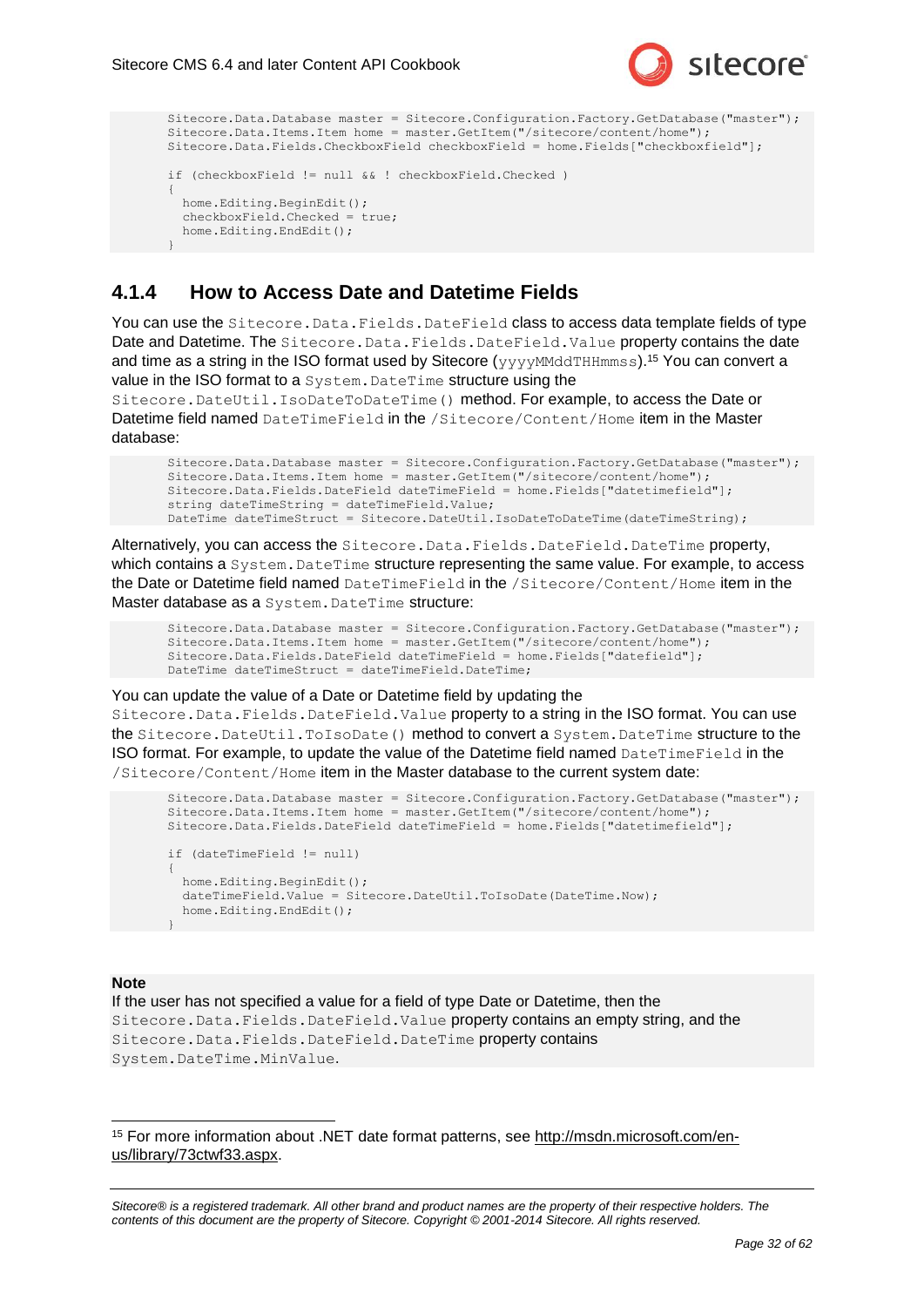

#### **Note**

By default, a field of type Date contains a time value of midnight.

### <span id="page-32-0"></span>**4.1.5 How to Access File Fields**

You can use the Sitecore. Data. Fields. FileField class to access data template fields of type File. You can use the Sitecore. Data. Fields. FileField. MediaItem property to access the media item selected in the field. For example, to access the media item referenced by the File field named FileField in the /Sitecore/Content/Home item in the Master database:

```
Sitecore.Data.Database master = Sitecore.Configuration.Factory.GetDatabase("master");
Sitecore.Data.Items.Item home = master.GetItem("/sitecore/content/home");
Sitecore.Data.Fields.FileField fileField = home.Fields["filefield"];
Sitecore.Data.Items.Item file = fileField.MediaItem;
if (fileField==null)
{
   //TODO: handle case that field does not exist
}
else if (file==null)
{
   //TODO: handle case that user has not selected a file
}
else
{
 Sitecore.Data.Items.MediaItem media = new Sitecore.Data.Items.MediaItem(file);
   //TODO: process media
}
```
#### You can update the value of a File field by updating the

Sitecore.Data.Fields.FileField.MediaID and Sitecore.Data.Fields.FileField.Src attributes. For example, to ensure the File field named FileField in the /Sitecore/Content/Home item in the Master database specifies the /Sitecore/Media Library/Files/Sample media item:

```
Sitecore.Data.Database master = Sitecore.Configuration.Factory.GetDatabase("master");
       Sitecore.Data.Items.Item home = master.GetItem("/sitecore/content/home");
       Sitecore.Data.Fields.FileField fileField = home.Fields["filefield"];
       Sitecore.Data.Items.Item sample = master.GetItem("/sitecore/media 
library/files/sample");
       if (fileField == null )
        {
          //TODO: handle case that field does not exist
        }
       else if (sample == null)
        {
          //TODO: handle case that sample does not exist
        }
       else if (fileField.MediaID != sample.ID)
        {
         home.Editing.BeginEdit();
          fileField.MediaID = sample.ID;
         fileField.Src = Sitecore.Resources.Media.MediaManager.GetMediaUrl(sample);
          home.Editing.EndEdit();
        }
```
### <span id="page-32-1"></span>**4.1.6 How to Access General Link Fields**

You can use the Sitecore. Data. Fields. LinkField class to access data template fields of type General Link. Depending on the type of link in the field, you can use the following properties of the Sitecore. Data. Fields. LinkField class:

| <b>Property</b> | Value                                                                                                    |
|-----------------|----------------------------------------------------------------------------------------------------------|
| Anchor          | The name attribute of the HTML $\langle a \rangle$ element, without the leading<br>hash character ("#"). |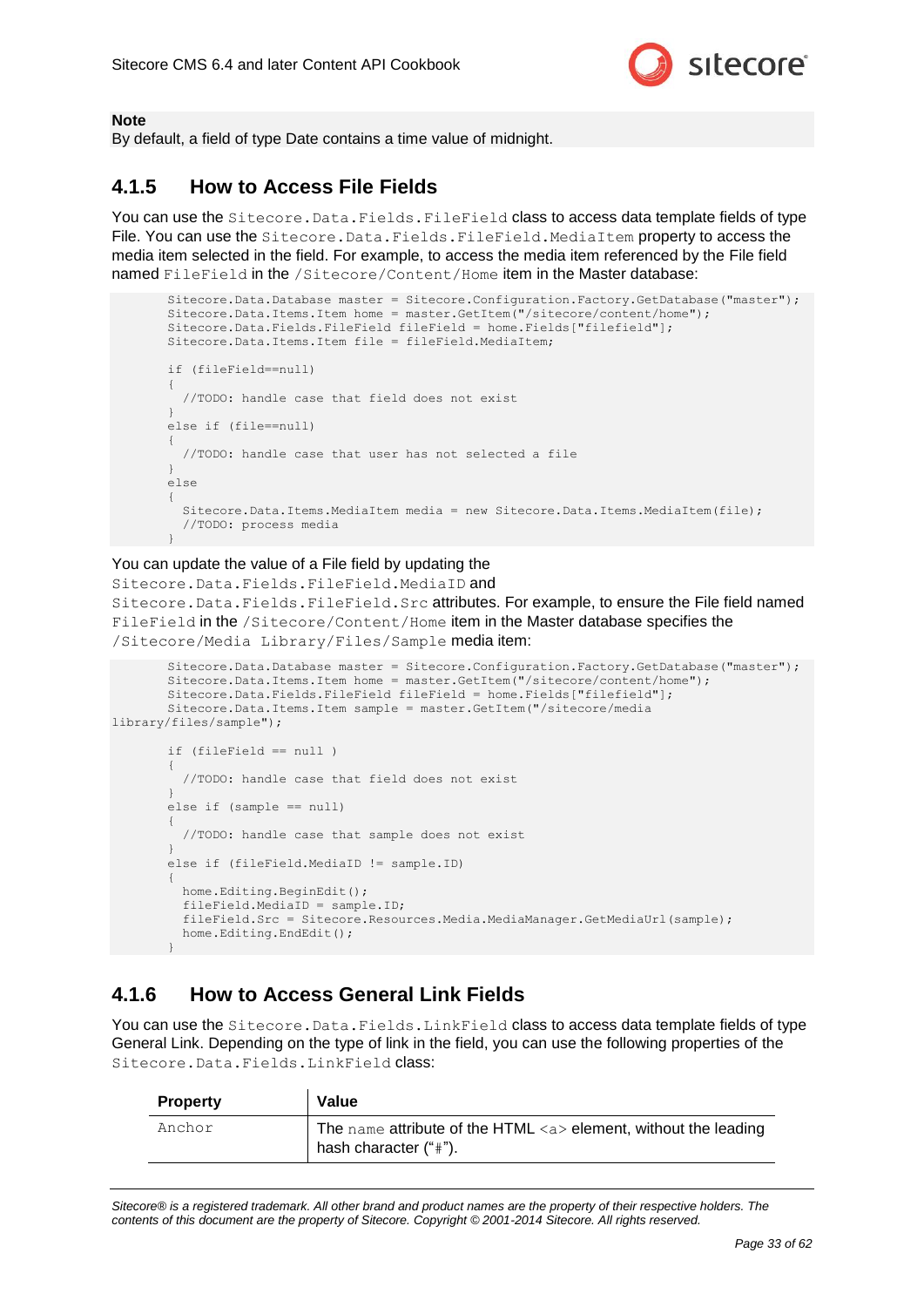

| <b>Property</b> | Value                                                                                                                                                    |
|-----------------|----------------------------------------------------------------------------------------------------------------------------------------------------------|
| Class           | The class attribute of the HTML $\langle a \rangle$ element.                                                                                             |
| IsInternal      | True for an internal link, False for media and other types of links.                                                                                     |
| IsMediaLink     | True for media links.                                                                                                                                    |
| LinkType        | A token identifying the type of link (internal, media,<br>external, mailto, anchor, or javascript).                                                      |
| QueryString     | Query string parameters to add to the URL.                                                                                                               |
| Target          | The target attribute of the HTML <a> element.</a>                                                                                                        |
| TargetID        | The ID of item specified d by internal or media link.                                                                                                    |
| TargetItem      | The Sitecore. Data. Items. Item specified by an internal or<br>media link.                                                                               |
| Text            | The text content of the HTML $\langle a \rangle$ element.                                                                                                |
| Title           | The title attribute of the HTML $\langle a \rangle$ element.                                                                                             |
| Ur1             | The URL of the link, except for media items, for which the $Ur1$<br>property contains the path to the media item relative to<br>/Sitecore/Media Library. |

To determine the URL in the General Link field named GeneralLinkField in the /Sitecore/Content/Home item in the Master database:

```
Sitecore.Data.Database master = Sitecore.Configuration.Factory.GetDatabase("master");
Sitecore.Data.Items.Item home = master.GetItem("/sitecore/content/home");
Sitecore.Data.Fields.LinkField linkField = home.Fields["generallinkfield"];
string url = String.Empty;
switch(linkField.LinkType)
{
  case "internal":
  case "external":
   case "mailto":
  case "anchor":
  case "javascript":
    url = linkField.Url;
    break;
  case "media":
    Sitecore.Data.Items.MediaItem media =
      new Sitecore.Data.Items.MediaItem(linkField.TargetItem);
     url = Sitecore.StringUtil.EnsurePrefix('/', 
      Sitecore.Resources.Media.MediaManager.GetMediaUrl(media));
     break;
  case "":
    break;
  default:
    string message = String. Format ("\{0\} : Unknown link type \{1\} in \{2\}",
      this.GetType(), linkField.LinkType, home.Paths.FullPath);
     Sitecore.Diagnostics.Log.Error(message,this);
    break;
}
```
You can use the Sitecore. Data.Fields.LinkField.Clear() method to remove the data from a field of type General Link. For example, to remove any link from the General Link field named GeneralLinkField in the /Sitecore/Content/Home item in the Master database:

```
Sitecore.Data.Database master = Sitecore.Configuration.Factory.GetDatabase("master");
Sitecore.Data.Items.Item home = master.GetItem("/sitecore/content/home");
Sitecore.Data.Fields.LinkField linkField = home.Fields["generallinkfield"];
home.Editing.BeginEdit();
linkField.Clear();
home.Editing.EndEdit();
```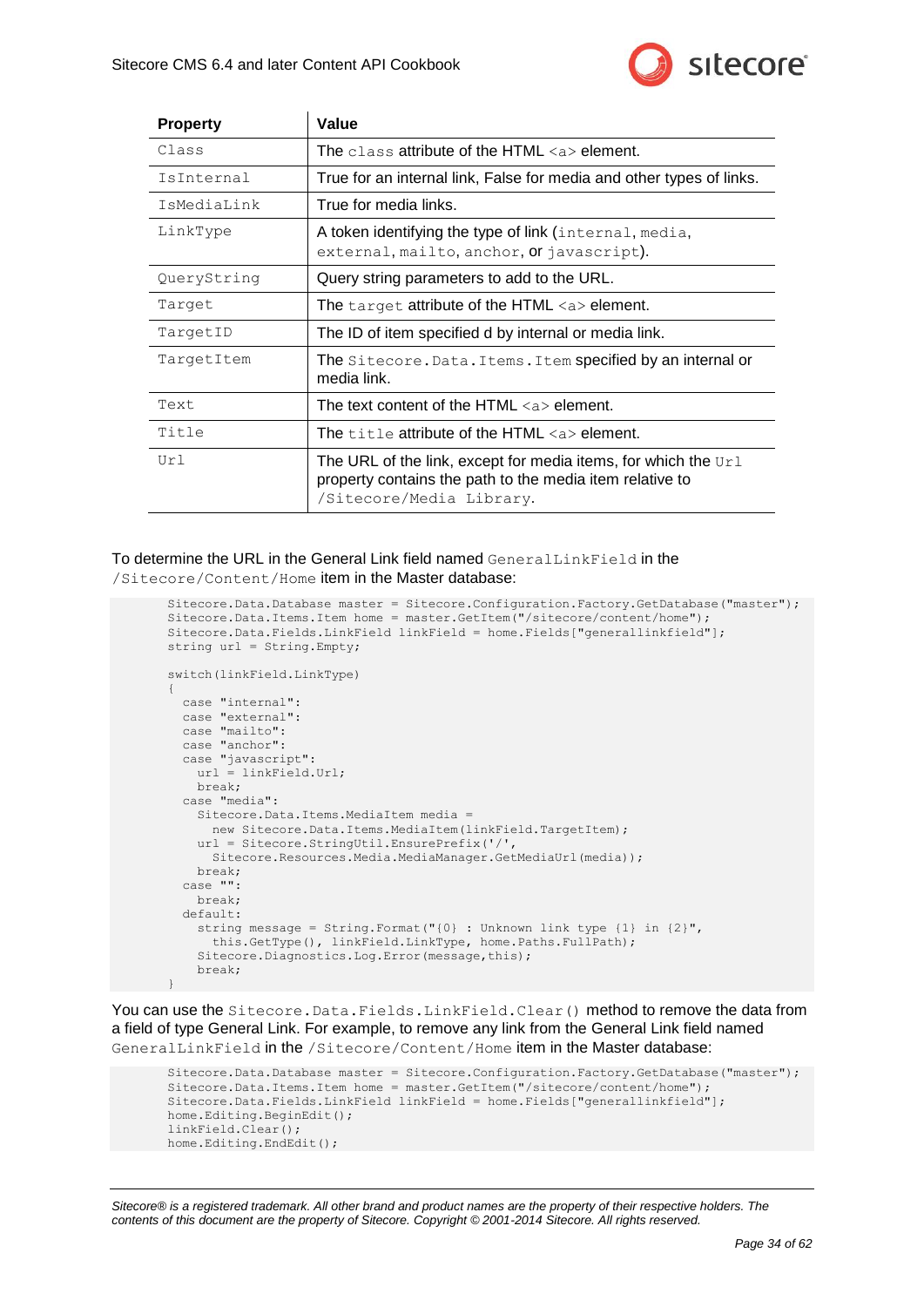

To update the General Link field named GeneralLinkField in the /Sitecore/Content/Home item in the Master database to the /Sitecore/Content/Home/Sample item:

```
Sitecore.Data.Database master = Sitecore.Configuration.Factory.GetDatabase("master");
       Sitecore.Data.Items.Item home = master.GetItem("/sitecore/content/home");
       Sitecore.Data.Fields.LinkField linkField = home.Fields["generallinkfield"];
       Sitecore.Data.Items.Item sample = master.GetItem("/sitecore/content/home/sample");
       home.Editing.BeginEdit();
       linkField.Clear();
       linkField.LinkType = "internal";
       Sitecore.Links.UrlOptions urlOptions = 
Sitecore.Links.LinkManager.GetDefaultUrlOptions();
       urlOptions.AlwaysIncludeServerUrl = false;
       linkField.Url = Sitecore.Links.LinkManager.GetItemUrl(sample,urlOptions);
       linkField.TargetID = sample.ID;
       home.Editing.EndEdit();
```
To update the General Link field named GeneralLinkField in the /Sitecore/Content/Home item in the Master database to the /Sitecore/Media Library/Files/Sample media item:

```
Sitecore.Data.Database master = Sitecore.Configuration.Factory.GetDatabase("master");
       Sitecore.Data.Items.Item home = master.GetItem("/sitecore/content/home");
       Sitecore.Data.Fields.LinkField linkField = home.Fields["generallinkfield"];
       Sitecore.Data.Items.Item sample = master.GetItem("/sitecore/media 
library/files/sample");
       home.Editing.BeginEdit();
       linkField.Clear();
       linkField.LinkType = "media";
       linkField.Url = sample.Paths.MediaPath;
       linkField.TargetID = sample.ID;
       home.Editing.EndEdit();
```
To update the General Link field named GeneralLinkField in the /Sitecore/Content/Home item in the Master database to the external URL http://sitecore.net:

```
Sitecore.Data.Database master = Sitecore.Configuration.Factory.GetDatabase("master");
Sitecore.Data.Items.Item home = master.GetItem("/sitecore/content/home");
Sitecore.Data.Fields.LinkField linkField = home.Fields["generallinkfield"];
home.Editing.BeginEdit();
linkField.Clear();
linkField.LinkType = "external";
linkField.Url = "http://sitecore.net";
home.Editing.EndEdit();
```
To update the General Link field named GeneralLinkField in the /Sitecore/Content/Home item in the Master database to the anchor namedAnchor:

```
Sitecore.Data.Database master = Sitecore.Configuration.Factory.GetDatabase("master");
Sitecore.Data.Items.Item home = master.GetItem("/sitecore/content/home");
Sitecore.Data.Fields.LinkField linkField = home.Fields["generallinkfield"];
home.Editing.BeginEdit();
linkField.Clear();
linkField.LinkType = "anchor";
linkField.Url = "namedAnchor";
home.Editing.EndEdit();
```
To update the General Link field named GeneralLinkField in the /Sitecore/Content/Home item in the Master database to the email address email@domain.tld:

```
Sitecore.Data.Database master = Sitecore.Configuration.Factory.GetDatabase("master");
Sitecore.Data.Items.Item home = master.GetItem("/sitecore/content/home");
Sitecore.Data.Fields.LinkField linkField = home.Fields["generallinkfield"];
home.Editing.BeginEdit();
linkField.Clear();
linkField.LinkType = "mailto";
linkField.Url = "mailto:email@domain.tld";
home.Editing.EndEdit();
```
To update the General Link field named GeneralLinkField in the /Sitecore/Content/Home item in the Master database to a JavaScript function:

```
Sitecore.Data.Database master = Sitecore.Configuration.Factory.GetDatabase("master");
Sitecore.Data.Items.Item home = master.GetItem("/sitecore/content/home");
Sitecore.Data.Fields.LinkField linkField = home.Fields["generallinkfield"];
```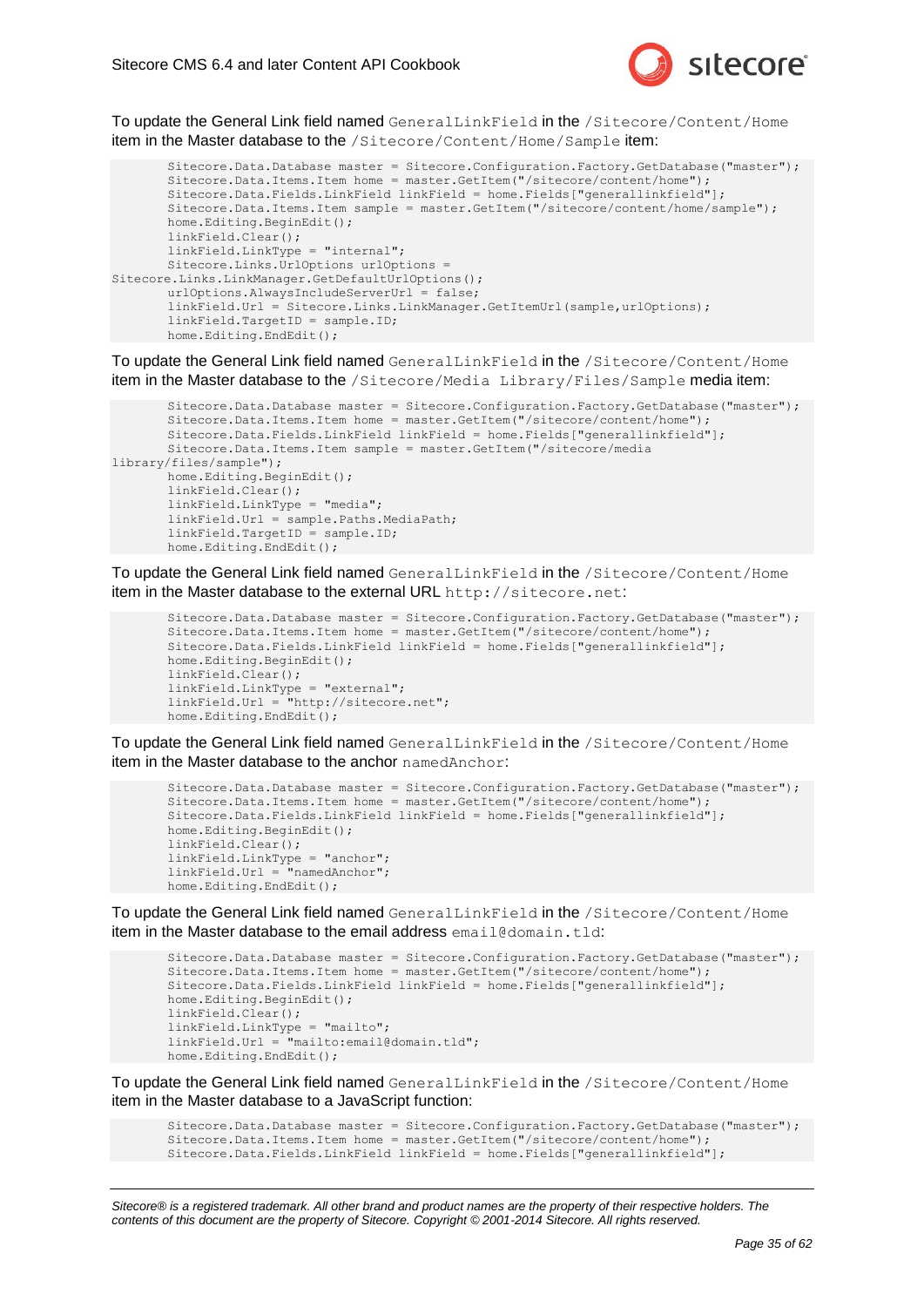

```
home.Editing.BeginEdit();
linkField.Clear();
linkField.Text = "//TODO: replace with appropriate value";
linkField.LinkType = "javascript";
linkField.Url = @"javascript:alert('javascript')";
home.Editing.EndEdit();
```
### <span id="page-35-0"></span>**4.1.7 How to Access Image Fields**

You can use the Sitecore. Data. Fields. ImageField class to access data template fields of type Image. You can use the Sitecore.Data.Fields.ImageField.MediaItem property to access the media item selected in the field as a Sitecore. Data. Items. Item. If the field does not specify an image, then the Sitecore.Data.Fields.ImageField.MediaItem property is Null. You can use the Sitecore.Resources.ImageBuilder class to construct an HTML  $\langle$ img> element. You can use the Sitecore. Resources. Media. MediaManager. GetMediaUrl() method to determine the URL of a media item. For example, to construct an HTML  $\langle\text{img}\rangle$  element based on the value of the Image field named ImageField in the /Sitecore/Content/Home item in the Master database:

```
Sitecore.Data.Database master = Sitecore.Configuration.Factory.GetDatabase("master");
Sitecore.Data.Items.Item home = master.GetItem("/sitecore/content/home");
Sitecore.Data.Fields.ImageField imageField = home.Fields["imagefield"];
if (imageField!=null && imageField.MediaItem!=null)
{
 Sitecore.Data.Items.MediaItem image =
     new Sitecore.Data.Items.MediaItem(imageField.MediaItem);
  string src = Sitecore.StringUtil.EnsurePrefix('/',
    Sitecore.Resources.Media.MediaManager.GetMediaUrl(image));
 string imgTag = String.Format(@"<img src=""{0}"" alt=""{1}"" />", src, image.Alt);
\mathfrak{h}
```
#### **Important**

Use the Sitecore media library for images and other media contributed by business users. Use the file system and a source code management system for images managed by developers.

You can use the Sitecore. Data. Fields. ImageField. Clear() method to clear the content of an Image field. For example, to clear the Image field named ImageField field in the /Sitecore/Content/Home item in the Master database:

```
Sitecore.Data.Database master = Sitecore.Configuration.Factory.GetDatabase("master");
Sitecore.Data.Items.Item home = master.GetItem("/sitecore/content/home");
Sitecore.Data.Fields.ImageField imageField = home.Fields["imagefield"];
home.Editing.BeginEdit();
imageField.Clear();
home.Editing.EndEdit();
```
You can use the Sitecore. Data. Fields. ImageField class to update an Image field. For example, to update the Image field named ImageField in the /Sitecore/Content/Home item in the Master database to the /Sitecore/Media Library/Images/Sample image:

```
Sitecore.Data.Database master = Sitecore.Configuration.Factory.GetDatabase("master");
Sitecore.Data.Items.Item home = master.GetItem("/sitecore/content/home");
Sitecore.Data.Items.Item sampleItem =
  master.GetItem("/sitecore/media library/images/sample");
Sitecore.Data.Items.MediaItem sampleMedia =
  new Sitecore.Data.Items.MediaItem(sampleItem);
Sitecore.Data.Fields.ImageField imageField = home.Fields["imagefield"];
if (imageField.MediaID != sampleMedia.ID )
{
  home.Editing.BeginEdit();
   imageField.Clear();
   imageField.MediaID = sampleMedia.ID;
   if (!String.IsNullOrEmpty(sampleMedia.Alt))
\left\{\right. imageField.Alt = sampleMedia.Alt;
```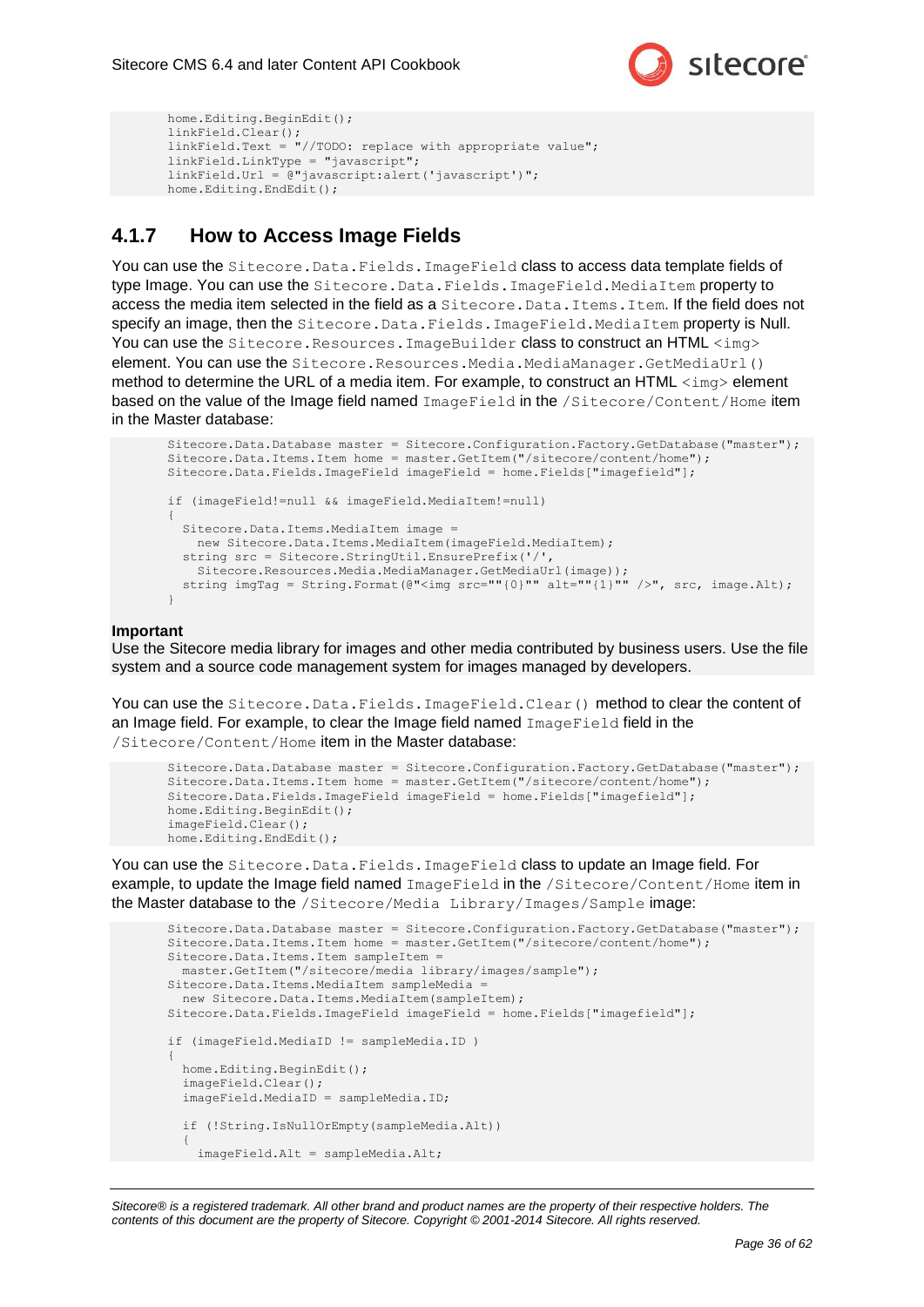}



```
 }
   else
\left\{\right. imageField.Alt = sampleMedia.DisplayName;
 }
  home.Editing.EndEdit();
```
### <span id="page-36-0"></span>**4.1.8 How to Access Droplink, Droptree, and Grouped Droplink Fields**

You can access fields types allowing the user to select a single item, including Droplink, Droptree, and Grouped Droplink fields, using the Sitecore. Data. Fields. ReferenceField class. The Sitecore.Data.Fields.ReferenceField.TargetItem property contains the Sitecore.Data.Items.Item specified by the field, or Null. For example, to access the item specified by the Droptree field named ReferenceField in the /Sitecore/Content/Home item in the Master database:

```
Sitecore.Data.Database master = Sitecore.Configuration.Factory.GetDatabase("master");
Sitecore.Data.Items.Item home = master.GetItem("/sitecore/content/home");
Sitecore.Data.Fields.ReferenceField referenceField = item.Fields["referencefield"];
if (referenceField==null)
{
   //TODO: handle case that field does not exist
}
else if (referenceField.TargetItem==null)
{
   //TODO: handle case that user has not selected an item
}
else
{
 Sitecore.Data.Items.Item referencedItem = referenceField.TargetItem;
   //TODO: process referencedItem
}
```
You can set the Sitecore.Data.Fields.ReferenceField.Value property to the ID of an item to update a field of one of the supported types. For example, to ensure the Droptree field named ReferenceField in the /Sitecore/Content/Home item in the Master database specifies the /Sitecore/Content/Home/Sample item:

```
Sitecore.Data.Database master = Sitecore.Configuration.Factory.GetDatabase("master");
Sitecore.Data.Items.Item home = master.GetItem("/sitecore/content/home");
Sitecore.Data.Fields.ReferenceField referenceField = home.Fields["referencefield"];
if (referenceField==null)
{
   //TODO: handle case that field does not exist
}
else
{
   Sitecore.Data.Items.Item sample = master.GetItem("/sitecore/content/home/sample");
   if (sample==null)
\left\{\right. //TODO: handle case that sample does not exist
 }
  else if (sample.ID.ToString()!=referenceField.Value)
\left\{\right. home.Editing.BeginEdit();
     referenceField.Value = sample.ID.ToString();
     home.Editing.EndEdit();
 }
}
```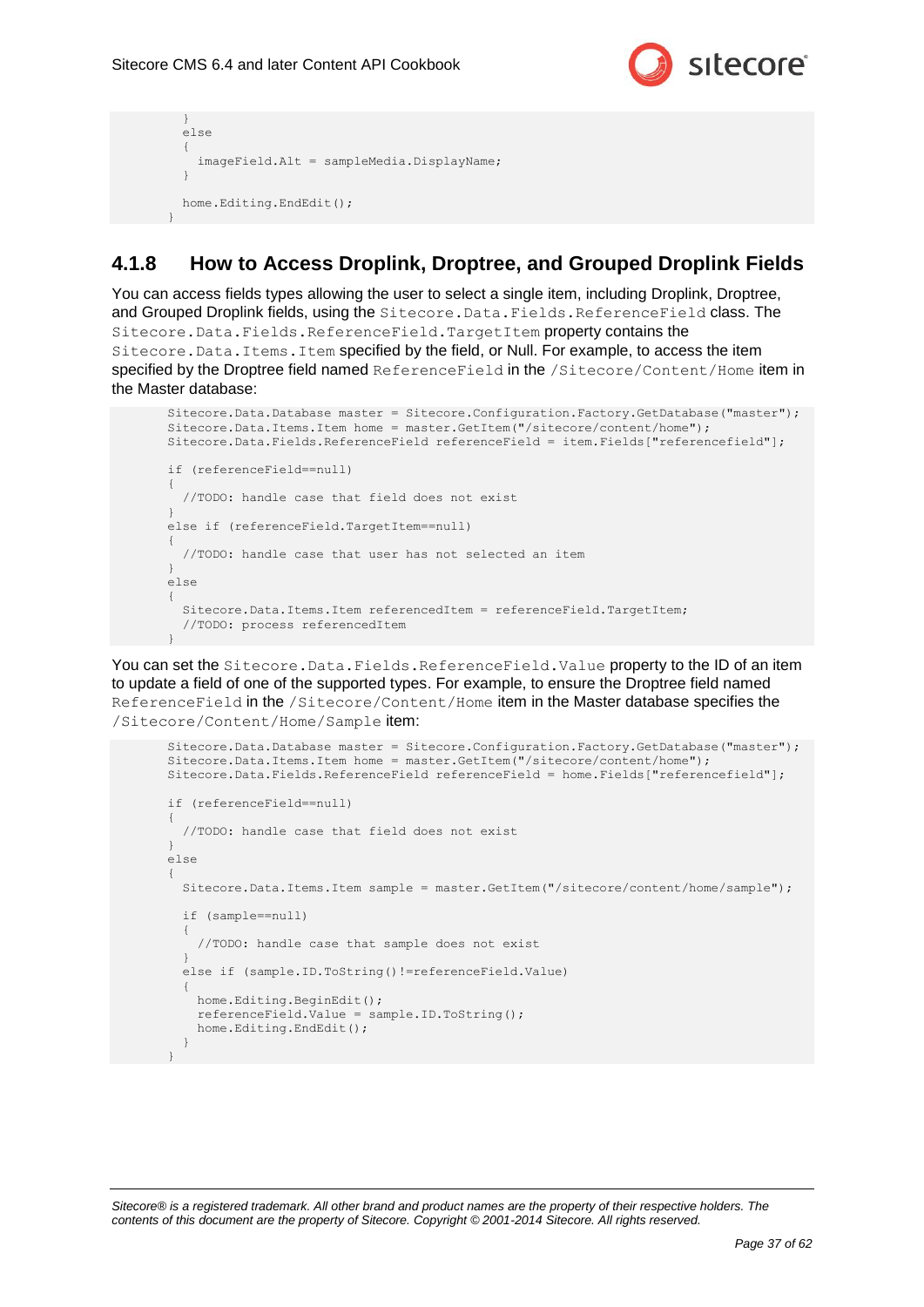

### <span id="page-37-0"></span>**4.1.9 How to Access Checklist, Multilist, Treelist, and TreelistEx Fields**

You can access field types allowing the user to select multiple items, including Checklist, Multilist, Treelist, and TreelistEx, using the Sitecore.Data.Fields.MultilistField class. You can use the Sitecore.Data.Fields.MultilistField.GetItems() method to access a list of Sitecore.Data.Item.Item objects representing the items specified by the field. For example, to iterate over the items specified in the Multilist field named Multiselect in the /Sitecore/Content/Home item in the Master database:

```
Sitecore.Data.Database master = Sitecore.Configuration.Factory.GetDatabase("master");
Sitecore.Data.Items.Item home = master.GetItem("/sitecore/content/home");
Sitecore.Data.Fields.MultilistField multiselectField = home.Fields["multiselect"];
if (multiselectField==null)
{
   //TODO: handle case that field does not exist
}
else
{
  Sitecore.Data.Items.Item[] items= multiselectField.GetItems();
   if (items!=null && items.Length>0)
\left\{ \begin{array}{c} \end{array} \right.for (int i=0; i<items. Length; i++)
\left\{\begin{array}{ccc} \end{array}\right\} //process items[i]
 }
   }
}
```
The individual members of the list returned by

Sitecore.Data.Fields.MultilistField.GetItems() method are never Null. If a user has deleted an item without updating the references to that item, the

Sitecore.Data.Fields.MultilistField.GetItems() method excludes that item from its results.

#### **Note**

You can also use the Sitecore. Data. Fields. MultilistField class to access fields of type Droplink, Droptree, and Grouped Droplink. This approach provides you with a single programming model for all field types that store the IDs of one or more Sitecore items, and could reduce the need to update code if you change the type of the field. Because Droplink, Droptree, and Grouped Droplink do not support selection of multiple items, you should not use the

Sitecore.Data.Fields.Multilist class to update these types of fields.

#### You can add items to a supported field type using the

Sitecore.Data.Fields.MulitlistField.Add() method, and remove items using the Sitecore.Data.Fields.MulitlistField.Remove() method. For example, to ensure that the TreelistEx Multiselect field in the /Sitecore/Content/Home item in the Master database specifies the /Sitecore/Content/Home/Sample1 item, but does not specify not the /Sitecore/Content/Home/Sample2 item:

```
Sitecore.Data.Database master = Sitecore.Configuration.Factory.GetDatabase("master");
Sitecore.Data.Items.Item home = master.GetItem("/sitecore/content/home");
Sitecore.Data.Items.Item sample1 = master.GetItem("/sitecore/content/home/sample1");
Sitecore.Data.Items.Item sample2 = master.GetItem("/sitecore/content/home/sample2");
Sitecore.Data.Fields.MultilistField multiselectField = home.Fields["multiselect"];
if(multiselectField.Contains(sample2.ID.ToString())
   || !multiselectField.Contains(sample1.ID.ToString()))
{
  home.Editing.BeginEdit();
   if(!multiselectField.Contains(sample1.ID.ToString()))
\left\{\right. multiselectField.Add(sample1.ID.ToString());
```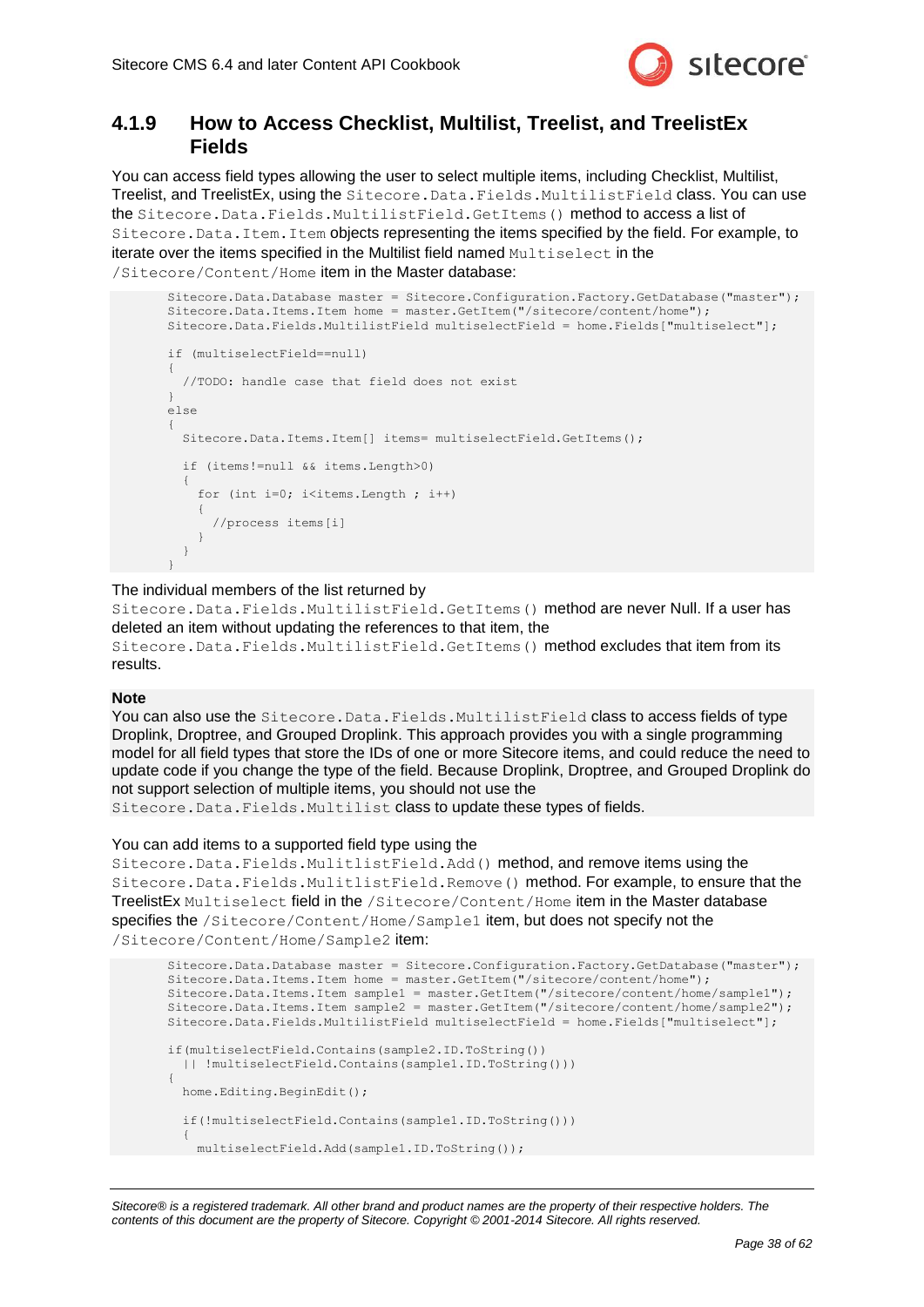}



```
 if(multiselectField.Contains(sample2.ID.ToString()))
   {
    multiselectField.Remove(sample2.ID.ToString());
   }
  home.Editing.EndEdit();
}
```
### <span id="page-38-0"></span>**4.1.10 How to Access File Drop Area Fields**

You can use the Sitecore. Data. Fields. FileDropAreaField class to access the value in a field of type File Drop Area (FDA). The

Sitecore.Data.Fields.FileDropAreaField.GetMediaItems() method returns the media items associated with the FDA field.

You can implement a Web control based on the following example that generates an unordered list of links to the media items associated with an FDA field.

```
namespace Sitecore.Sharedsource.Web.UI.WebControls
{
   using System;
   public class FDALinks : Sitecore.Web.UI.WebControl
\left\{\right. public string FieldName
     {
       get; 
       set;
     }
     protected override void DoRender(System.Web.UI.HtmlTextWriter output)
\left\{\begin{array}{ccc} \end{array}\right\} if (this.FieldName == null
         || Sitecore.Context.Item == null
         || output == null)
       {
         return;
       }
       Sitecore.Data.Fields.FileDropAreaField fdaField =
         Sitecore.Context.Item.Fields[this.FieldName];
       if (fdaField == null)
       {
         return;
       }
      Sitecore.Collections.ItemList mediaItems = fdaField.GetMediaItems();
       if (mediaItems.Count < 1)
       {
         return;
 }
       output.Write("<ul>");
       foreach (Sitecore.Data.Items.Item mediaItem in mediaItems)
       {
         string mediaUrl = Sitecore.StringUtil.EnsurePrefix(
            '/',
            Sitecore.Resources.Media.MediaManager.GetMediaUrl(mediaItem));
         string markup = String.Format(
            @"<li><a href=""{0}"">{1}</a>",
            mediaUrl,
            mediaItem.Name);
         output.Write(markup);
       }
       output.Write("</ul>");
     }
```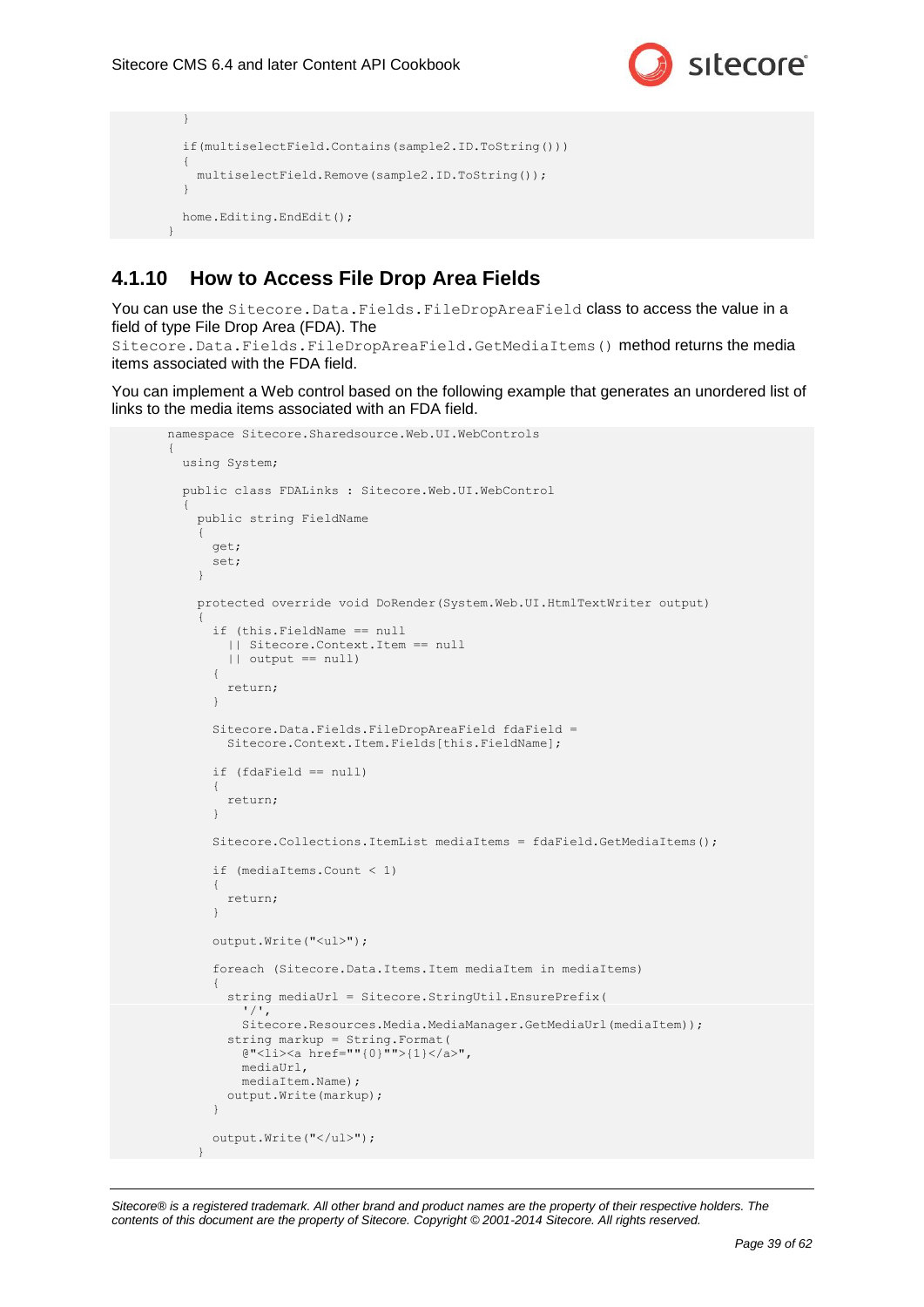

 } }

### <span id="page-39-0"></span>**4.1.11 How to Access Word Document Fields**

You can use the Sitecore. Data. Fields. WordDocumentField class to access the value of a Word Document field. You can use the Sitecore. Data. Fields. WordDocumentField. Html property to access the HTML representation of the field value. You can use the Sitecore.Data.Fields.WordDocumentField.PlainText property to access the plain text representation of the field value.

You can use the Sitecore. Data. Fields. WordDocumentField. Styles property to access the Cascading Style Sheet code associated with that HTML. For example, you can implement a Web control based on the following example that outputs the styles and HTML of a Word Document field:

```
namespace Sitecore.Sharedsource.Web.UI.WebControls
{
   using System;
   using System.Text.RegularExpressions;
   public class RenderWordDocumentFieldRenderer : Sitecore.Web.UI.WebControl
\left\{\right. public string FieldName
\left\{\begin{array}{ccc} \end{array}\right\} get;
       set;
 }
     protected override void DoRender(System.Web.UI.HtmlTextWriter output)
\left\{\begin{array}{ccc} \end{array}\right\}Sitecore.Data.Items.Item item = this.GetItem();
        if (this.FieldName == null || item == null)
\left\{\begin{array}{ccc} \end{array}\right\} return;
        }
        Sitecore.Data.Fields.WordDocumentField wordField = item.Fields["WordField"];
        if (wordField == null 
          || wordField.BlobId == Sitecore.Data.ID.Null 
          || Regex.IsMatch(wordField.PlainText, "^\\s*$"))
        {
          return;
        }
        output.WriteLine(String.Format(
          "<style type=\"text/css\">{0}</style>",
          wordField.Styles));
        output.WriteLine(Sitecore.Web.UI.WebControls.FieldRenderer.Render(
         item, 
          wordField.InnerField.Name));
 }
   }
}
```
You can use the Sitecore.WordOCX.WordOCXUrlManager.GetDownloadLink() method to retrieve a URL that provides access to the value of a Word Document field as a Word Document (.docx file).

For example, to retrieve a URL to acess the Word Document field named WordDocument in the context item as a Word Document file:

```
Sitecore.Data.Items.Item item = Sitecore.Context.Item;
Sitecore.Data.Fields.WordDocumentField wordField = item.Fields["WordDocument"];
if (wordField != null
  && wordField.BlobId != Sitecore.Data.ID.Null 
   && !Regex.IsMatch(wordField.PlainText, "^\\s*$"))
{
  Dictionary<string, string> parameters = new Dictionary<string, string>();
```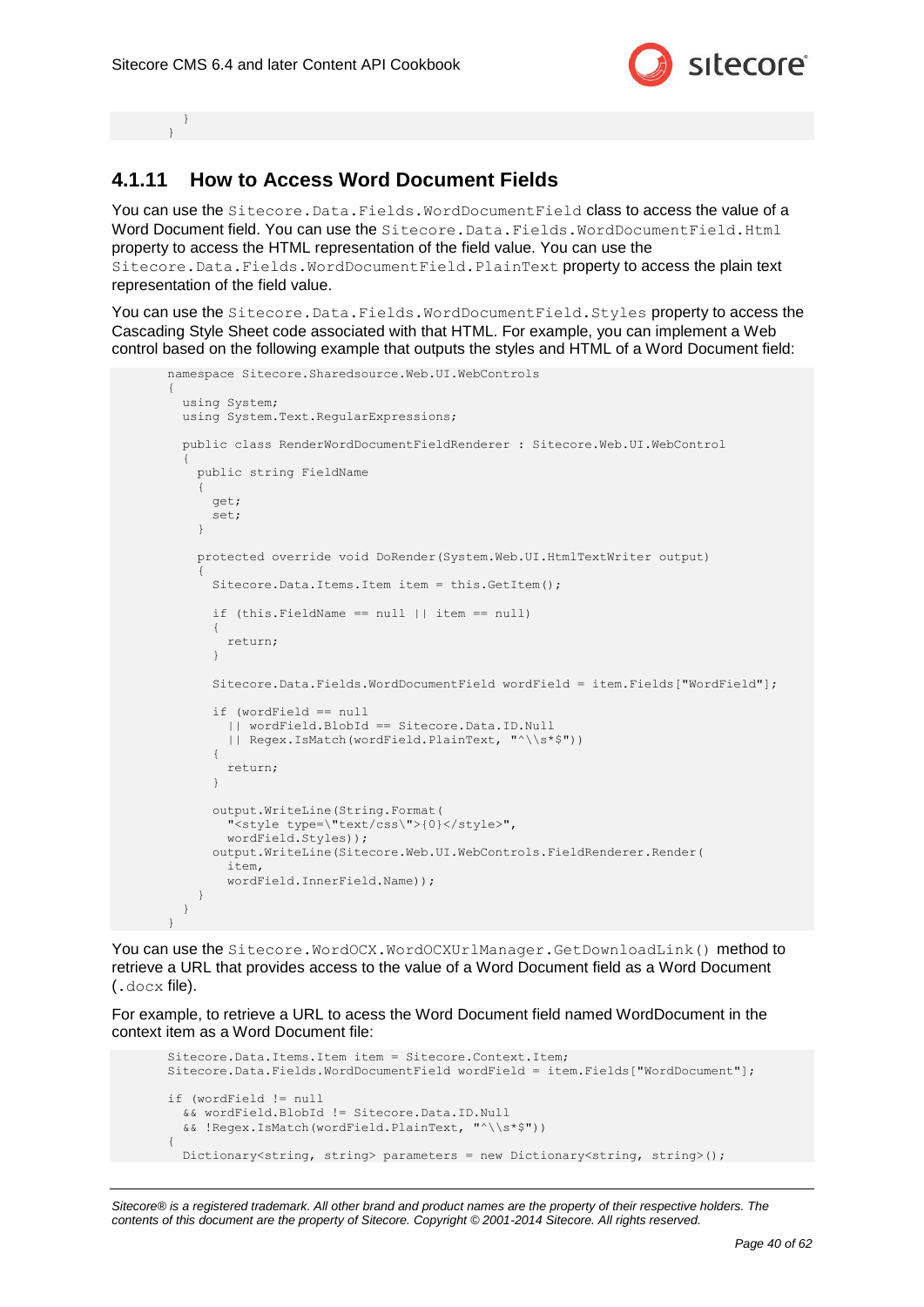}



 parameters["db"] = item.Database.Name; parameters["blobId"] = wordField.BlobId.ToString(); Sitecore.WordOCX.WordOCXUrlManager wordManager = new Sitecore.WordOCX.WordOCXUrlManager(parameters); string url = wordManager.GetDownloadLink();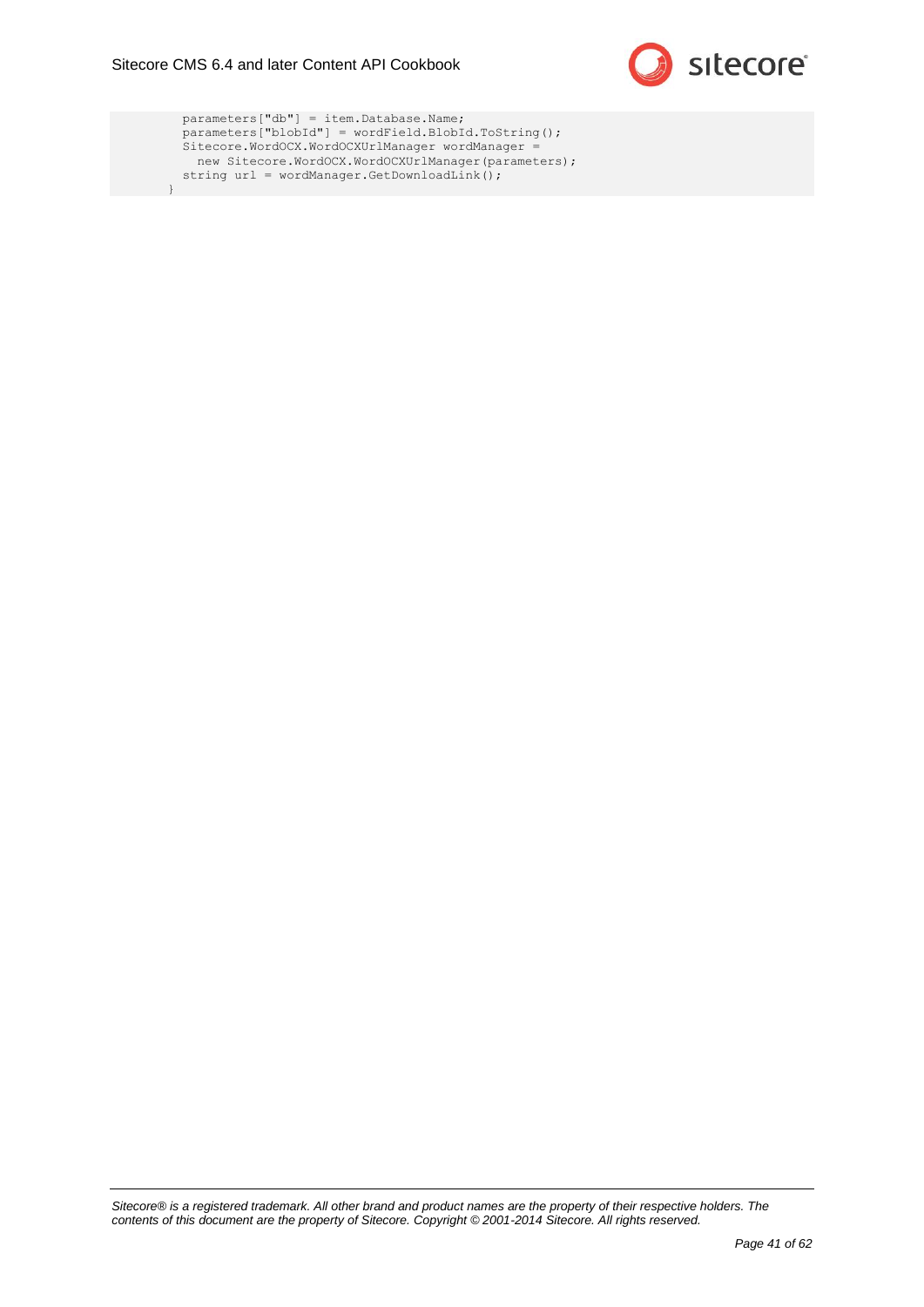

### <span id="page-41-0"></span>**4.2 How to Access the Standard Value of a Field**

You can use the Sitecore. Data. Fields. Field. GetStandardValue() method to access the standard value of a field.<sup>16</sup> For example, to access the standard value of the Title field in the /Sitecore/Content/Home item in the Master database:

```
Sitecore.Data.Database master = Sitecore.Configuration.Factory.GetDatabase("master");
Sitecore.Data.Items.Item home = master.GetItem("/sitecore/content/home");
Sitecore.Data.Fields.Field titleField = home.Fields["title"];
string standardTitle = titleField.GetStandardValue();
```
<sup>16</sup> For more information about field standard values, see the *Data Definition Reference* manual and the *Data Definition Cookbook* at [http://sdn.sitecore.net/Reference/Sitecore%206.aspx.](http://sdn.sitecore.net/Reference/Sitecore%206.aspx)

-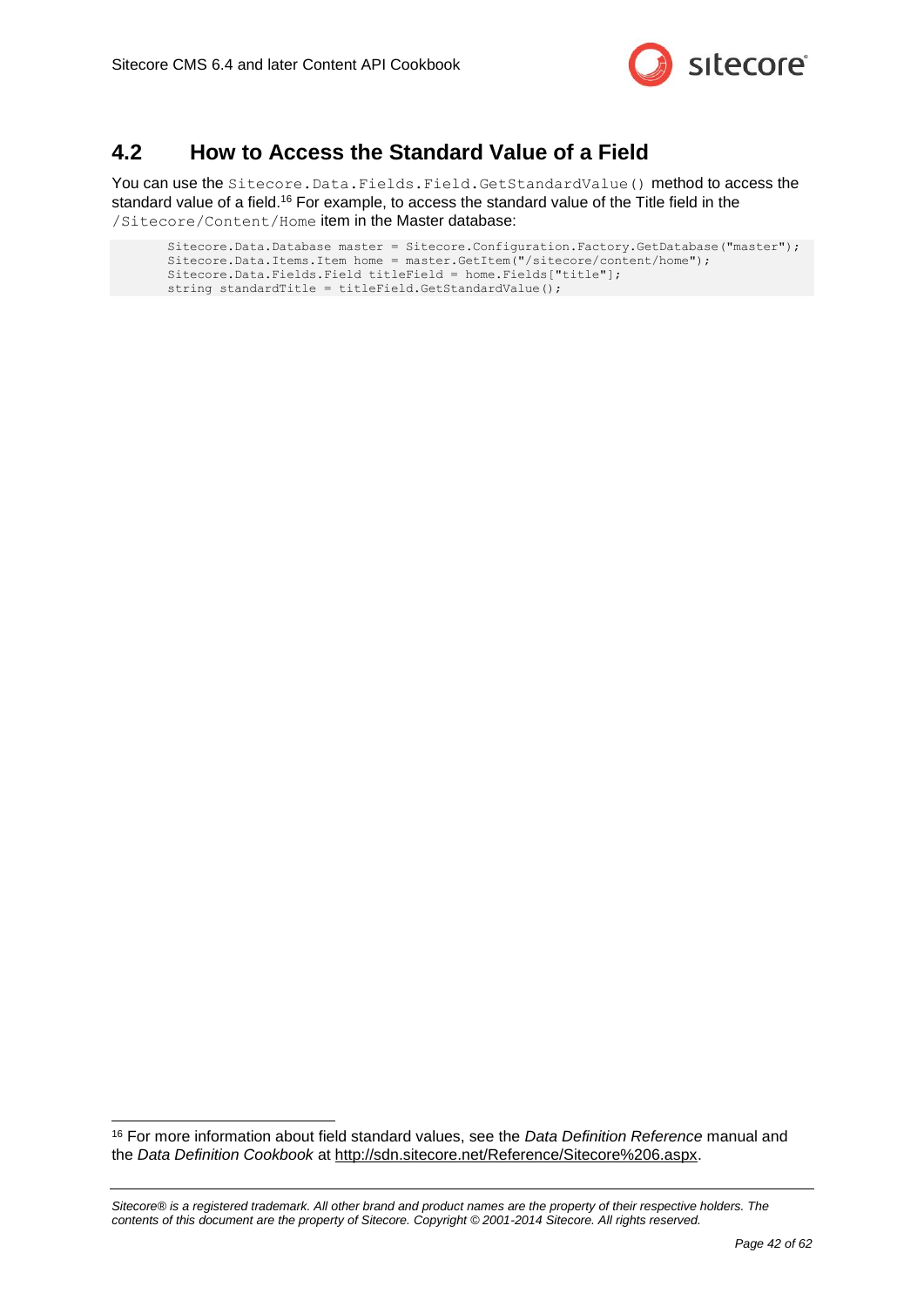

### <span id="page-42-0"></span>**4.3 How to Determine if a Field Contains Its Standard Value**

You can determine whether a field contains its standard value using the

Sitecore.Data.Fields.Field.ContainsStandardValue property. For example, to determine if the Title field in the /Sitecore/Content/Home item in the Master database contains its standard value:

```
Sitecore.Data.Database master = Sitecore.Configuration.Factory.GetDatabase("master");
Sitecore.Data.Items.Item home = master.GetItem("/sitecore/content/home");
Sitecore.Data.Fields.Field titleField = home.Fields["title"];
if (titleField.ContainsStandardValue)
{
   //TODO: handle case that field contains standard value
}
```
The Sitecore.Data.Fields.Field.ContainsStandardValue property is False if there is no standard value for a field.

#### **Note**

A field can contain the same value as its standard value without actually containing that standard value. For example, an item contains its standard value. The user updates that field; the field no longer contains its standard value. The user updates the field again, setting the value to the same value as the standard value for the field, but without resetting the field to its standard value. The field now contains the same value as its standard value, but does not contain its standard value; the Sitecore.Data.Fields.Field.ContainsStandardValue property is False despite the fact that the value of the field is equal to its standard value.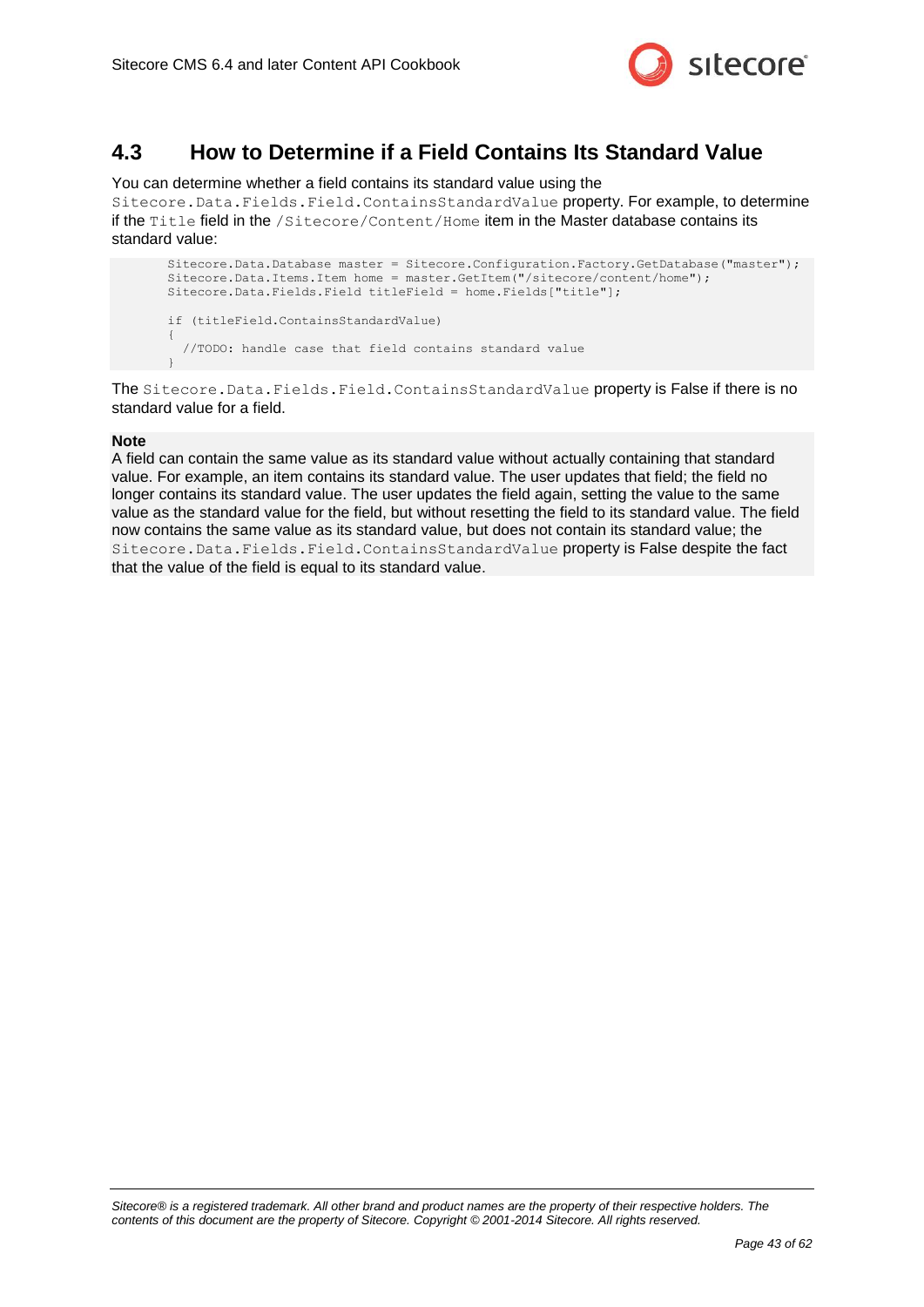

### <span id="page-43-0"></span>**4.4 How to Reset a Field to Its Standard Value**

You can use the Sitecore. Data. Fields. Field. Reset () method to reset a field to its standard value. For example, to reset the value of the Title field in the /Sitecore/Content/Home item in the Master database to its standard value:

```
Sitecore.Data.Database master = Sitecore.Configuration.Factory.GetDatabase("master");
Sitecore.Data.Items.Item home = master.GetItem("/sitecore/content/home");
Sitecore.Data.Fields.Field titleField = home.Fields["title"];
home.Editing.BeginEdit();
titleField.Reset();
home.Editing.EndEdit();
```
Updating the value of a Sitecore. Data. Fields. Field to an empty string or the standard value of the field does not cause the value of the field to revert to the value defined in the standard values item associated with its data template. Use the Sitecore. Data. Fields. Field. Reset() method to reset a field to its standard value.

When you reset a field to its standard value, Sitecore does not expand tokens such as  $\frac{2}{3}$ name in the standard value. You can use a master variable replacer to replace tokens.

```
Sitecore.Data.Database master = Sitecore.Configuration.Factory.GetDatabase("master");
Sitecore.Data.Items.Item home = master.GetItem("/sitecore/content/home");
Sitecore.Data.Fields.Field titleField = home.Fields["title"];
home.Editing.BeginEdit();
titleField.Reset();
home.Editing.EndEdit();
home.Editing.BeginEdit();
Sitecore.Data.MasterVariablesReplacer replacer =
Sitecore.Configuration.Factory.GetMasterVariablesReplacer();
replacer.ReplaceField(home,titleField);
home.Editing.EndEdit();
```
#### **Note**

You must commit the reset operation before using the master variable replacer on the field value.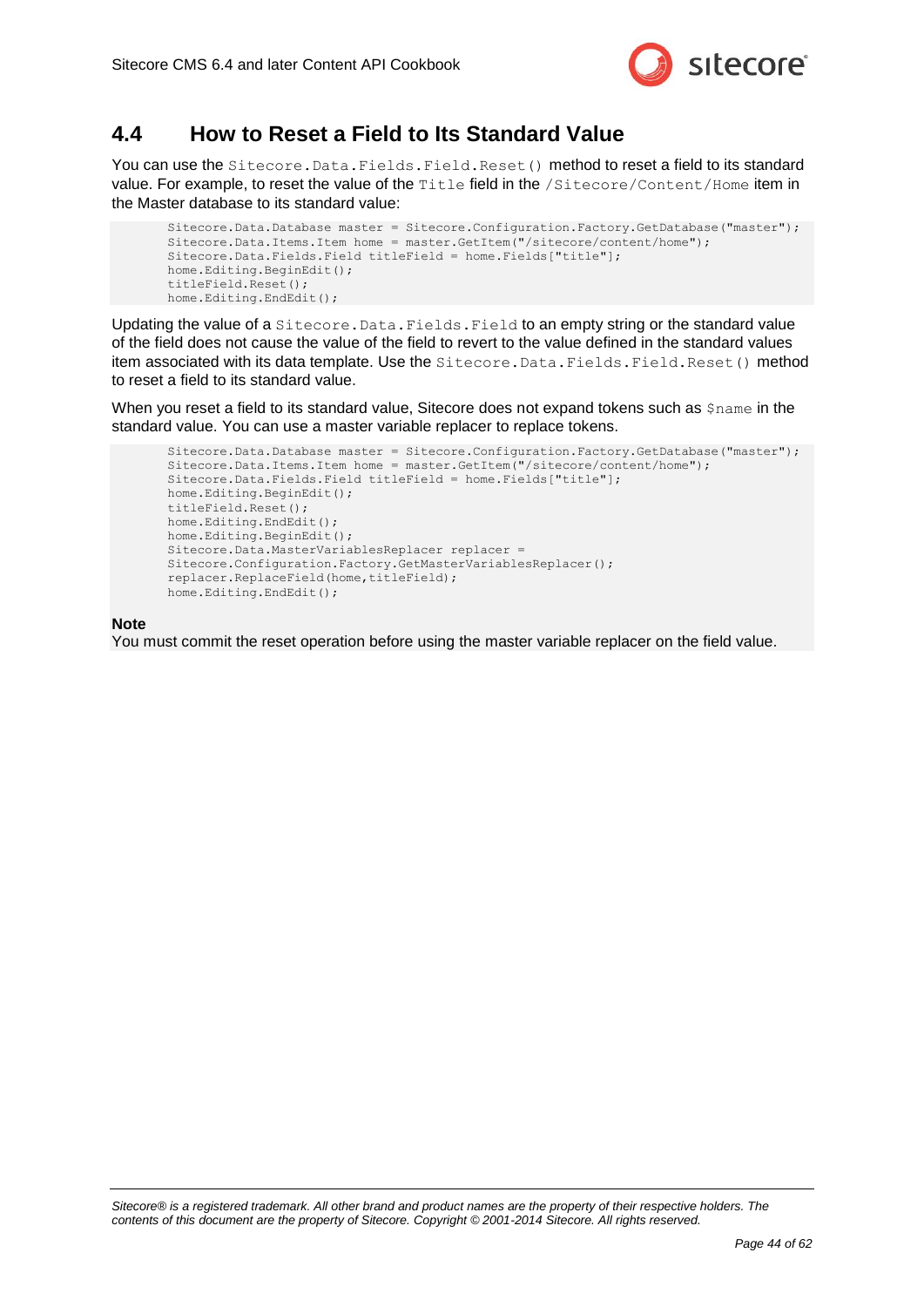

## **Chapter 5**

-

## <span id="page-44-0"></span>**Working with Dynamic Links**

This chapter contains information about configuring and using Sitecore dynamic link management APIs. 17

This chapter contains the following sections:

- [How to Access the Friendly URL of a Content Item](#page-45-0)
- [How to Access the URL of an RSS Feed](#page-46-0)
- [How to Access the Friendly URL of a Media Item](#page-47-0)
- [How to Transform Dynamic Links](#page-48-0) in HTML to Friendly URLs

<sup>&</sup>lt;sup>17</sup> For more information about Sitecore dynamic links, see the quide to working with Dynamic Links at [http://sdn.sitecore.net/Reference/Sitecore%206/Dynamic%20Links.aspx.](http://sdn.sitecore.net/Reference/Sitecore%206/Dynamic%20Links.aspx)

*Sitecore® is a registered trademark. All other brand and product names are the property of their respective holders. The contents of this document are the property of Sitecore. Copyright © 2001-2014 Sitecore. All rights reserved.*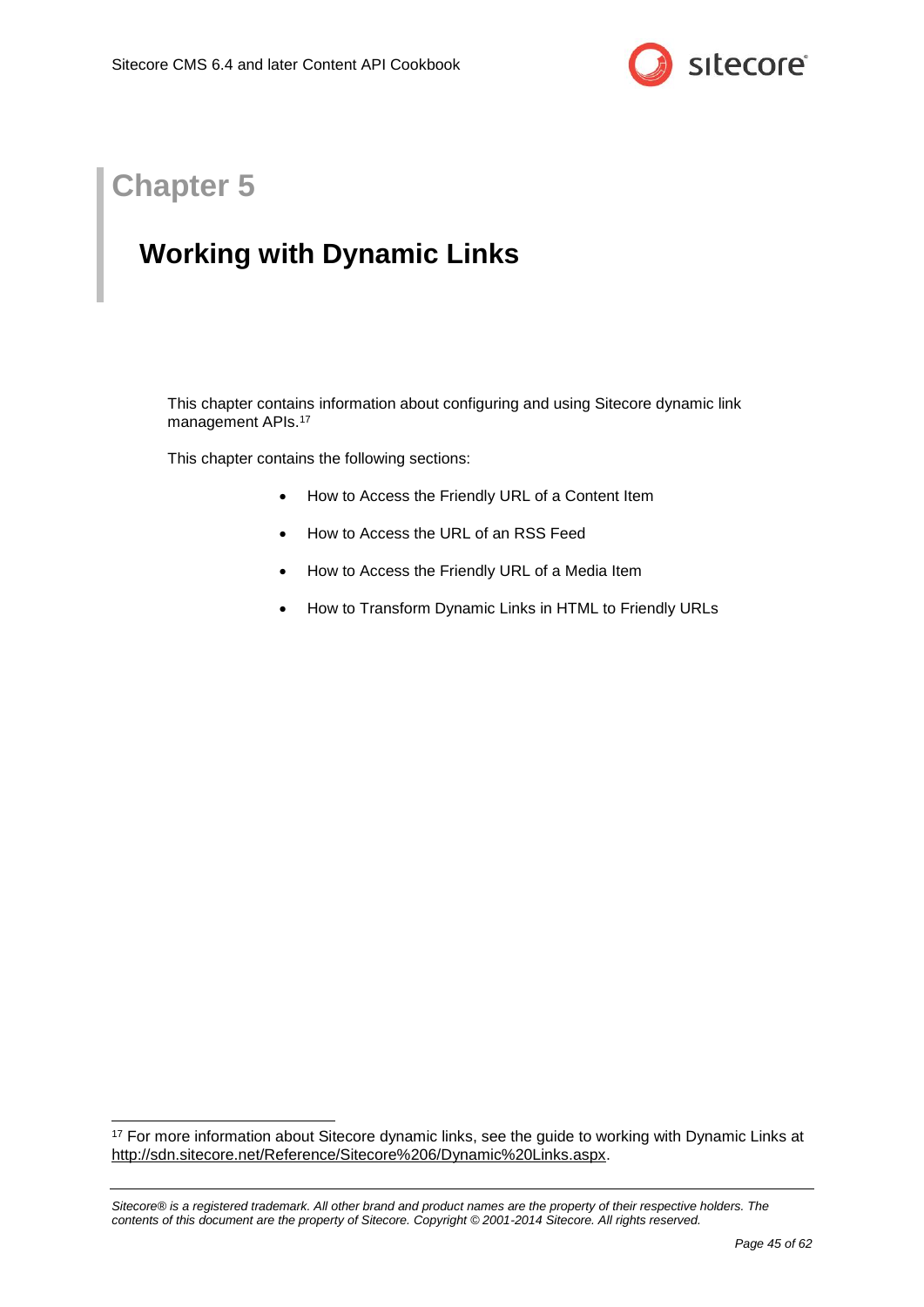

### <span id="page-45-0"></span>**5.1 How to Access the Friendly URL of a Content Item**

You can use the Sitecore.Links.LinkManager.GetItemUrl() method to access the friendly URL of a content item.<sup>18</sup> For example, to access the friendly URL of the /Sitecore/Content/Home item in the Master database:

```
Sitecore.Data.Database master = Sitecore.Configuration.Factory.GetDatabase("master");
Sitecore.Data.Items.Item home = master.GetItem("/sitecore/content/home");
string url = Sitecore.Links.LinkManager.GetItemUrl(home);
```
-

<sup>&</sup>lt;sup>18</sup> For more information about dynamic URLs, see the guide to working with Dynamic Links at [http://sdn.sitecore.net/Reference/Sitecore%206/Dynamic%20Links.aspx.](http://sdn.sitecore.net/Reference/Sitecore%206/Dynamic%20Links.aspx)

*Sitecore® is a registered trademark. All other brand and product names are the property of their respective holders. The contents of this document are the property of Sitecore. Copyright © 2001-2014 Sitecore. All rights reserved.*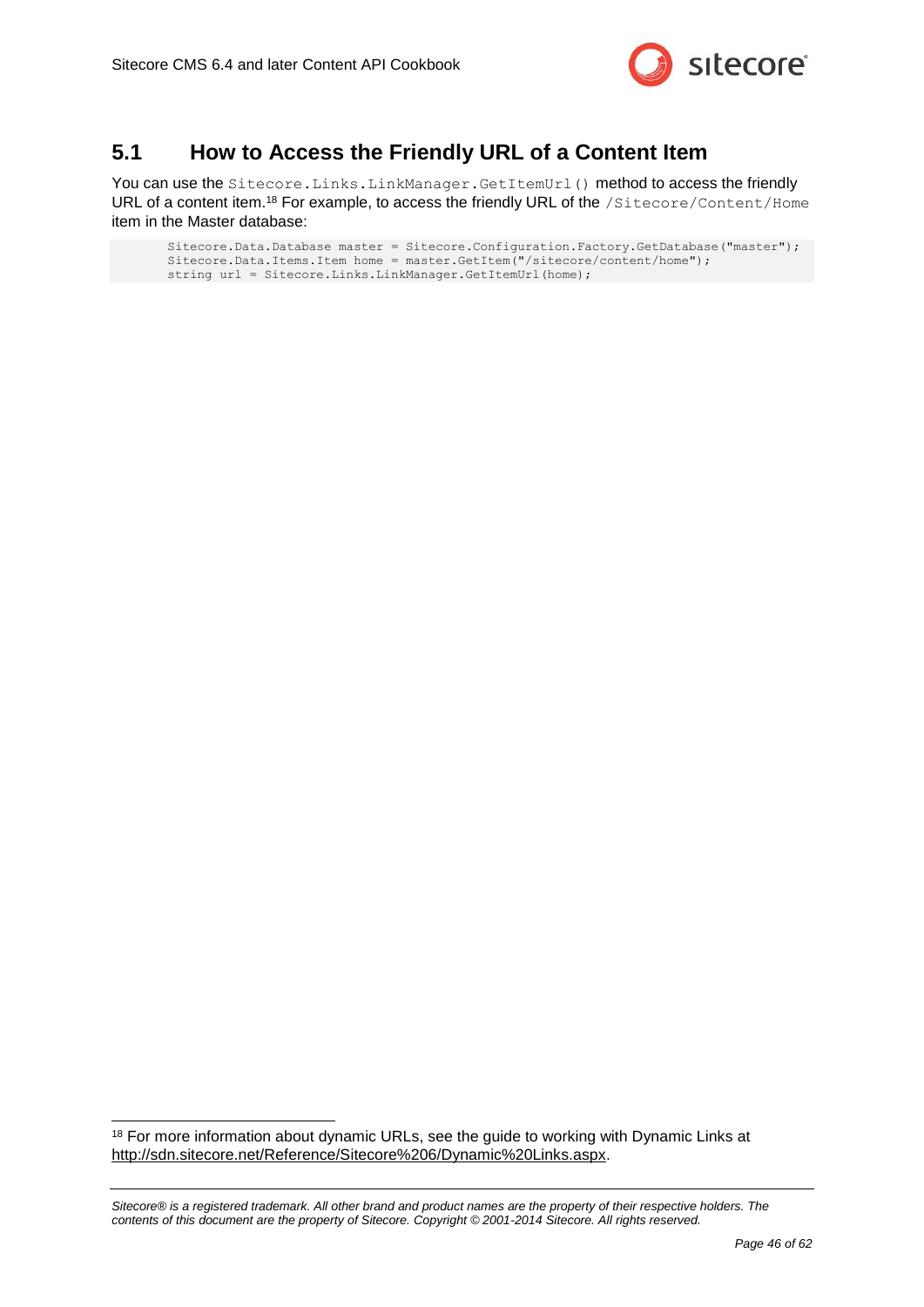

### <span id="page-46-0"></span>**5.2 How to Access the URL of an RSS Feed**

The URL of an RSS feed is the default URL of the feed definition item. <sup>19</sup> You can use the same APIs to access the URL of an RSS feed that you use to access the URL of any item. For more information about the APIs that you can use to access the URL of an item, see the previous section*, [How to](#page-45-0)  [Access the Friendly URL of a Content Item](#page-45-0)*.

You can use the Sitecore. Syndication. FeedManager. GetFeedUrl() method to retrieve an RSS URL. The first parameter to the Sitecore. Syndication. FeedManager. GetFeedUrl() is a feed definition item. The second parameter indicates whether to include authentication information in the URL.

#### **Note**

Use RSS URL authentication features only for Sitecore client RSS feeds.<sup>20</sup>

For more information about syndication APIs, see *[Chapter 6, Syndication APIs](#page-49-0)*.

<sup>-</sup><sup>19</sup> For more information about Sitecore RSS features, see the *Presentation Component Cookbook* at [http://sdn.sitecore.net/Reference/Sitecore%206/Presentation%20Component%20Cookbook.aspx.](http://sdn.sitecore.net/Reference/Sitecore%206/Presentation%20Component%20Cookbook.aspx) <sup>20</sup> For more information about Sitecore client RSS feeds, see the *Client Configuration Cookbook* at [http://sdn.sitecore.net/Reference/Sitecore%206/Client%20Configuration%20Cookbook.aspx.](http://sdn.sitecore.net/Reference/Sitecore%206/Client%20Configuration%20Cookbook.aspx)

*Sitecore® is a registered trademark. All other brand and product names are the property of their respective holders. The contents of this document are the property of Sitecore. Copyright © 2001-2014 Sitecore. All rights reserved.*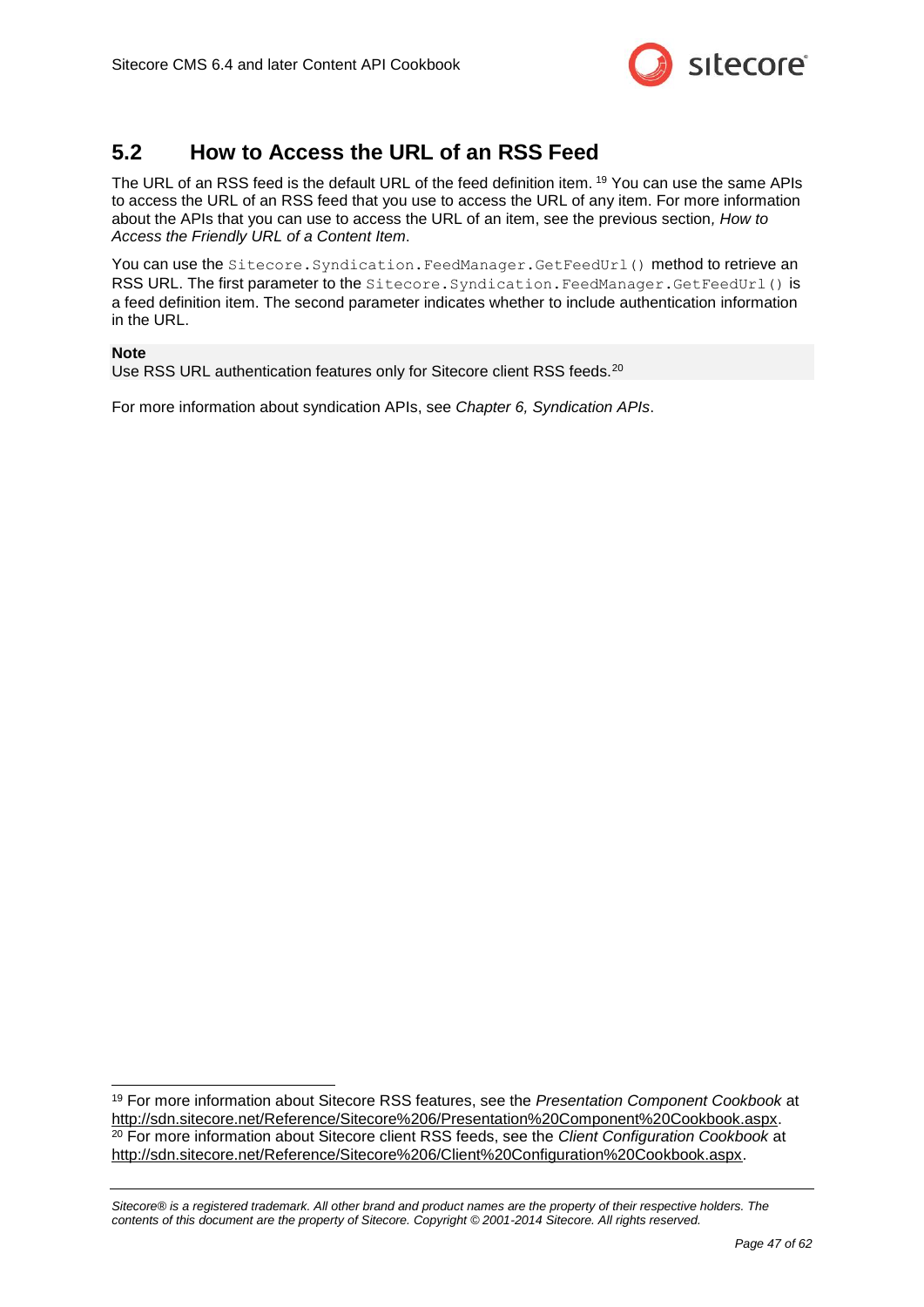

### <span id="page-47-0"></span>**5.3 How to Access the Friendly URL of a Media Item**

You can use the Sitecore.Resources.Media.MediaManager.GetMediaUrl() method to access the friendly URL of a media item. For example, to access the friendly URL of the media item /Sitecore/Media Library/Images/Sample in the Master database:

```
Sitecore.Data.Database master = Sitecore.Configuration.Factory.GetDatabase("master");
Sitecore.Data.Items.Item sampleItem = master.GetItem(
   "/sitecore/media library/images/sample");
Sitecore.Data.Items.Item sampleMedia = new Sitecore.Data.Items.MediaItem(sampleItem);
string url = Sitecore.StringUtil.EnsurePrefix('/'
  Sitecore.Resources.Media.MediaManager.GetMediaUrl(sampleMedia));
```
#### **Warning**

Sitecore does not automatically include the leading slash character ("/") in media URLs. This results in relative URLs for media items, which IIS resolves to the document root due to the tilde character  $("~~")$ . In solutions with very deep information architectures, relative media URLs can exceed limits imposed by the Web client or the Web server. Use the Sitecore.StringUtil.EnsurePrefix() method as shown in the previous example to ensure media URLs include the leading slash character.

You can use the Sitecore. Resources. Media.MediaUrlOptions class to specify media options. For example, to retrieve the URL of the thumbnail of the /Sitecore/Media Library/Images/Sample media item in the Master database:

```
Sitecore.Data.Database master = Sitecore.Configuration.Factory.GetDatabase("master");
Sitecore.Data.Items.Item sampleItem = master.GetItem(
   "/sitecore/media library/images/sample");
Sitecore.Data.Items.MediaItem sampleMedia =
  new Sitecore.Data.Items.MediaItem(sampleItem);
Sitecore.Resources.Media.MediaUrlOptions mediaOptions =
 new Sitecore.Resources.Media.MediaUrlOptions();
mediaOptions.Thumbnail = true;
string url = Sitecore.StringUtil.EnsurePrefix('/',
  Sitecore.Resources.Media.MediaManager.GetMediaUrl(sampleMedia, mediaOptions));
```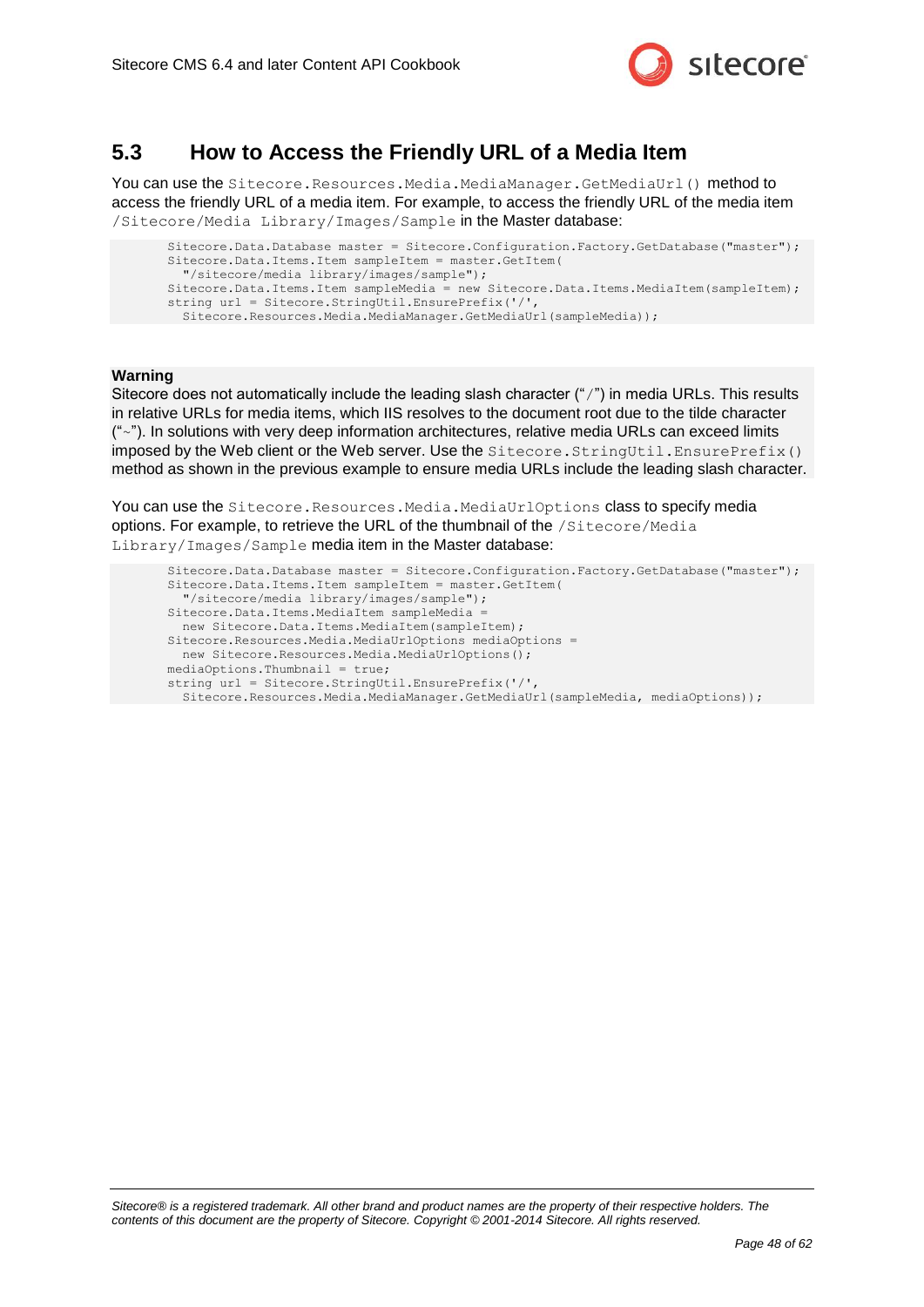

### <span id="page-48-0"></span>**5.4 How to Transform Dynamic Links in HTML to Friendly URLs**

You can use the FieldRenderer Web control, the renderField pipeline, or the Sitecore.Links.LinkManager.ExpandDynamicLinks() method to transform dynamic links into friendly URLs.<sup>21</sup>

You can use the Sitecore.Links.LinkManager.ExpandDynamicLinks() method to transform dynamic links in Rich Text Editor (RTE) fields, including both content and media links, to friendly URLs. For example, to transform dynamic links in the Text field in the /Sitecore/Content/Home item in the Master database:

```
Sitecore.Data.Database master = Sitecore.Configuration.Factory.GetDatabase("master");
       Sitecore.Data.Items.Item home = master.GetItem("/sitecore/content/home");
       string containsDynamicLinks = home.Fields["text"].Value;
       string containsFriendlyLinks = Sitecore.Links.LinkManager.ExpandDynamicLinks(
          containsDynamicLinks, Sitecore.Configuration.Settings.Rendering.SiteResolving);
       string finalMarkup =
System.Text.RegularExpressions.Regex.Replace(containsFriendlyLinks,
          "([^/])~/media", "$1/~/media");
```
<sup>21</sup> For more information about the FieldRenderer Web control, see the *Presentation Component Reference* manual at <http://sdn.sitecore.net/Reference/Sitecore%206/Presentation%20Component%20Reference.aspx> .

-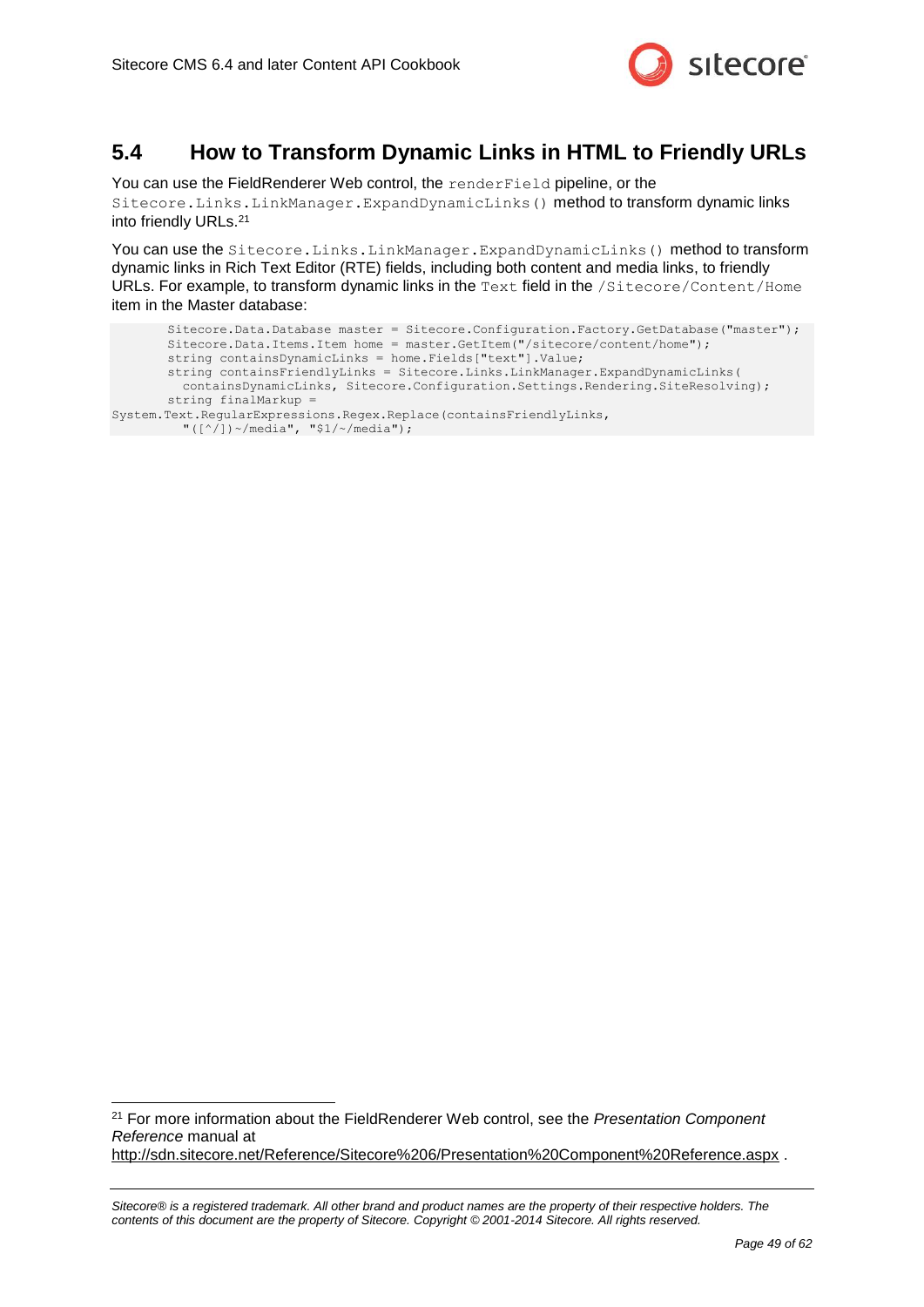

## **Chapter 6**

-

## <span id="page-49-0"></span>**Syndication APIs**

This chapter describes APIs related to Sitecore Really Simple Syndication (RSS) features.<sup>22</sup>

This chapter first describes Sitecore syndication APIs, and then describes ASP.NET system syndication APIs.

This chapter contains the following section:

- [Sitecore.Syndication Classes](#page-50-0)
- [ASP.NET Syndication Classes](#page-52-0)

<sup>22</sup> For more information about Sitecore RSS features, see the *Presentation Component Cookbook* at [http://sdn.sitecore.net/Reference/Sitecore%206/Presentation%20Component%20Cookbook.aspx.](http://sdn.sitecore.net/Reference/Sitecore%206/Presentation%20Component%20Cookbook.aspx)

*Sitecore® is a registered trademark. All other brand and product names are the property of their respective holders. The contents of this document are the property of Sitecore. Copyright © 2001-2014 Sitecore. All rights reserved.*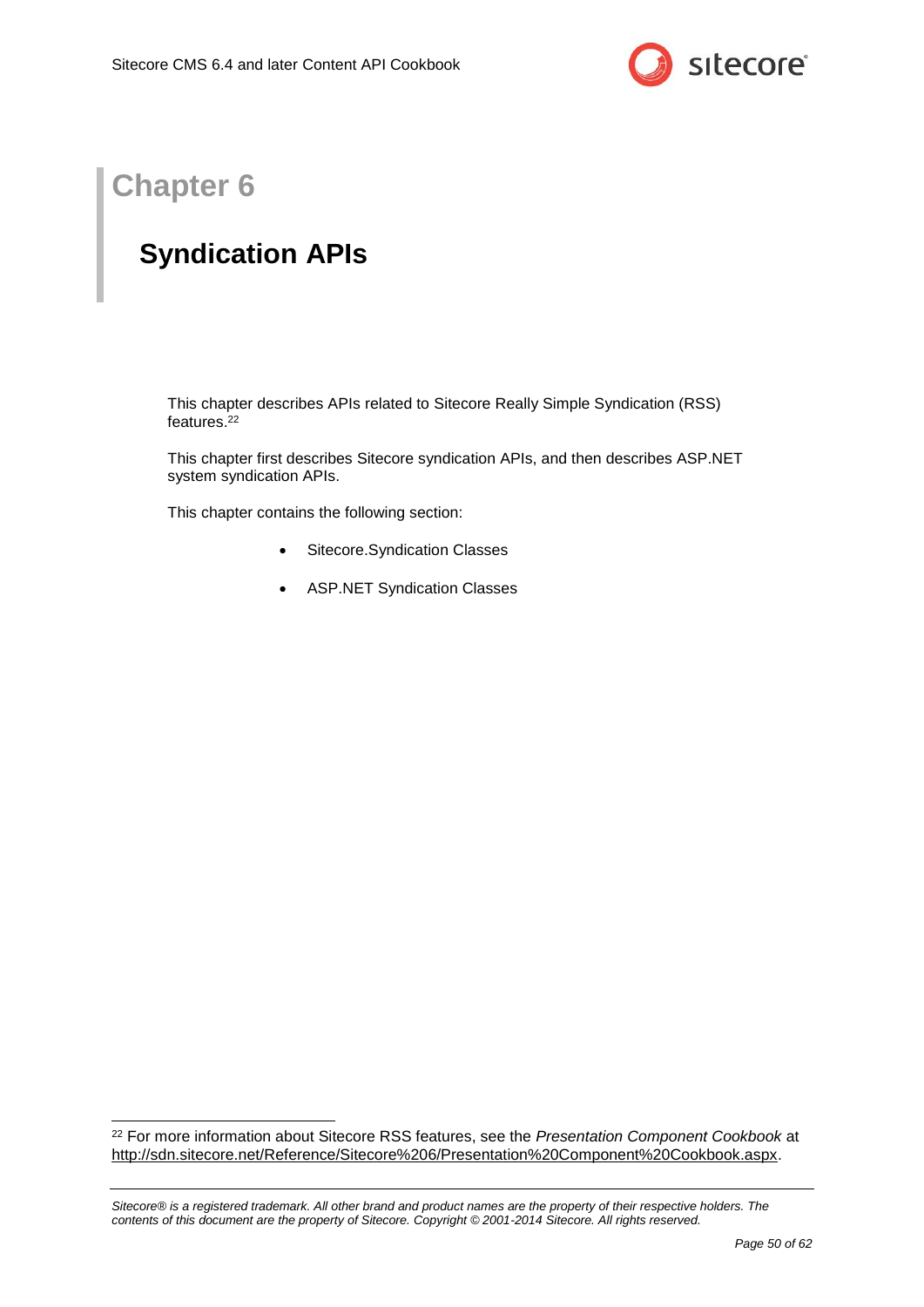

### <span id="page-50-0"></span>**6.1 Sitecore.Syndication Classes**

This section describes the classes in the Sitecore.Syndication namespace that implement Sitecore RSS features.

### <span id="page-50-1"></span>**6.1.1 Sitecore.Syndication.FeedManager**

You can use the Sitecore.Syndication.FeedManager.GetFeedUrl() method to access the URL of an RSS feed. For more information about the

Sitecore.Syndication.FeedManager.GetFeedUrl() method, see the section *[How to Access](#page-46-0)  [the URL of an RSS Feed](#page-46-0)*.

### <span id="page-50-2"></span>**6.1.2 Sitecore.Syndication.FeedUtil**

The Sitecore.Syndication.FeedUtil class contains static utility methods related to syndication.

The Sitecore.Syndication.FeedUtil.IsConfiguredForFeed() method returns True for any item that you can include in an RSS feed. For an example that uses the Sitecore.Syndication.FeedUtil.IsConfiguredForFeed() method, see the section *[Example: Syndicate Children of Multiple Items](#page-50-4)*.

The Sitecore. Syndication. FeedUtil. IsFeed() method returns True if the parameter is a feed definition item.

### <span id="page-50-3"></span>**6.1.3 Sitecore.Syndication.PublicFeed**

The Sitecore. Syndication. PublicFeed class uses feed definition items to construct RSS feeds. The Sitecore. Syndication. PublicFeed class syndicates the items identified by a Sitecore query or by the children of a data source item specified in the feed definition item.<sup>23</sup>

You can use the Sitecore. Syndication. PublicFeed class as a base class to develop custom feeds. Specify your class in the **Type** field in the **Extensibility** section of the feed definition item. If you do not specify a value for the **Type** field in the **Extensibility** section of the feed definition item, then Sitecore uses the Sitecore. Syndication. PublicFeed class to format the feed.

The Sitecore. Syndication. PublicFeed. FeedItem property exposes the feed definition item associated with the feed.

You can implement a feed that determines the items to syndicate using custom logic by overriding the Sitecore.Syndication.PublicFeed.GetSourceItems() method. For an example that overrides the Sitecore.Syndication.PublicFeed.GetSourceItems() method, see the section [Example: Syndicate Children of Multiple Items.](#page-50-4)

### <span id="page-50-4"></span>**Example: Syndicate Children of Multiple Items**

-

You can implement a custom RSS feed based on the following example that syndicates the children of all of the items selected in the field named **Sources** in the feed definition item.

1. In the Visual Studio Web application project, compile a class based on the following example:

```
namespace Sitecore.Sharedsource.Syndication
{
   public class SelectionFeed : Sitecore.Syndication.PublicFeed
\left\{\right. public override System.Collections.Generic.IEnumerable<Sitecore.Data.Items.Item>
```
<sup>23</sup> For more information about Sitecore query, see the *Data Definition Reference* manual at [http://sdn.sitecore.net/Reference/Sitecore%206/Data%20Definition%20Reference.aspx.](http://sdn.sitecore.net/Reference/Sitecore%206/Data%20Definition%20Reference.aspx)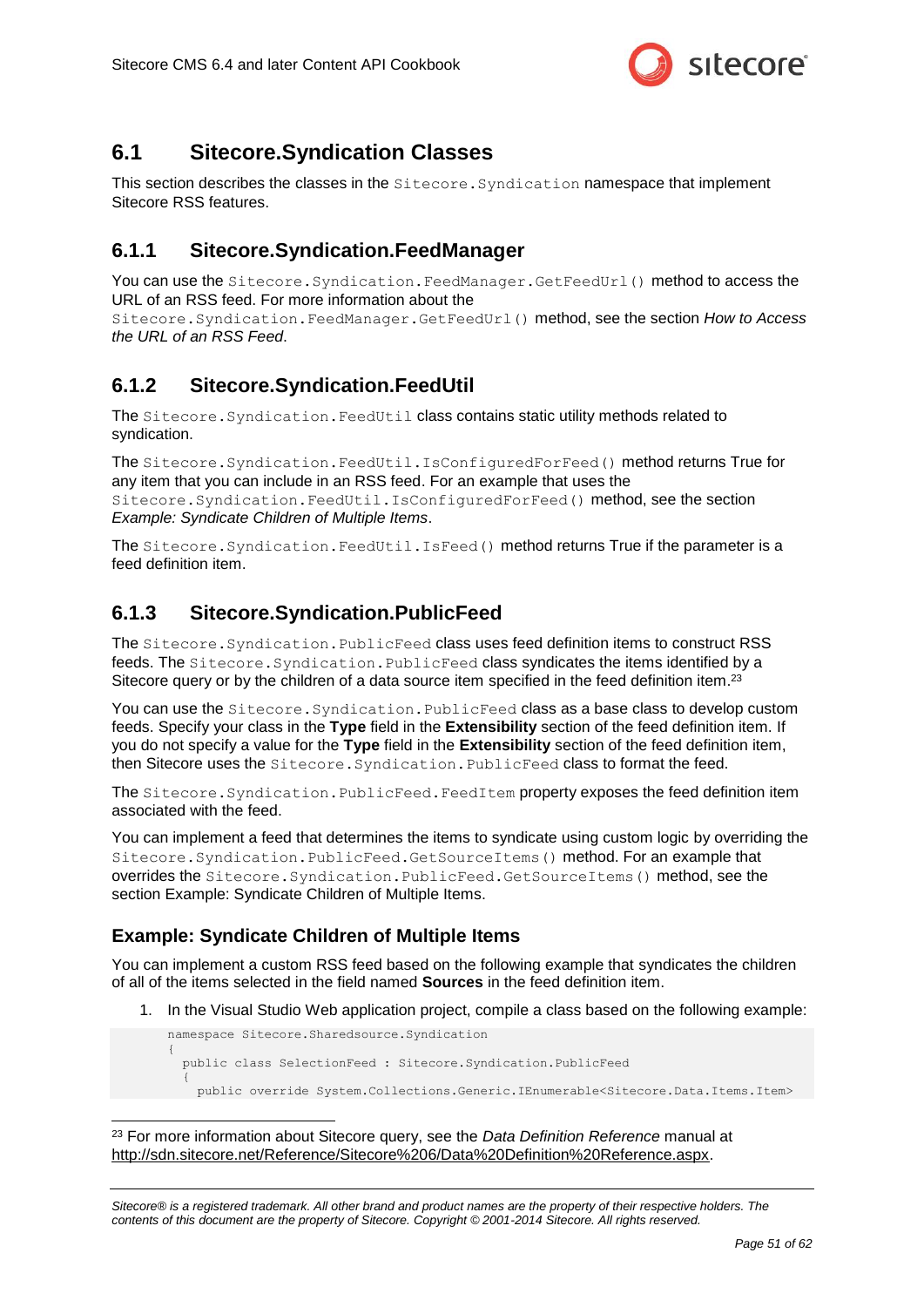

```
 GetSourceItems()
          {
               Sitecore.Data.Fields.MultilistField entries = this.FeedItem.Fields["Sources"];
              if (entries == null || entries. Count < 1)
\left\{ \begin{array}{ccc} 0 & 0 & 0 \\ 0 & 0 & 0 \\ 0 & 0 & 0 \\ 0 & 0 & 0 \\ 0 & 0 & 0 \\ 0 & 0 & 0 \\ 0 & 0 & 0 \\ 0 & 0 & 0 \\ 0 & 0 & 0 \\ 0 & 0 & 0 \\ 0 & 0 & 0 \\ 0 & 0 & 0 \\ 0 & 0 & 0 \\ 0 & 0 & 0 & 0 \\ 0 & 0 & 0 & 0 \\ 0 & 0 & 0 & 0 \\ 0 & 0 & 0 & 0 \\ 0 & 0 & 0 & 0 & 0 \\ 0 & 0 & 0 & 0 & 0 \\ 0 & 0 & 0 & 0 & 0 return new Sitecore.Data.Items.Item[0];
 }
              Sitecore.Collections.ItemList list = new Sitecore.Collections.ItemList();
               foreach (Sitecore.Data.Items.Item parent in entries.GetItems())
\left\{ \begin{array}{ccc} 0 & 0 & 0 \\ 0 & 0 & 0 \\ 0 & 0 & 0 \\ 0 & 0 & 0 \\ 0 & 0 & 0 \\ 0 & 0 & 0 \\ 0 & 0 & 0 \\ 0 & 0 & 0 \\ 0 & 0 & 0 \\ 0 & 0 & 0 \\ 0 & 0 & 0 \\ 0 & 0 & 0 \\ 0 & 0 & 0 \\ 0 & 0 & 0 & 0 \\ 0 & 0 & 0 & 0 \\ 0 & 0 & 0 & 0 \\ 0 & 0 & 0 & 0 \\ 0 & 0 & 0 & 0 & 0 \\ 0 & 0 & 0 & 0 & 0 \\ 0 & 0 & 0 & 0 & 0 foreach (Sitecore.Data.Items.Item child in parent.Children)
\{ if (Sitecore.Syndication.FeedUtil.IsConfiguredForFeed(child))
\left\{ \begin{array}{ccc} 0 & 0 & 0 \\ 0 & 0 & 0 \\ 0 & 0 & 0 \\ 0 & 0 & 0 \\ 0 & 0 & 0 \\ 0 & 0 & 0 \\ 0 & 0 & 0 \\ 0 & 0 & 0 \\ 0 & 0 & 0 \\ 0 & 0 & 0 \\ 0 & 0 & 0 \\ 0 & 0 & 0 \\ 0 & 0 & 0 \\ 0 & 0 & 0 & 0 \\ 0 & 0 & 0 & 0 \\ 0 & 0 & 0 & 0 \\ 0 & 0 & 0 & 0 \\ 0 & 0 & 0 & 0 & 0 \\ 0 & 0 & 0 & 0 & 0 \\ 0 & 0 & 0 & 0 & 0 list.Add(child);
 }
 }
               }
               if (list.Count < 1)
\left\{\begin{array}{ccc} \end{array}\right\}return new Sitecore.Data.Items.Item[0];
 }
              list.Sort(new Sitecore.Data.Comparers.UpdatedComparer());
               return list.ToArray();
 }
     }
}
```
- 1. In the **Template Manager** or the **Content Editor**, in the System/Feeds/RSS Feed data template, in the **Extensibility** section, add a **Treelist** field named **Sources**, and set the **Source** property of this field to the /sitecore/content item.
- 2. In the **Content Editor**, in the feed definition item, in the **Extensibility** section, in the **Type** field, enter the signature of the class:

Sitecore.Sharedsource.Syndication.MultiParentFeed, Assembly

3. In the **Content Editor**, in the feed definition item, in the **Extensibility** section, in the **Sources** field, select items with children to syndicate.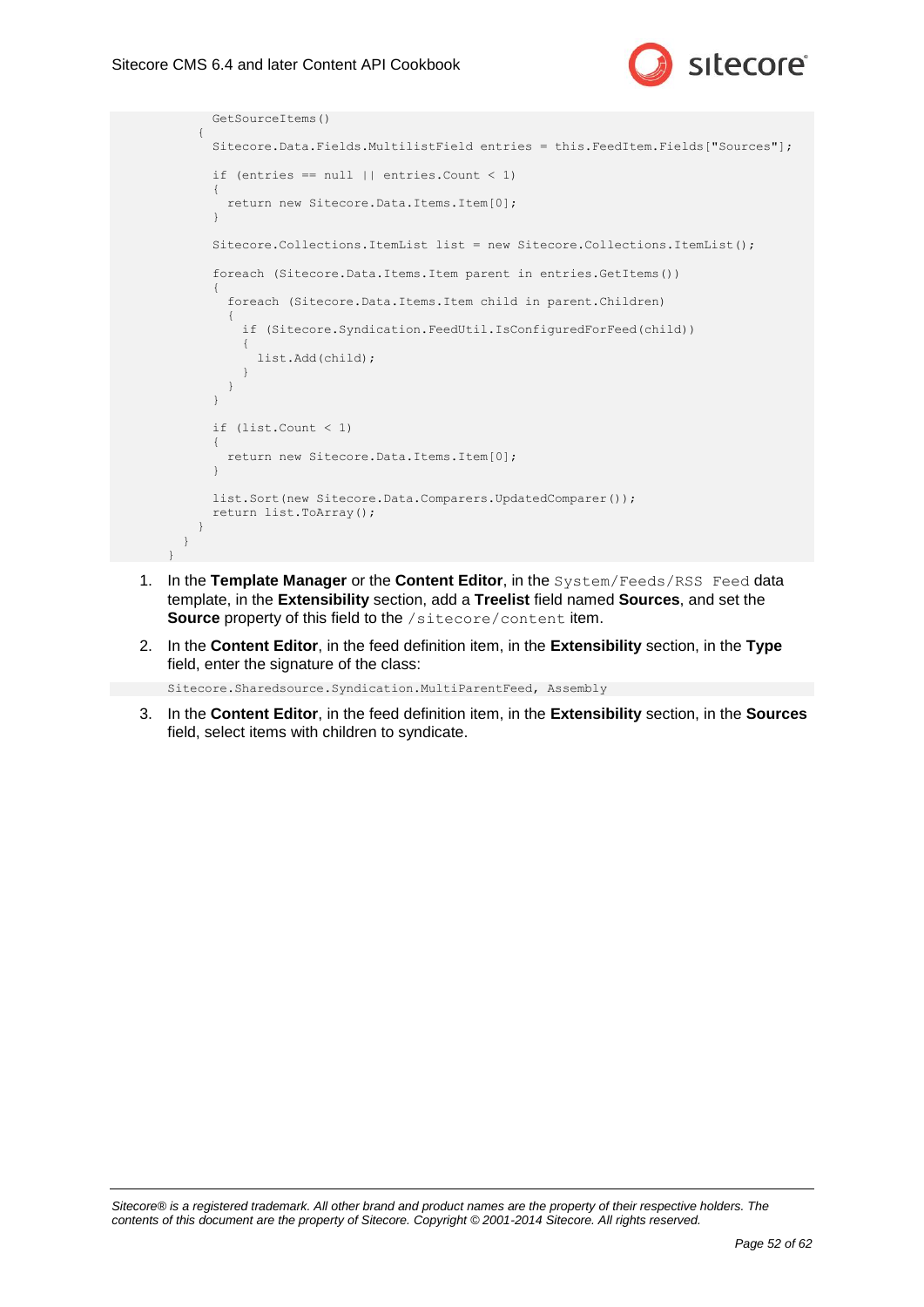

### <span id="page-52-0"></span>**6.2 ASP.NET Syndication Classes**

You can use the classes described in the following sections to manipulate RSS feed entries.

#### **Note**

To use classes in the System.ServiceMode.Syndication namespace, in the Visual Studio Web application project, add a reference to the System.ServiceModel.Web assembly. Set the **Copy Local** property of the System.ServiceModel.Web reference to **False**.

### <span id="page-52-1"></span>**6.2.1 System.ServiceModel.Syndication.SyndicationItem**

The System.ServiceModel.Syndication.SyndicationItem class represents an item in syndication feed. You can use the System. ServiceModel. Syndication. SyndicationItem class to manipulate properties of RSS feed entries.

### <span id="page-52-2"></span>**Example: Syndication Entry Title Length Limit**

You can implement a custom feed based on the following example that limits the length of RSS entry titles.

1. In the Visual Studio Web application project, add a class based on the following example:

```
namespace Sitecore.Sharedsource.Syndication
{
   using System;
   using System.ServiceModel.Syndication;
   public class LimitedTitleFeed : Sitecore.Syndication.PublicFeed
\left\{\right. protected override SyndicationItem RenderItem(Sitecore.Data.Items.Item item)
\left\{\begin{array}{ccc} \end{array}\right\}SyndicationItem entry = base.RenderItem(item);
       int titleLengthLimit;
        if (this.FeedItem != null
          && Int32.TryParse(this.FeedItem["TitleLengthLimit"], out titleLengthLimit))
\left\{\begin{array}{ccc} \end{array}\right\}string title = entry. Title. Text. Substring (0, titleLengthLimit - 3);
         title = title.TrimEnd(new[] { ' ', ',', ';' }) + "...";
         entry.Title = new TextSyndicationContent(title);
       \mathbf{I} return entry;
     }
   }
}
```
- 2. In the **Template Manager** or the **Content Editor**, create a custom feed data template that inherits from the System/Feeds/RSS Feed data template, and add an integer field named **TitleLengthLimit**.
- 3. In the **Content Editor**, create a feed based on the custom feed data template.
- 4. In the **Content Editor**, in the feed definition item, in the **TitleLengthLimit** field, enter the maximum number of characters to allow in the title of a syndication entry.
- 5. In the **Content Editor**, in the feed definition item, in the **Extensibility** section, in the **Type** field, enter the signature of the .NET type, such as the following:

```
Sitecore.Sharedsource.Syndication.SelectionFeed, Assembly
```
#### <span id="page-52-3"></span>**Example: Syndication Entry Categories**

You can use the RSS format to associate multiple topic categories with each syndication entry. You can manage a list of categories as a folder containing category definition items. You can add a

*Sitecore® is a registered trademark. All other brand and product names are the property of their respective holders. The contents of this document are the property of Sitecore. Copyright © 2001-2014 Sitecore. All rights reserved.*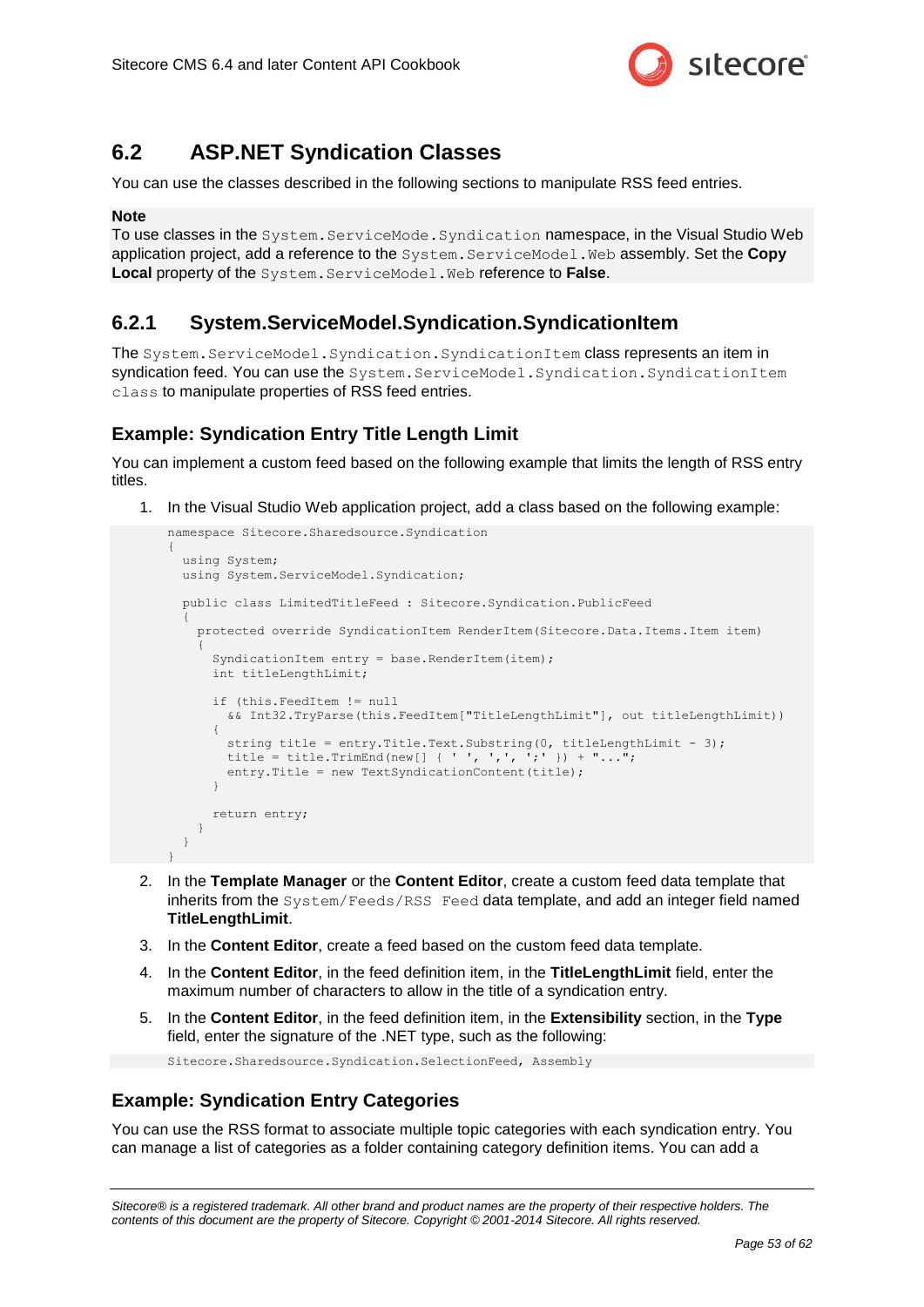

selection field to each of the data templates for syndicated items to allow the CMS user to select any number of category definition items. You can include the categories in each syndication entry by populating the System.ServiceModel.Syndication.SyndicationItem.Categories list with the names of the category definition items.

You can implement a custom feed based on the following example that includes categories for syndication entries.

1. In the Visual Studio Web application project, add a class based on the following example:

```
namespace Sitecore.Sharedsource.Syndication
{
     using System.ServiceModel.Syndication;
     public class CategorizedFeed : Sitecore.Syndication.PublicFeed
\left\{ \begin{array}{c} \end{array} \right. protected override SyndicationItem RenderItem(Sitecore.Data.Items.Item item)
\left\{\begin{array}{ccc} \end{array}\right\} Sitecore.Diagnostics.Assert.ArgumentNotNull(item, "item");
             SyndicationItem entry = base.RenderItem(item);
              Sitecore.Data.Fields.MultilistField entries = item.Fields["Categories"];
              if (entries != null)
\left\{\begin{array}{ccc} \end{array}\right\} foreach (Sitecore.Data.Items.Item category in entries.GetItems())
\left\{ \begin{array}{cc} 0 & 0 & 0 \\ 0 & 0 & 0 \\ 0 & 0 & 0 \\ 0 & 0 & 0 \\ 0 & 0 & 0 \\ 0 & 0 & 0 \\ 0 & 0 & 0 \\ 0 & 0 & 0 \\ 0 & 0 & 0 \\ 0 & 0 & 0 \\ 0 & 0 & 0 \\ 0 & 0 & 0 & 0 \\ 0 & 0 & 0 & 0 \\ 0 & 0 & 0 & 0 \\ 0 & 0 & 0 & 0 & 0 \\ 0 & 0 & 0 & 0 & 0 \\ 0 & 0 & 0 & 0 & 0 \\ 0 & 0 & 0 & 0 & 0 \\ 0 & 0 & 0 & 0 & 0 if (category != null)
\left\{ \begin{array}{ccc} 0 & 0 & 0 \\ 0 & 0 & 0 \\ 0 & 0 & 0 \\ 0 & 0 & 0 \\ 0 & 0 & 0 \\ 0 & 0 & 0 \\ 0 & 0 & 0 \\ 0 & 0 & 0 \\ 0 & 0 & 0 \\ 0 & 0 & 0 \\ 0 & 0 & 0 \\ 0 & 0 & 0 \\ 0 & 0 & 0 \\ 0 & 0 & 0 & 0 \\ 0 & 0 & 0 & 0 \\ 0 & 0 & 0 & 0 \\ 0 & 0 & 0 & 0 \\ 0 & 0 & 0 & 0 & 0 \\ 0 & 0 & 0 & 0 & 0 \\ 0 & 0 & 0 & 0 & 0entry. Categories. Add (new SyndicationCategory (category. Name));
 }
                  }
              }
              return entry;
         }
     }
}
```
2. In the **Content Editor**, in the feed definition item, in the **Extensibility** section, in the **Type** field, enter the signature of the .NET type, such as the following:

Sitecore.Sharedsource.Syndication.CategorizedFeed, Assembly

- 3. In the **Content Editor**, create a folder containing category definition items.
- 4. In the **Template Manager** or the **Content Editor**, in the data template(s) used for syndication entries, add a selection field named **Categories**, and then set the **Source** property of the **Categories** field to the folder containing category definition items that you created in the previous step.
- 5. In the **Content Editor**, in the syndication entries, in the **Categories** field, select relevant categories.

#### **Tip**

Create a data template containing the **Categories** field, and add that data template as a base template for templates that support syndication.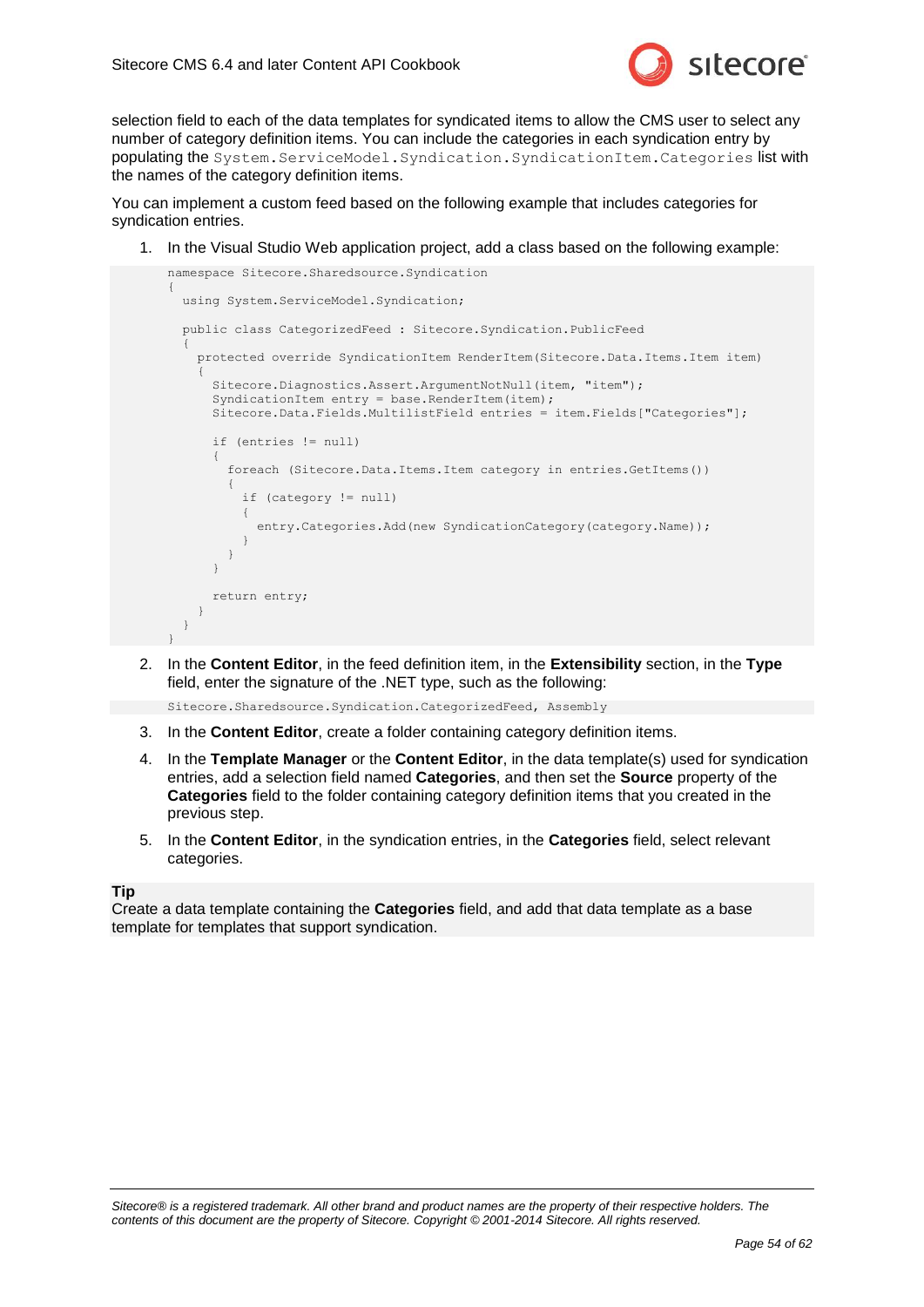

## **Chapter 7**

## <span id="page-54-0"></span>**Miscellaneous Content API**

This chapter contains information about unclassified content APIs that are not covered in the previous chapters of this manual.

This chapter contains the following sections:

[Configuring Reminder](#page-55-0)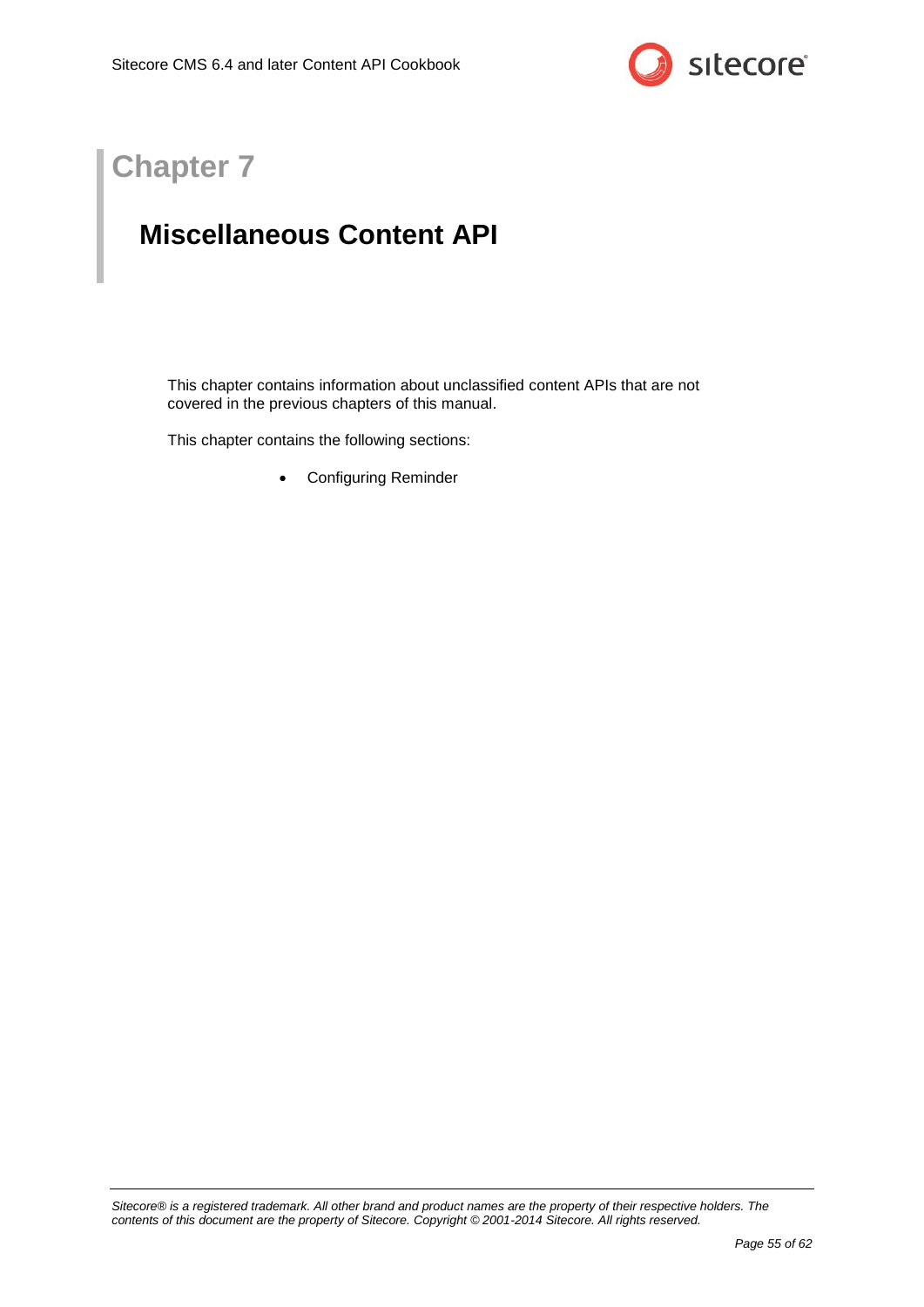

### <span id="page-55-0"></span>**7.1 Configuring Reminder**

In Sitecore CMS, you can modify the subject or text of the Reminder functionality.

To change the subject of the reminder e-mail:

1. In the web.config file, find the Tasks.EmailReminderSubject property which defines the subject of the e-mail reminder. The default value of the property is:

*Reminder from Sitecore.*

2. Change the default value to the one you want.

To change the e-mail body text of the reminder e-mail:

1. In the web.config file, find the Tasks.EmailReminderText property which defines the email body of the email reminder. This text introduces the e-mail reminder. A custom text can be appended to this text. The default value of the property is:

*This is a reminder from Sitecore regarding the item: '{item}' in the database '{database}'*

The {item} and {database} tokens are replaced with the appropriate Item path and Database name before the message is sent.

2. Change the default value to the one you want.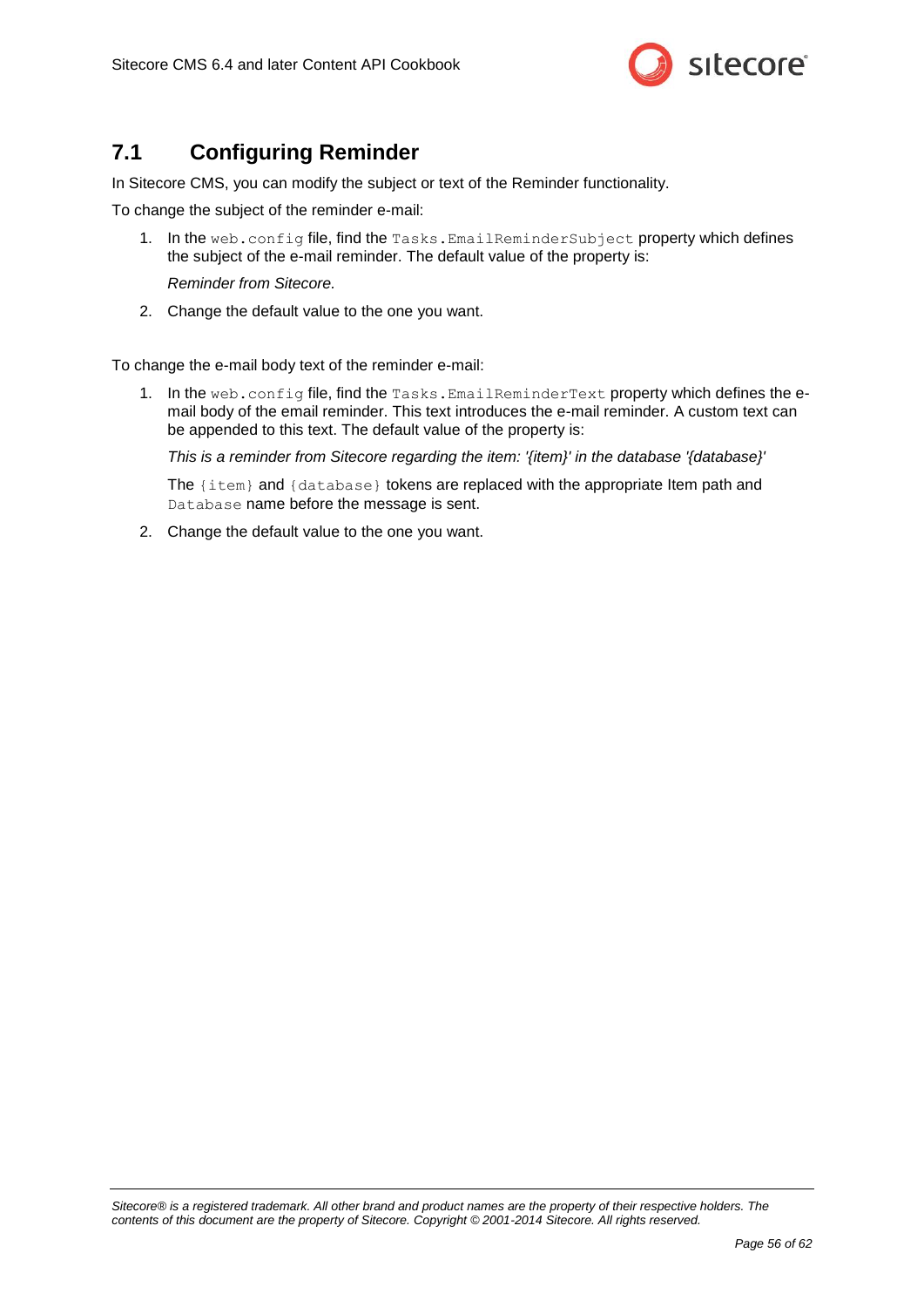

## <span id="page-56-1"></span>**Chapter 8**

## <span id="page-56-0"></span>**Troubleshooting Content APIs**

This chapter contains troubleshooting information for common issues Sitecore developers experience when using content APIs.

This chapter contains the following sections:

- [Could Not Find Configuration Node](#page-57-0)
- [Object Reference Not Set to an Instance of an Object](#page-58-0)
- [Item Is Not in Editing Mode](#page-59-0)
- The Current User Does Not [Have Write Access to This Item](#page-60-0)
- [Add Access Required](#page-61-0)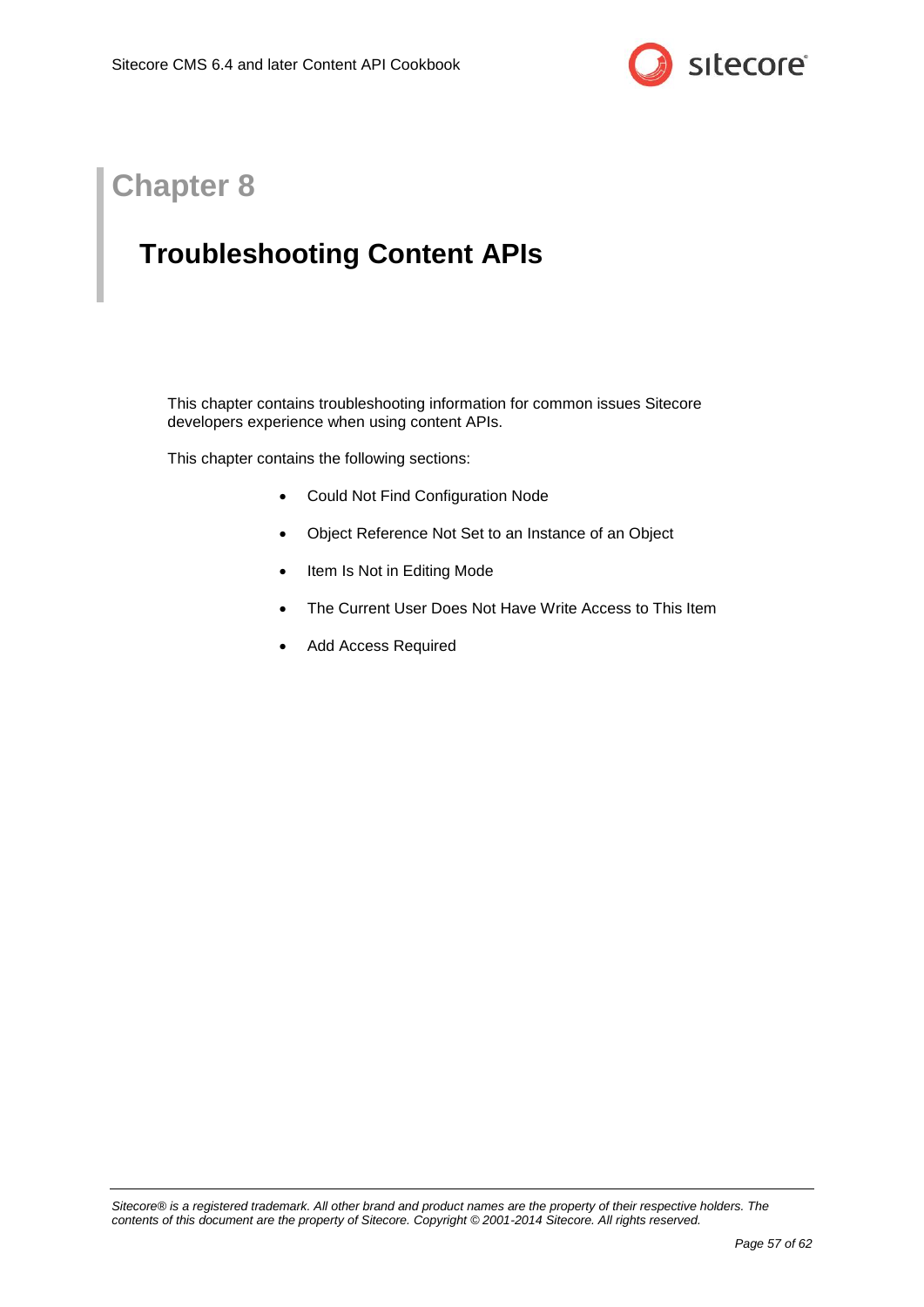

### <span id="page-57-0"></span>**8.1 Could Not Find Configuration Node**

You may see messages such as the following in the browser if you attempt to use the Sitecore.Configuration.Factgory.GetDatabase() method to access a database that does not exist, or do not enter the database name in the same character case as its configuration in web.config:

*System.InvalidOperationException: Could not find configuration node*

Ensure that the value passed as the first parameter to the

Sitecore.Configuration.Factgory.GetDatabase() method matches the id attribute of the appropriate /configuration/sitecore/databases/database element in web.config.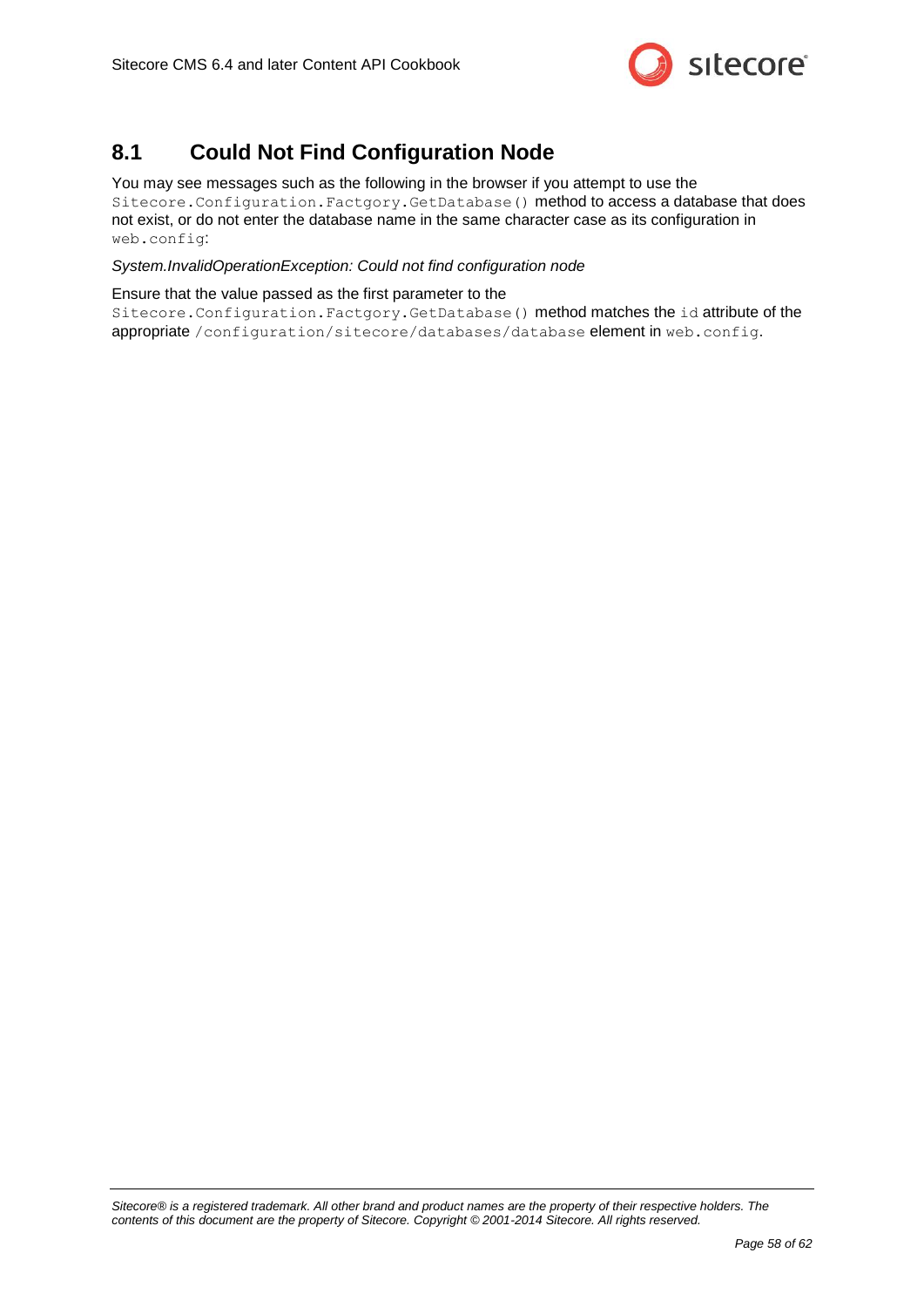

### <span id="page-58-0"></span>**8.2 Object Reference Not Set to an Instance of an Object**

You may see messages such as the following in the browser if you attempt to access an item that does not exist, has not been published, or to which the context user does not have the item: read security access right:

#### *System.NullReferenceException: Object reference not set to an instance of an object*

Ensure that the ID or path specified for the item is correct, that the code accesses the correct database, that the item exists in that database, and that the context user has the item: read access right to the item. You may need to publish the item or its data template, or use a security user switcher or security disabler. For more information about using a security user switcher or security disabler, see the section *[How to Resolve Item Access Rights](#page-11-0)*.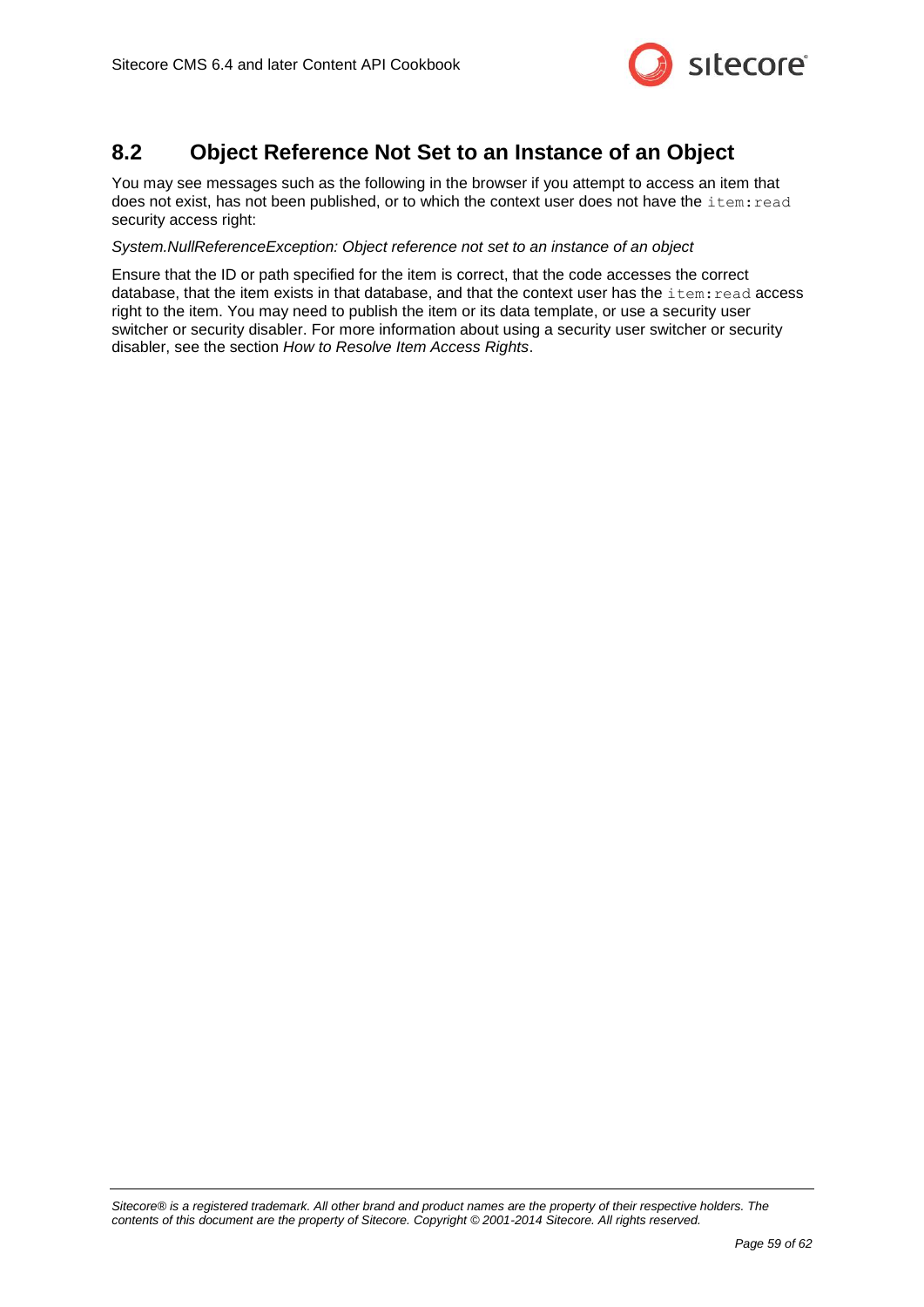

### <span id="page-59-0"></span>**8.3 Item Is Not in Editing Mode**

You may see messages such as the following in the browser if you attempt to update an item without placing it in editing mode:

*Sitecore.Exceptions.EditingNotAllowedException: Item is not in editing mode*

#### **For information about placing an item in editing mode, see the section [Note](#page-11-2)**

[We recommend that you provide the context user with the appropriate access rights instead of using](#page-11-2)  [a security user switcher or a security disabler.](#page-11-2)

[The code examples in this document do not use a security user switcher or security disabler. This](#page-11-2)  [implies that the context user has the required access rights in order for the logic to succeed.](#page-11-2)

[How to Place an Item in Editing Mode.](#page-11-2)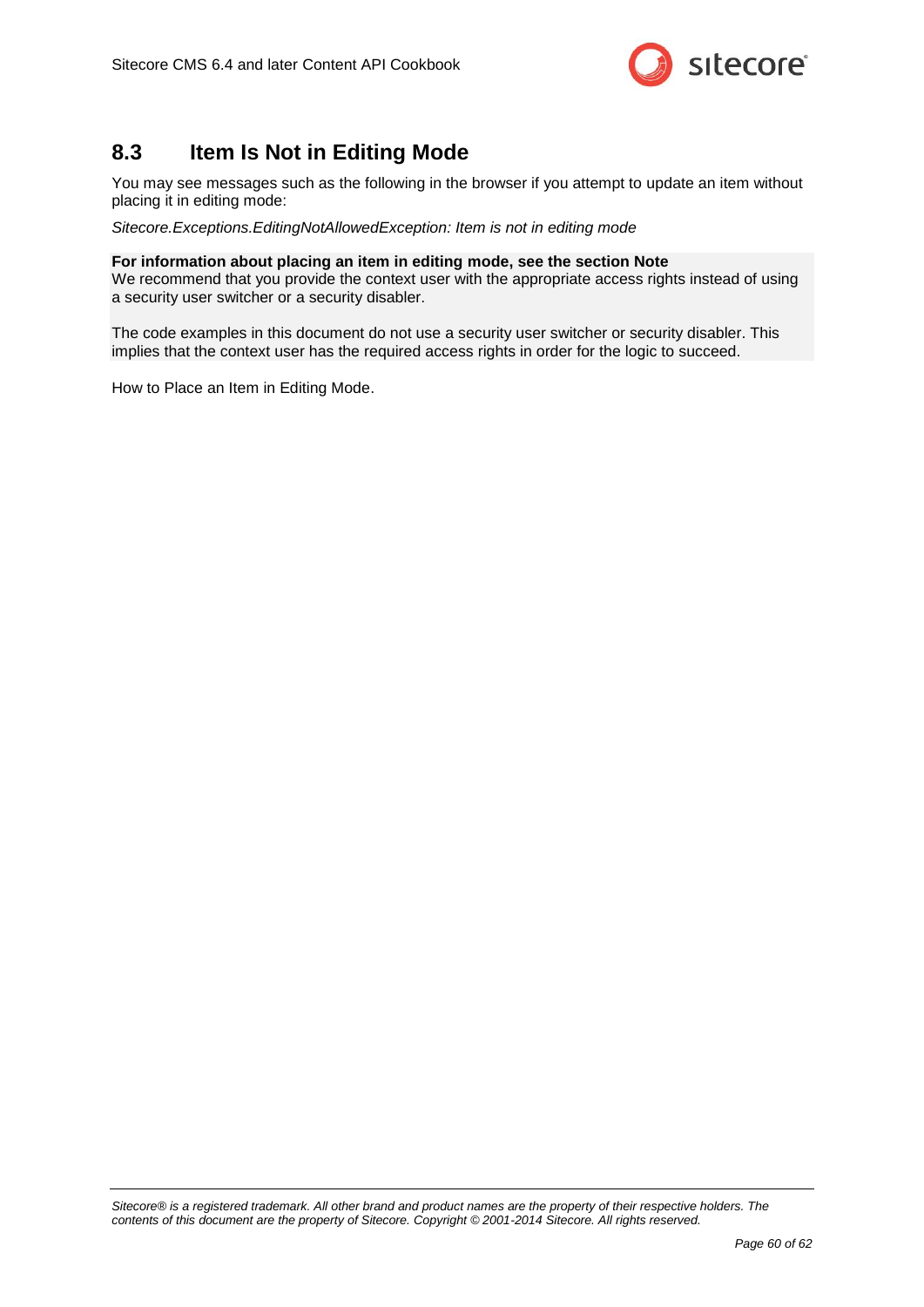

### <span id="page-60-0"></span>**8.4 The Current User Does Not Have Write Access to This Item**

You may see messages such as the following in the browser if you attempt to update an item to which the context user does not have the item:write security access right:

*System.UnauthorizedAccessException: The current user does not have write access to this item*

Ensure that the context user has the item: write access right to the item. You may need to use a security user switcher or security disabler. For more information about using a security user switcher or security disabler, see the section *[How to Resolve Item Access Rights](#page-11-0)*.